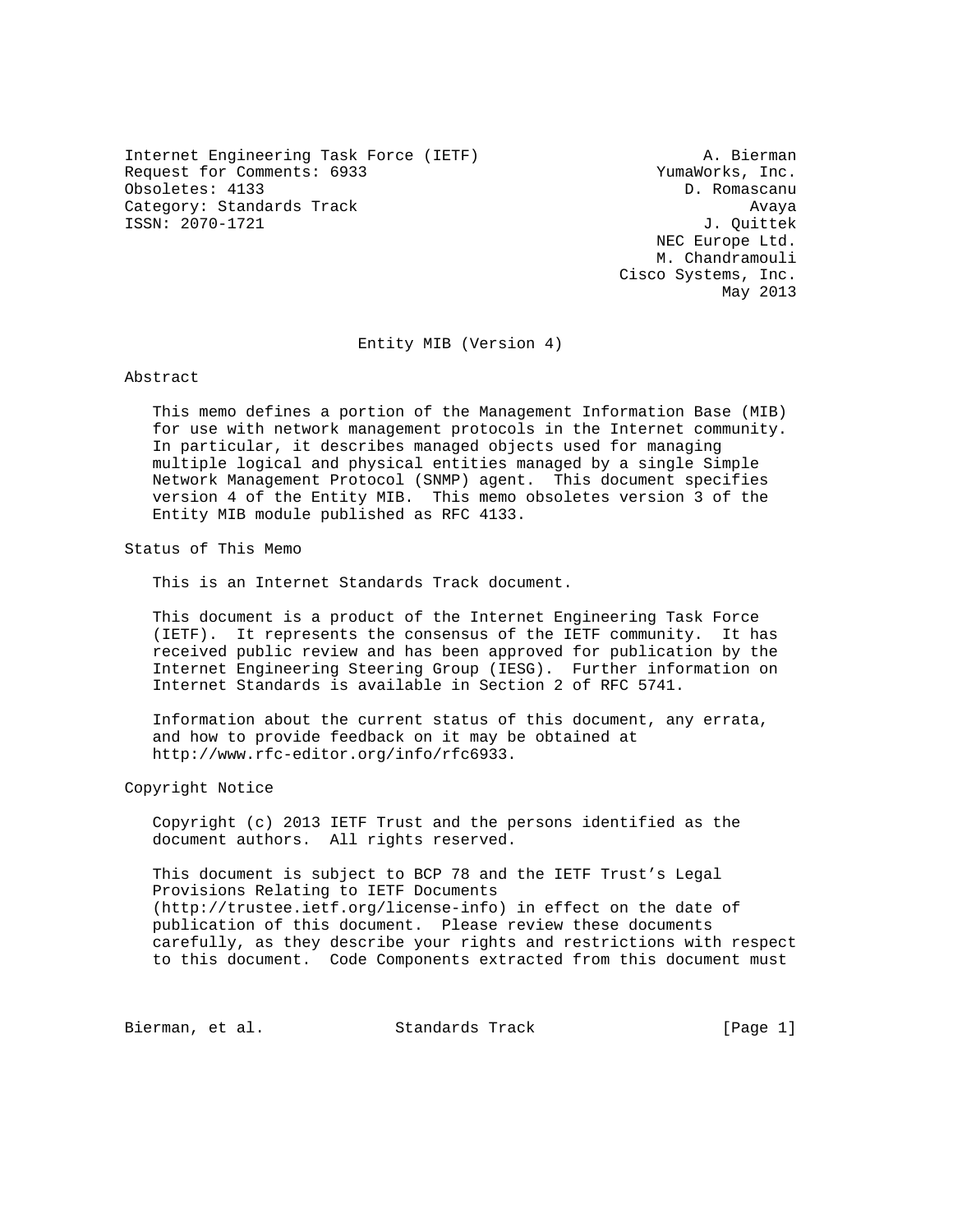include Simplified BSD License text as described in Section 4.e of the Trust Legal Provisions and are provided without warranty as described in the Simplified BSD License.

## Table of Contents

| 2.9. Multiple Instances of the Entity MIB  8        |
|-----------------------------------------------------|
|                                                     |
|                                                     |
|                                                     |
| 2.12.1. entityPhysical Group 10                     |
| 2.12.2. entityLogical Group 12                      |
| 2.12.3. entityMapping Group 12                      |
| 2.12.4. entityGeneral Group 13                      |
| 2.12.5. entityNotifications Group 13                |
|                                                     |
|                                                     |
| $2.14.1.$ Textual Conventions 14                    |
| 2.14.2. New entPhysicalTable Objects 14             |
| 2.14.3. New entLogicalTable Objects 14              |
|                                                     |
|                                                     |
| 2.15.1. Textual Conventions 15                      |
|                                                     |
|                                                     |
|                                                     |
|                                                     |
| 2.16.1. MIB Module Addition 15                      |
| 2.16.2. Modification to Some of the MIB Objects 15  |
| 2.16.3. New TC for Universally Unique Identifier 16 |
|                                                     |
|                                                     |
|                                                     |
|                                                     |
|                                                     |
|                                                     |
|                                                     |
|                                                     |
|                                                     |
|                                                     |

Bierman, et al. Standards Track [Page 2]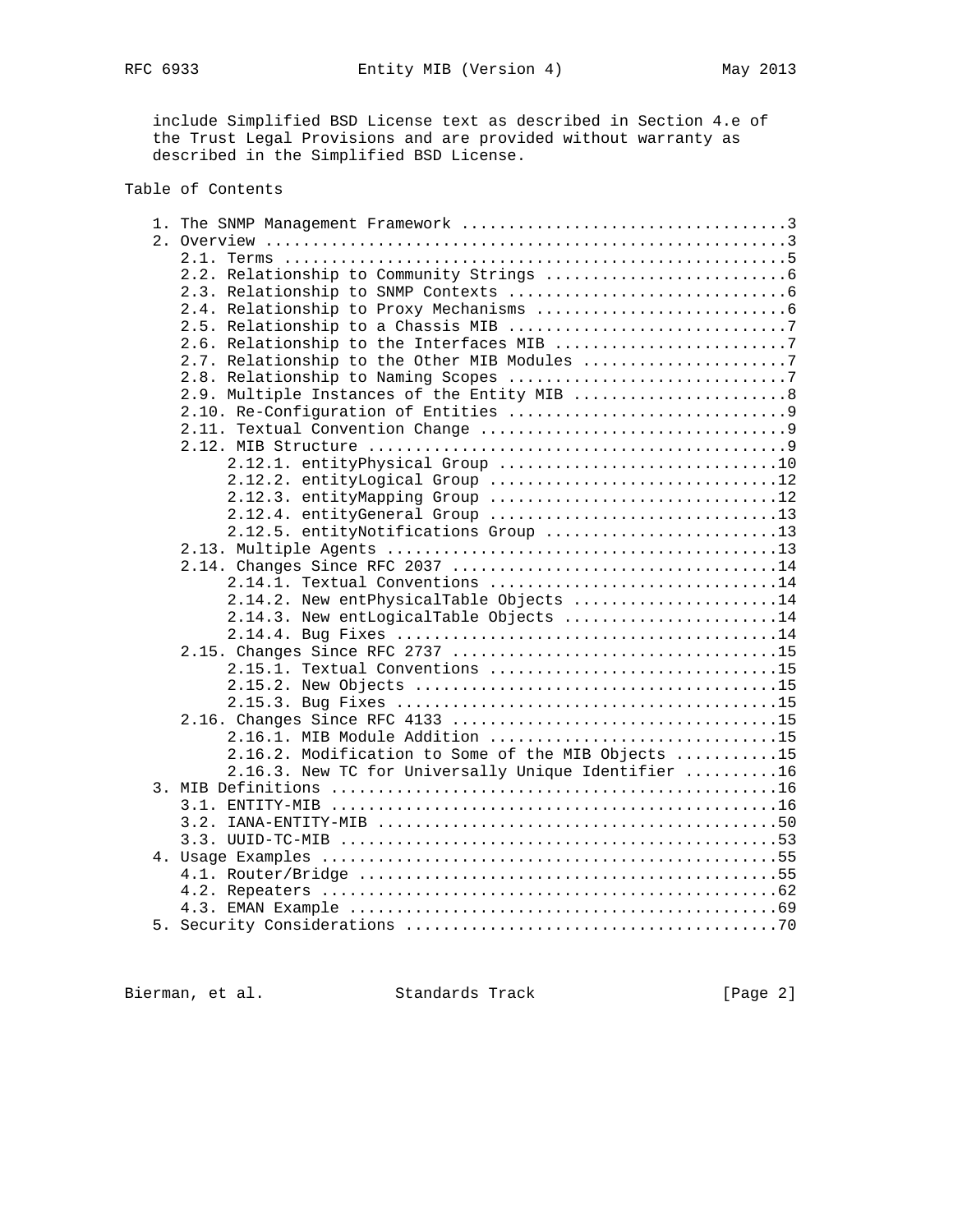1. The SNMP Management Framework

 For a detailed overview of the documents that describe the current Internet-Standard Management Framework, please refer to section 7 of RFC 3410 [RFC3410].

 Managed objects are accessed via a virtual information store, termed the Management Information Base or MIB. MIB objects are generally accessed through the Simple Network Management Protocol (SNMP). Objects in the MIB are defined using the mechanisms defined in the Structure of Management Information (SMI). This memo specifies a MIB module that is compliant to the SMIv2, which is described in STD 58, RFC 2578 [RFC2578], STD 58, RFC 2579 [RFC2579] and STD 58, RFC 2580 [RFC2580].

 The key words "MUST", "MUST NOT", "REQUIRED", "SHALL", "SHALL NOT", "SHOULD", "SHOULD NOT", "RECOMMENDED", "NOT RECOMMENDED", "MAY", and "OPTIONAL" in this document are to be interpreted as described in RFC 2119 [RFC2119].

2. Overview

 There is a need for a standardized way of representing a single agent, which supports multiple instances of one MIB module. This is presently true for at least 3 standard MIB modules and is likely to become true for more and more MIB modules as time passes. For example:

- multiple instances of a bridge supported within a single device that has a single agent;
- multiple repeaters supported by a single agent; and
- multiple OSPF backbone areas, each operating as part of its own Autonomous System and each identified by the same area-id (e.g., 0.0.0.0), supported inside a single router with one agent.

 The single agent present in each of these cases implies a relationship binds these entities. Effectively, there is some "overall" physical entity that houses the sum of the things managed by that one agent, i.e., there are multiple "logical" entities within a single physical entity. Sometimes, the overall physical entity

Bierman, et al. Standards Track [Page 3]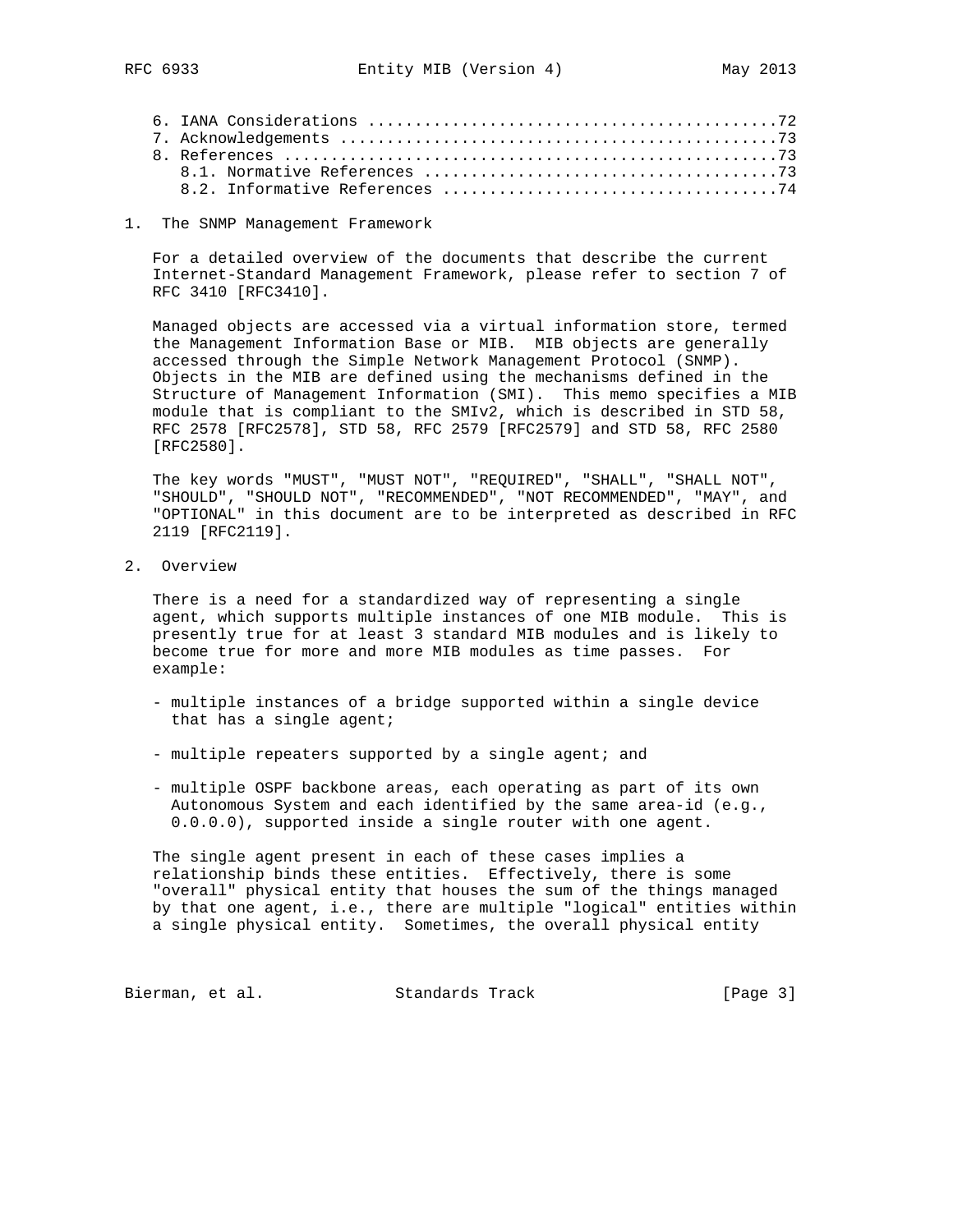contains multiple (smaller) physical entities, and each logical entity is associated with a particular physical entity. Sometimes, the overall physical entity is a "compound" of multiple physical entities (e.g., a stack of stackable hubs).

 What is needed is a way to determine exactly which logical entities are managed by the agent (with some version of SNMP) in order to communicate with the agent about a particular logical entity. When different logical entities are associated with different physical entities within the overall physical entity, it is also useful to be able to use this information to distinguish between logical entities.

 In these situations, there is no need for varbinds for multiple logical entities to be referenced in the same SNMP message (although that might be useful in the future). Rather, it is sufficient, and in some situations preferable, to have the context/community in the message identify the logical entity to which the varbinds apply.

 Version 2 of this MIB addresses new requirements that have emerged since the publication of the first Entity MIB [RFC2037]. There is a need for a standardized way of providing non-volatile, administratively assigned identifiers for physical components represented with the Entity MIB. There is also a need to align the Entity MIB with the SNMPv3 administrative framework (STD 62, [RFC3411]). Implementation experience has shown that additional physical component attributes are also desirable.

 Version 3 of this MIB addresses new requirements that have emerged since the publication of the second Entity MIB [RFC2737]. There is a need to identify physical entities that are central processing units (CPUs) and a need to provide a Textual Convention (TC) that identifies an entPhysicalIndex value or zero, where the value zero has application-specific semantics. Two new objects have been added to the entPhysicalTable to identify the manufacturing date and provide additional URIs for a particular physical entity.

 Version 4 of this MIB addresses new requirements that have emerged since the publication of the third version of the Entity MIB [RFC4133]. There is a need to add new enumerated values for entity physical classes, a need to provide identification information for physical entities using a Universally Unique Identifier (UUID) format, and a need to have compliant implementations of the Entity MIB with a smaller subsets of MIB objects for devices with constrained resources.

 The PhysicalClass TEXTUAL-CONVENTION was deprecated, and a new IANAPhysicalClass TC (maintained by IANA) was created. A new TC, UUIDorZero, was created to represent a UUID, and a new MIB object was

Bierman, et al. Standards Track [Page 4]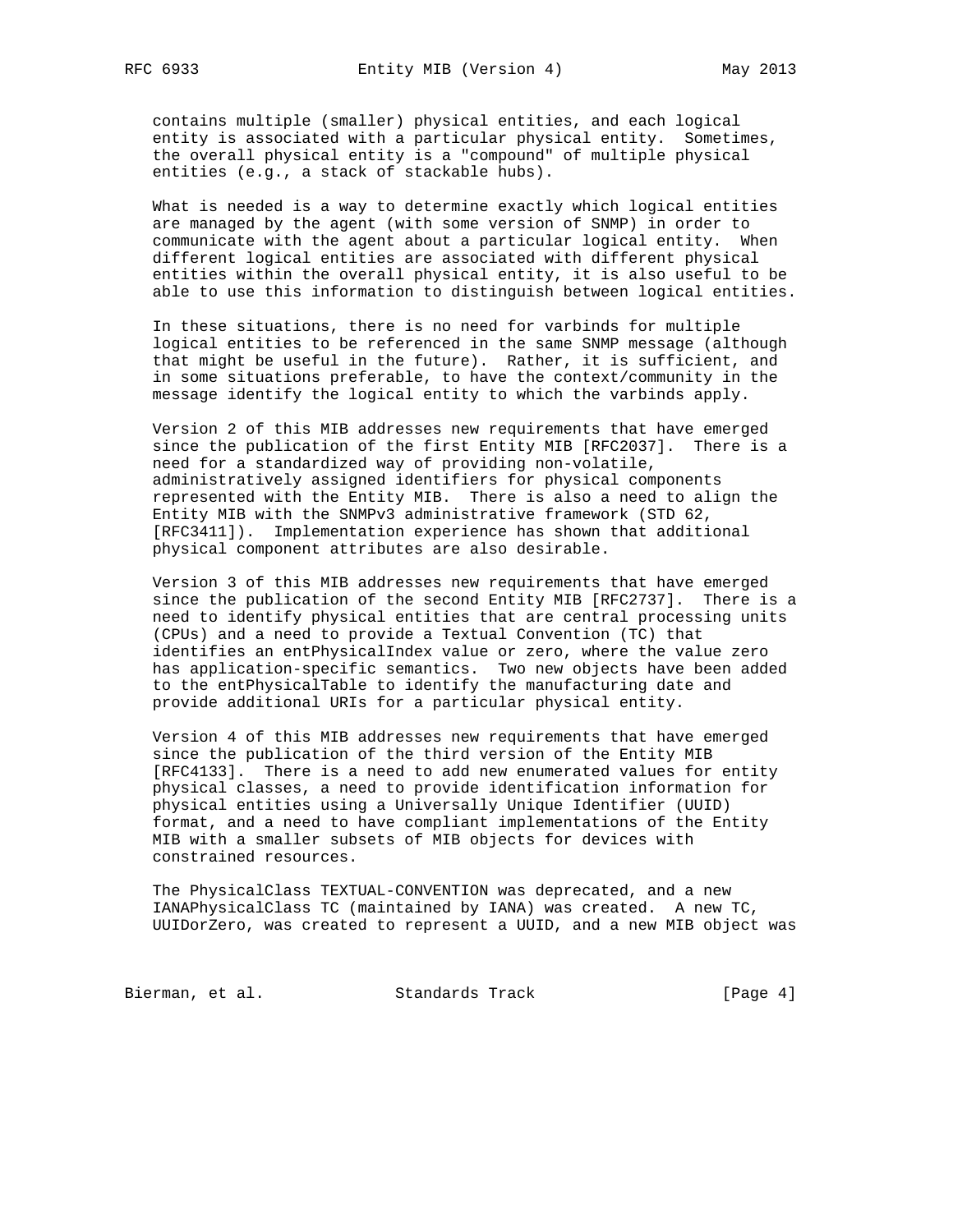RFC 6933 Entity MIB (Version 4) May 2013

 added to the entPhysicalTable to identify an entity. A new compliance statement, entity4CRCompliance, has been added for possible implementation of a selected subset of MIB objects by entities with constrained resources.

# 2.1. Terms

The following terms are used throughout this document:

- Naming Scope

 A "naming scope" represents the set of information that may be potentially accessed through a single SNMP operation. All instances within the naming scope share the same unique identifier space. For SNMPv1, a naming scope is identified by the value of the associated entLogicalCommunity instance. For SNMPv3, the term "context" is used instead of "naming scope". The complete definition of an SNMP context can be found in Section 3.3.1 of RFC 3411 [RFC3411].

- Multi-Scoped Object

 A MIB object for which identical instance values identify different managed information in different naming scopes is called a "multi scoped" MIB object.

- Single-Scoped Object

 A MIB object for which identical instance values identify the same managed information in different naming scopes is called a "single scoped" MIB object.

 - Logical Entity A managed system contains one or more "logical entities", each represented by at most one instantiation of each of a particular set of MIB objects. A set of management functions is associated with each logical entity. Examples of logical entities include routers, bridges, print-servers, etc.

- Physical Entity

 A "physical entity" or "physical component" represents an identifiable physical resource within a managed system. Zero or more logical entities may utilize a physical resource at any given time. Determining which physical components are represented by an agent in the EntPhysicalTable is an implementation-specific matter. Typically, physical resources (e.g., communications ports, backplanes, sensors, daughter-cards, power supplies, and the overall chassis), which can be managed via functions associated with one or more logical entities, are included in the MIB.

Bierman, et al. Standards Track [Page 5]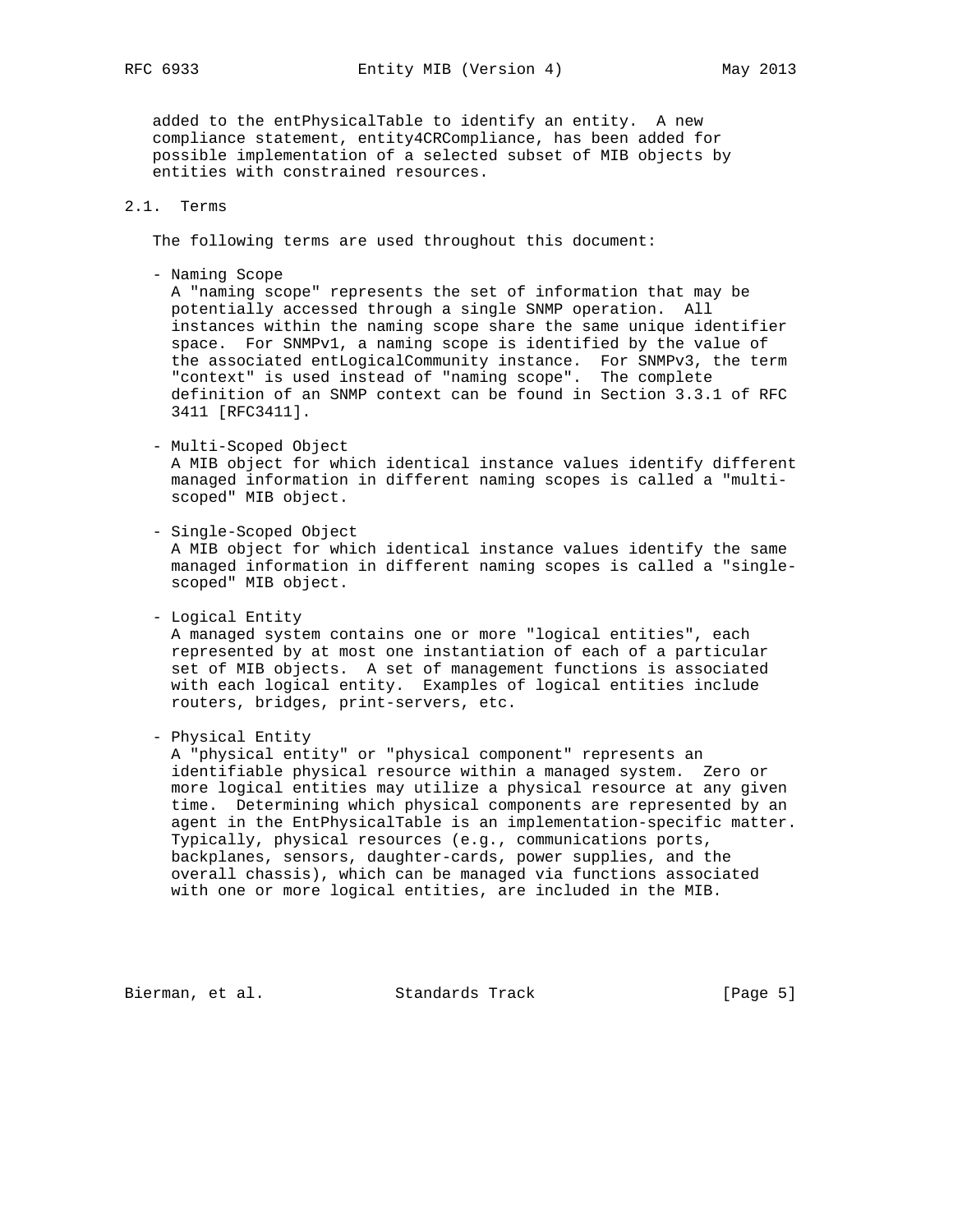- Containment Tree

 Each physical component may be modeled as 'contained' within another physical component. A "containment-tree" is the conceptual sequence of entPhysicalIndex values that uniquely specifies the exact physical location of a physical component within the managed system. It is generated by 'following and recording' each entPhysicalContainedIn instance 'up the tree towards the root' until a value of zero, indicating no further containment, is found.

### 2.2. Relationship to Community Strings

 For community-based SNMP, differentiating logical entities is one (but not the only) purpose of the community string [RFC1157]. This is accommodated by representing each community string as a logical entity.

 Note that different logical entities may share the same naming scope and, therefore, the same values of entLogicalCommunity. This is possible, providing they have no need for the same instance of a MIB object to represent different managed information.

2.3. Relationship to SNMP Contexts

 Version 2 of the Entity MIB contains support for associating SNMPv3 contexts with logical entities. Two new MIB objects, defining an SnmpEngineID and ContextName pair, are used together to identify an SNMP context associated with a logical entity. This context can be used (in conjunction with the entLogicalTAddress and entLogicalTDomain MIB objects) to send SNMPv3 messages on behalf of a particular logical entity.

2.4. Relationship to Proxy Mechanisms

 The Entity MIB is designed to allow functional component discovery. The administrative relationships between different logical entities are not visible in any Entity MIB tables. A Network Management System (NMS) cannot determine whether MIB instances in different naming scopes are realized locally or remotely (e.g., via some proxy mechanism) by examining any particular Entity MIB objects.

 The management of administrative framework functions is not an explicit goal of the Entity MIB WG at this time. This new area of functionality may be revisited after some operational experience with the Entity MIB is gained.

Bierman, et al. Standards Track [Page 6]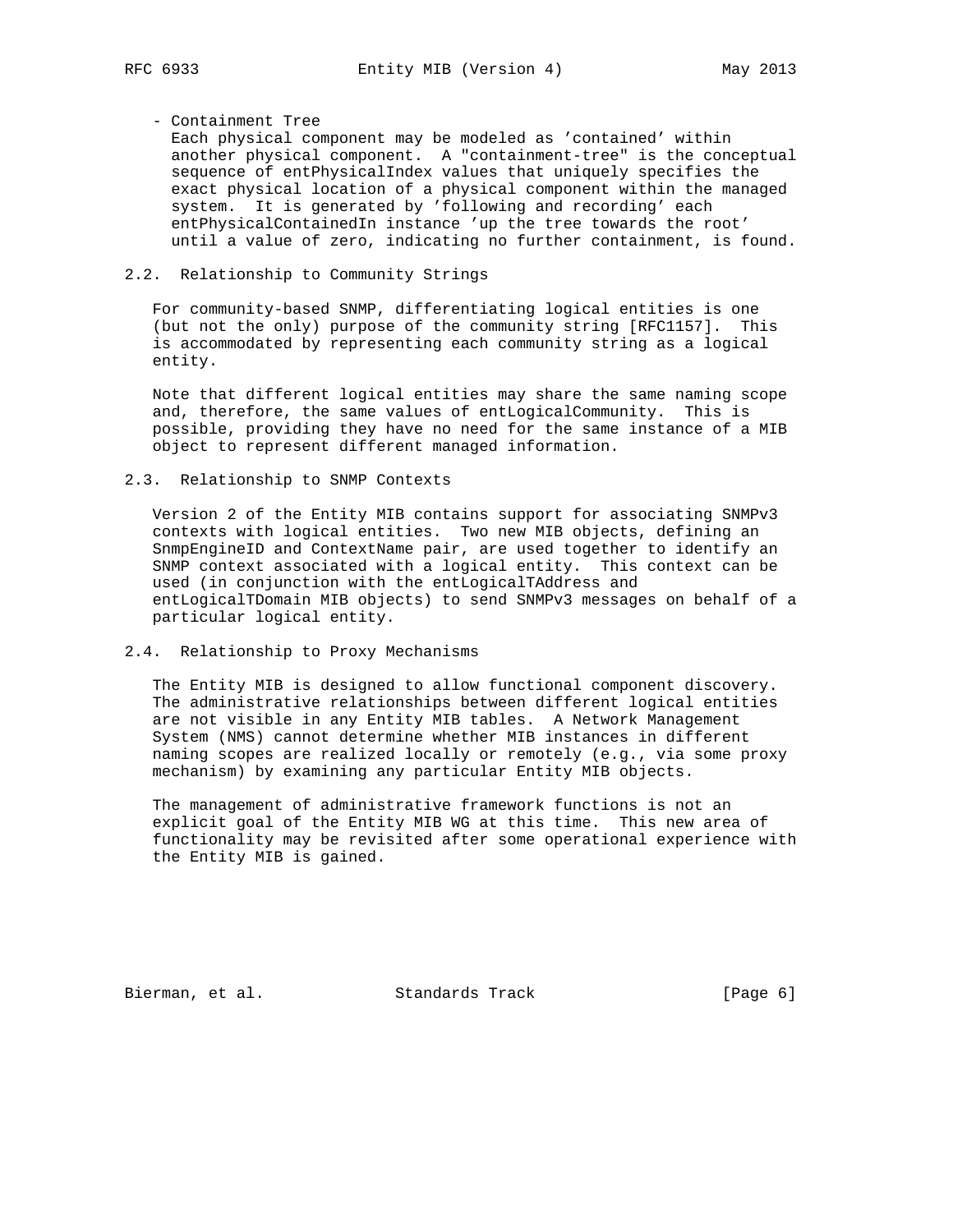Note that for community-based versions of SNMP, a network administrator will likely be able to associate community strings with naming scopes that have proprietary mechanisms, as a matter of configuration. There are no mechanisms for managing naming scopes defined in this MIB.

### 2.5. Relationship to a Chassis MIB

 Some readers may recall that a previous IETF working group attempted to define a Chassis MIB. No consensus was reached by that working group, possibly because its scope was too broad. As such, it is not the purpose of the ENTITY-MIB module to be a "Chassis MIB replacement", nor is it within the scope of the ENTITY-MIB module to contain all the information that might be necessary to manage a "chassis". On the other hand, the entities represented by an implementation of the ENTITY-MIB module might well be contained in a chassis.

### 2.6. Relationship to the Interfaces MIB

 The Entity MIB contains a mapping table identifying physical components that have 'external values' (e.g., ifIndex) associated with them within a given naming scope. This table can be used to identify the physical location of each interface in the ifTable [RFC2863]. Because ifIndex values in different contexts are not related to one another, the interface-to-physical-component associations are relative to the same logical entity within the agent.

 The Entity MIB also contains entPhysicalName and entPhysicalAlias objects, which approximate the semantics of the ifName and ifAlias objects (respectively) from the Interfaces MIB [RFC2863] for all types of physical components.

## 2.7. Relationship to the Other MIB Modules

 The Entity MIB contains a mapping table identifying physical components that have identifiers from other standard MIB modules associated with them. For example, this table can be used along with the physical mapping table to identify the physical location of each repeater port in the rptrPortTable or each interface in the ifTable.

#### 2.8. Relationship to Naming Scopes

 There is some question as to which MIB objects may be returned within a given naming scope. MIB objects that are not multi-scoped within a managed system are likely to ignore context information in

Bierman, et al. Standards Track [Page 7]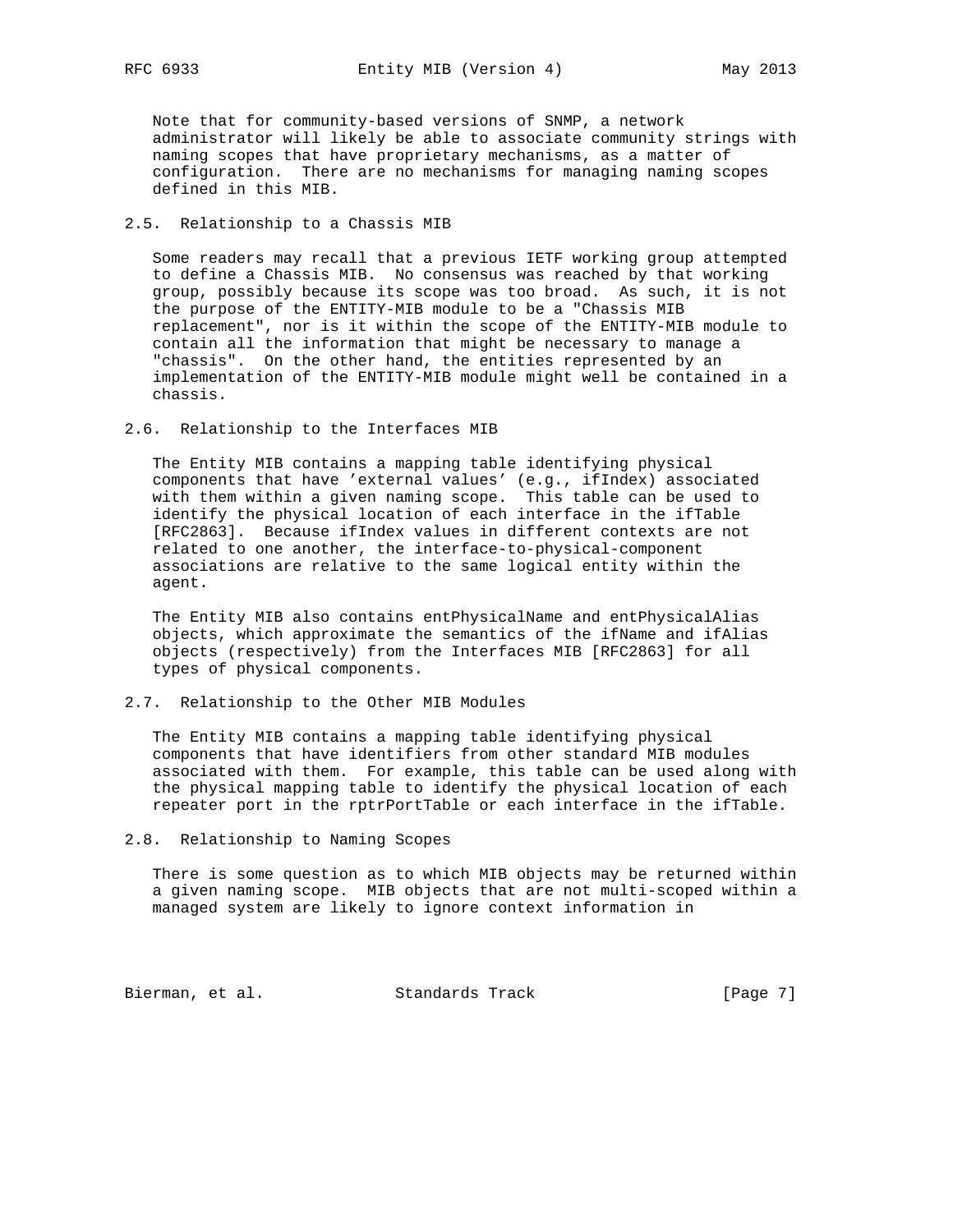implementation. In such a case, it is likely such objects will be returned in all naming scopes (e.g., not just the 'default' naming scope or the SNMPv3 default context).

 For example, a community string used to access the management information for logical device 'bridge2' may allow access to all the non-bridge-related objects in the 'default' naming scope, as well as a second instance of the Bridge MIB [RFC4188].

 The isolation of single-scoped MIB objects by the agent is an implementation-specific matter. An agent may wish to limit the objects returned in a particular naming scope to only the multi scoped objects in that naming scope (e.g., system group and the Bridge MIB). In this case, all single-scoped management information would belong to a common naming scope (e.g., 'default'), which itself may contain some multi-scoped objects (e.g., system group).

2.9. Multiple Instances of the Entity MIB

 It is possible that more than one agent may exist in a managed system. In such cases, multiple instances of the Entity MIB (representing the same managed objects) may be available to an NMS.

 In order to reduce complexity for agent implementation, multiple instances of the Entity MIB are not required to be equivalent or even consistent. An NMS may be able to 'align' instances returned by different agents by examining the columns of each table, but vendor specific identifiers and (especially) index values are likely to be different. Each agent may be managing different subsets of the entire chassis as well.

 When all of a physically modular device is represented by a single agent, the entry (for which entPhysicalContainedIn has the value zero) would likely have 'chassis' as the value of its entPhysicalClass. Alternatively, for an agent on a module where the agent represents only the physical entities on that module (not those on other modules), the entry (for which entPhysicalContainedIn has the value zero) would likely have 'module' as the value of its entPhysicalClass.

 An agent implementation of the entLogicalTable is not required to contain information about logical entities managed primarily by other agents. That is, the entLogicalTAddress and entLogicalTDomain objects in the entLogicalTable are provided to support a historical multiplexing mechanism, not to identify other SNMP agents.

 Note that the Entity MIB is a single-scoped MIB, in the event an agent represents the MIB in different naming scopes.

Bierman, et al. Standards Track [Page 8]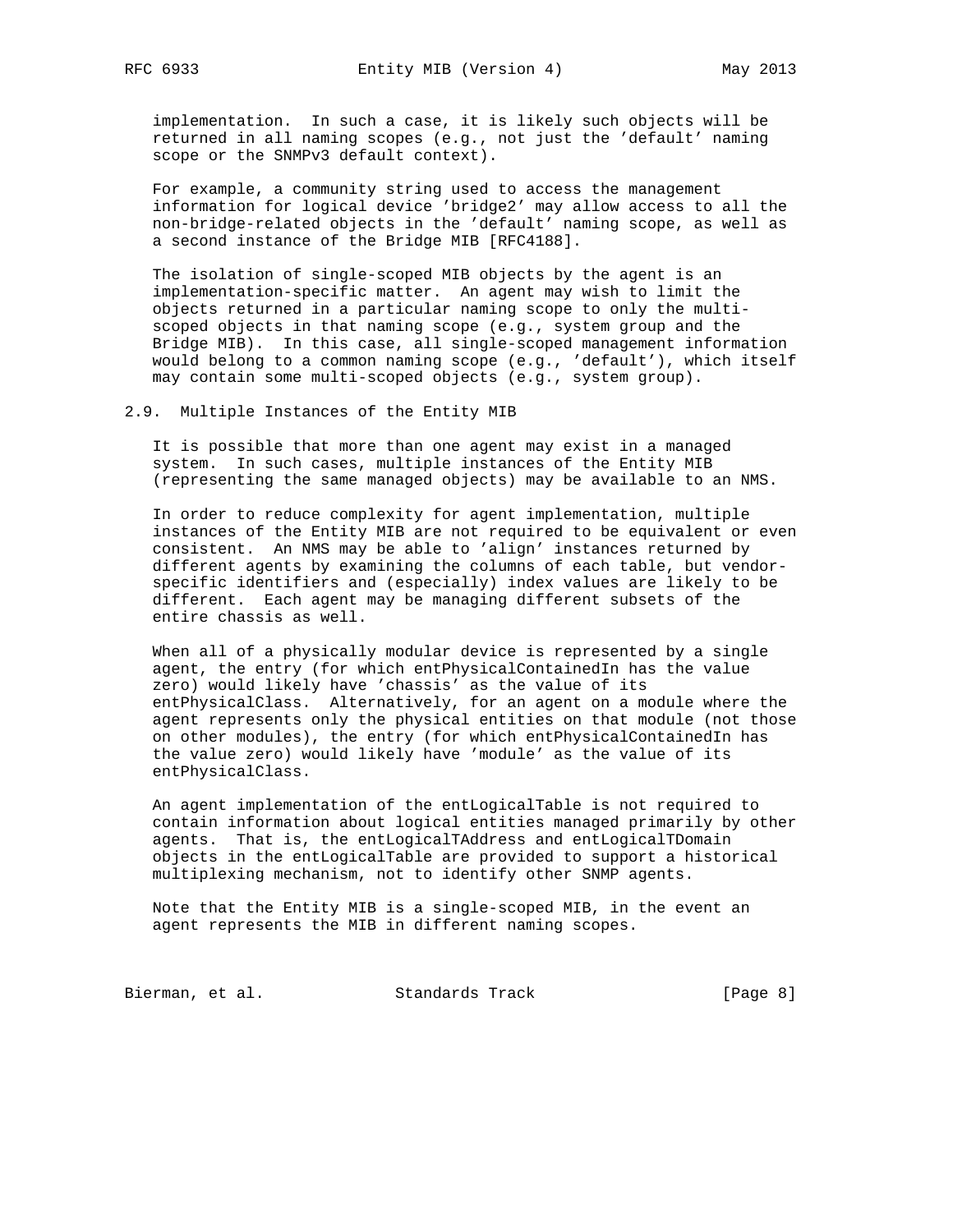## 2.10. Re-Configuration of Entities

 Most of the MIB objects defined in this MIB have, at most, a read only MAX-ACCESS clause. This is a conscious decision by the working group to limit this MIB's scope. The second version of the Entity MIB allows a network administrator to configure some common attributes of physical components.

#### 2.11. Textual Convention Change

 Version 1 of the Entity MIB contains three MIB objects defined with the (now obsolete) DisplayString TEXTUAL-CONVENTION. In version 2 of the Entity MIB, the syntax for these objects has been updated to use the (now preferred) SnmpAdminString TEXTUAL-CONVENTION.

 The ENTMIB working group (which was in charge of the document at that point) realized that this change is not strictly supported by SMIv2. In their judgment, the alternative of deprecating the old objects and defining new objects would have had a more adverse impact on backward compatibility and interoperability, given the particular semantics of these objects.

#### 2.12. MIB Structure

The Entity MIB contains five groups of MIB objects:

- entityPhysical group Describes the physical entities managed by a single agent.
- entityLogical group Describes the logical entities managed by a single agent.
- entityMapping group Describes the associations between the physical entities, logical entities, interfaces, and non-interface ports managed by a single agent.
- entityGeneral group Describes general system attributes shared by potentially all types of entities managed by a single agent.
- entityNotifications group Contains status indication notifications.

Bierman, et al. Standards Track [Page 9]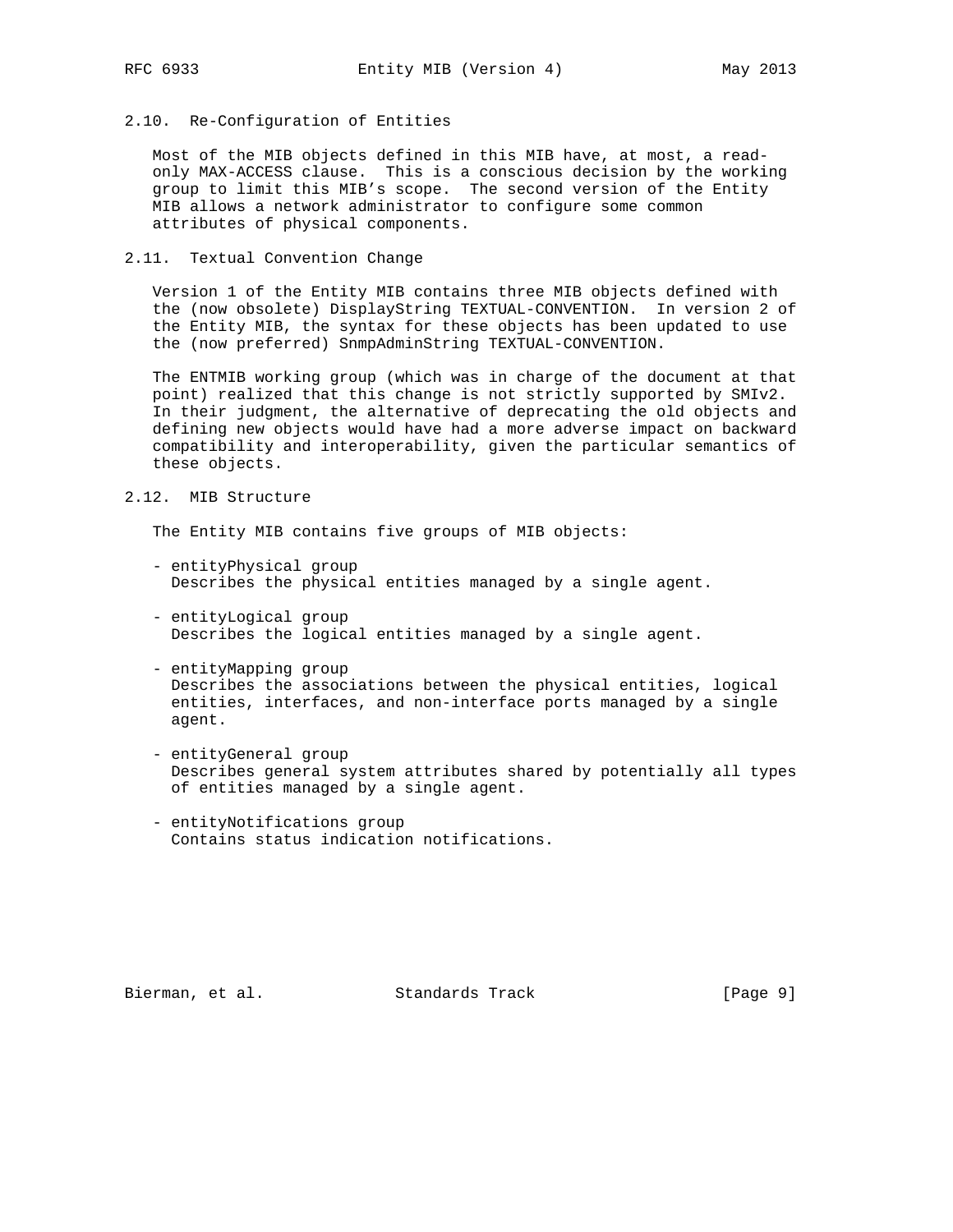#### 2.12.1. entityPhysical Group

 This group contains a single table to identify physical system components, called the entPhysicalTable.

 The entPhysicalTable contains one row per physical entity and must always contain at least one row for an "overall" physical entity, which should have an entPhysicalClass value of 'stack(11)', 'chassis(3)', or 'module(9)'.

 Each row is indexed by an arbitrary, small integer and contains a description and type of the physical entity. It also optionally contains the index number of another entPhysicalEntry, indicating a containment relationship between the two.

 Version 2 of the Entity MIB provides additional MIB objects for each physical entity. Some common read-only attributes have been added, as well as three writable string objects.

- entPhysicalAlias

 This string can be used by an NMS as a non-volatile identifier for the physical component. Maintaining a non-volatile string for every physical component represented in the entPhysicalTable can be costly and unnecessary. An agent may algorithmically generate entPhysicalAlias strings for particular entries (e.g., based on the entPhysicalClass value).

- entPhysicalAssetID

 This string is provided to store a user-specific asset identifier for removable physical components. In order to reduce the non volatile storage needed by a particular agent, a network administrator should only assign asset identifiers to physical entities that are field-replaceable (i.e., not permanently contained within another physical entity).

- entPhysicalSerialNum

 This string is provided to store a vendor-specific serial number string for physical components. This writable object is used when an agent cannot identify the serial numbers of all installed physical entities and a network administrator wishes to configure the non-volatile serial number strings manually (via an NMS application).

Bierman, et al. Standards Track [Page 10]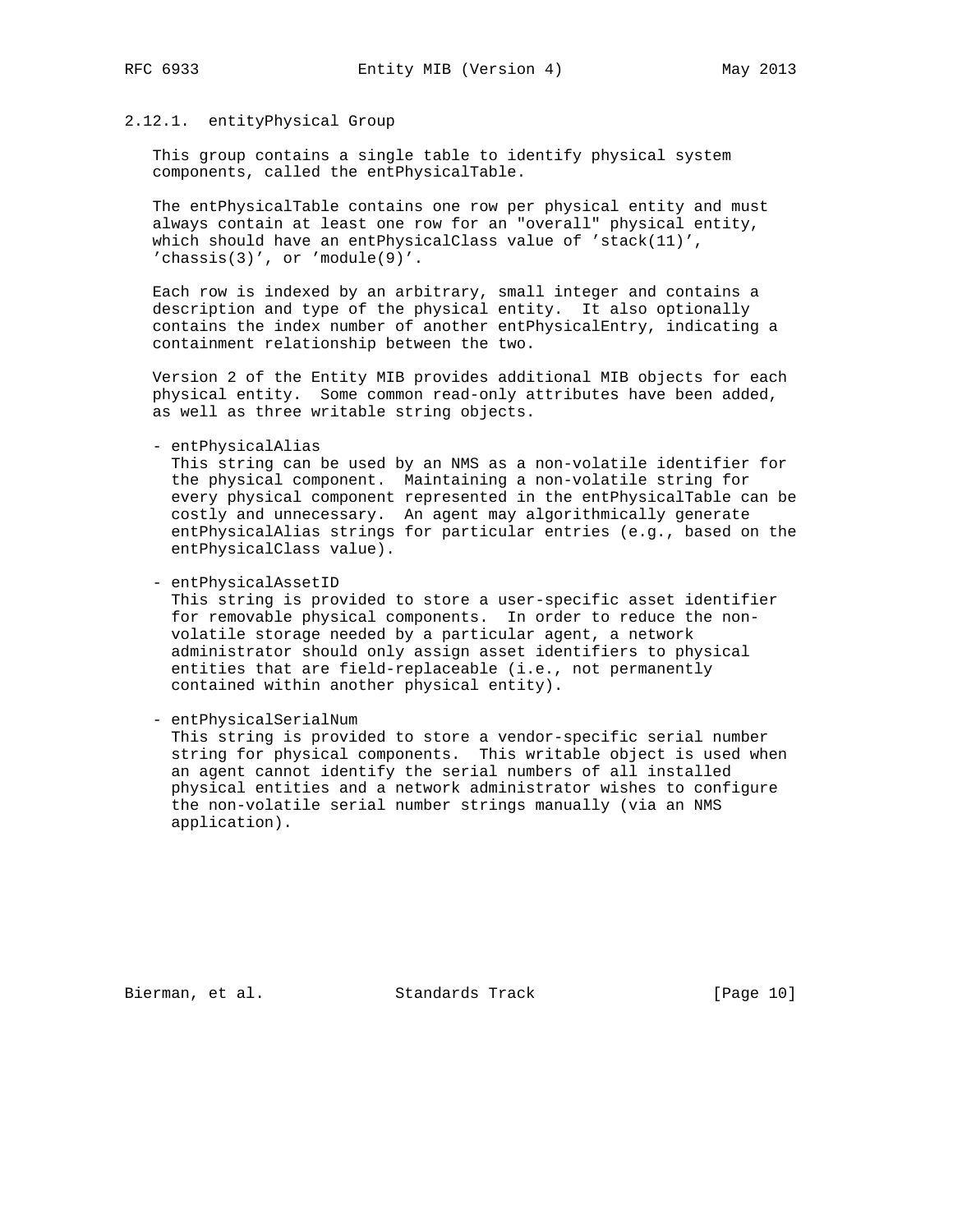Version 3 of the Entity MIB provides two additional MIB objects for each physical entity:

 - entPhysicalMfgDate This object contains the date of manufacturing of the managed entity. If the manufacturing date is unknown or not supported the

 object is not instantiated. The special value '0000000000000000'H may also be returned in this case.

- entPhysicalUris

 This object provides additional identification information about the physical entity.

 This object contains one or more Uniform Resource Identifiers (URIs); therefore, the syntax of this object must conform to [RFC3986], Section 3. Uniform Resource Names (URNs) [RFC3406] are resource identifiers with the specific requirements for enabling location-independent identification of a resource, as well as longevity of reference. URNs are part of the larger URI family with the specific goal of providing persistent naming of resources. URI schemes and URN namespaces are registered by IANA (see http://www.iana.org/assignments/uri-schemes and http://www.iana.org/assignments/urn-namespaces).

 For example, the entPhysicalUris object may be used to encode a URI containing a Common Language Equipment Identifier (CLEI) URN for the managed physical entity. The URN namespace for CLEIs is defined in [RFC4152], and the CLEI format is defined in [T1.213] and [T1.213a]. For example, an entPhysicalUris instance may have the value of:

URN:CLEI:D4CE18B7AA

 [RFC3986] and [RFC4152] identify this as a URI in the CLEI URN namespace. The specific CLEI code, D4CE18B7AA, is based on the example provided in [T1.213a].

 Multiple URIs may be present and are separated by white space characters. Leading and trailing white space characters are ignored.

 If no additional identification information is known about the physical entity or supported, the object is not instantiated.

 Version 4 of the Entity MIB module provides an additional MIB object for each physical entity.

Bierman, et al. Standards Track [Page 11]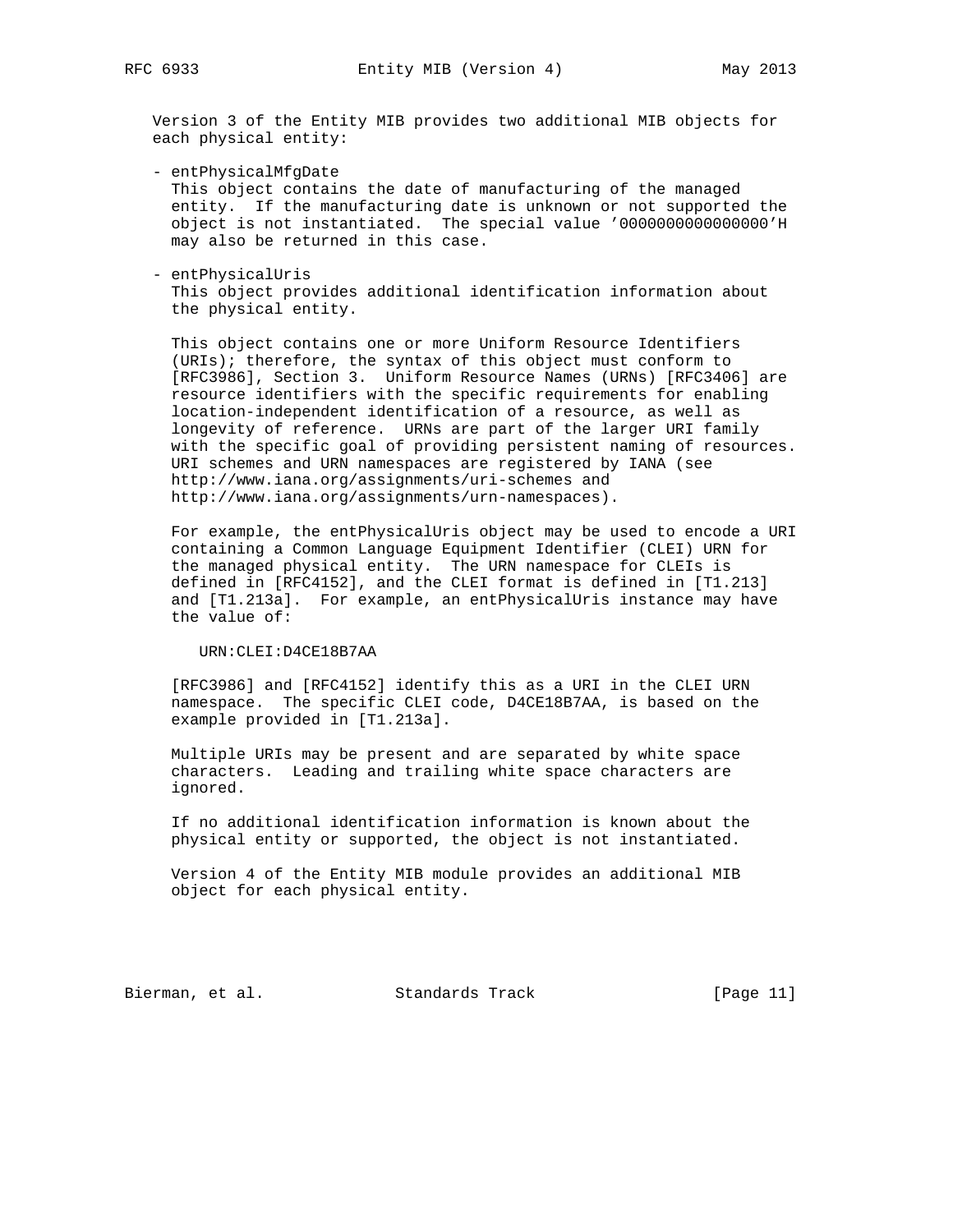- entPhysicalUUID

 This object provides an unique identification about the physical entity. This object contains a globally unique identifier for the physical entity with the format defined in RFC 4122 [RFC4122].

 To support the existing implementations of ENTITY-MIB version 3 [RFC4133], entPhysicalUris object should be used to store the UUID value of the physical entity as well in URN format. This duplication of information enables backward compatibility. Note that entPhysicalUris allows write access while entPhysicalUUID is read-only.

#### 2.12.2. entityLogical Group

 This group contains a single table to identify logical entities, called the entLogicalTable.

 The entLogicalTable contains one row per logical entity. Each row is indexed by an arbitrary, small integer and contains a name, description, and type of the logical entity. It also contains information to allow access to the MIB information for the logical entity. This includes SNMP versions that use a community name (with some form of implied context representation) and SNMP versions that use the SNMP ARCH [RFC3411] method of context identification.

 If an agent represents multiple logical entities with this MIB, then this group must be implemented for all logical entities known to the agent.

 If an agent represents a single logical entity, or multiple logical entities within a single naming scope, then implementation of this group may be omitted by the agent.

## 2.12.3. entityMapping Group

 This group contains three tables to identify associations between different system components.

- entLPMappingTable

 This table contains mappings between entLogicalIndex values (logical entities) and entPhysicalIndex values (the physical components supporting that entity). A logical entity can map to more than one physical component, and more than one logical entity can map to (share) the same physical component. If an agent represents a single logical entity, or multiple logical entities within a single naming scope, then implementation of this table may be omitted by the agent.

Bierman, et al. Standards Track [Page 12]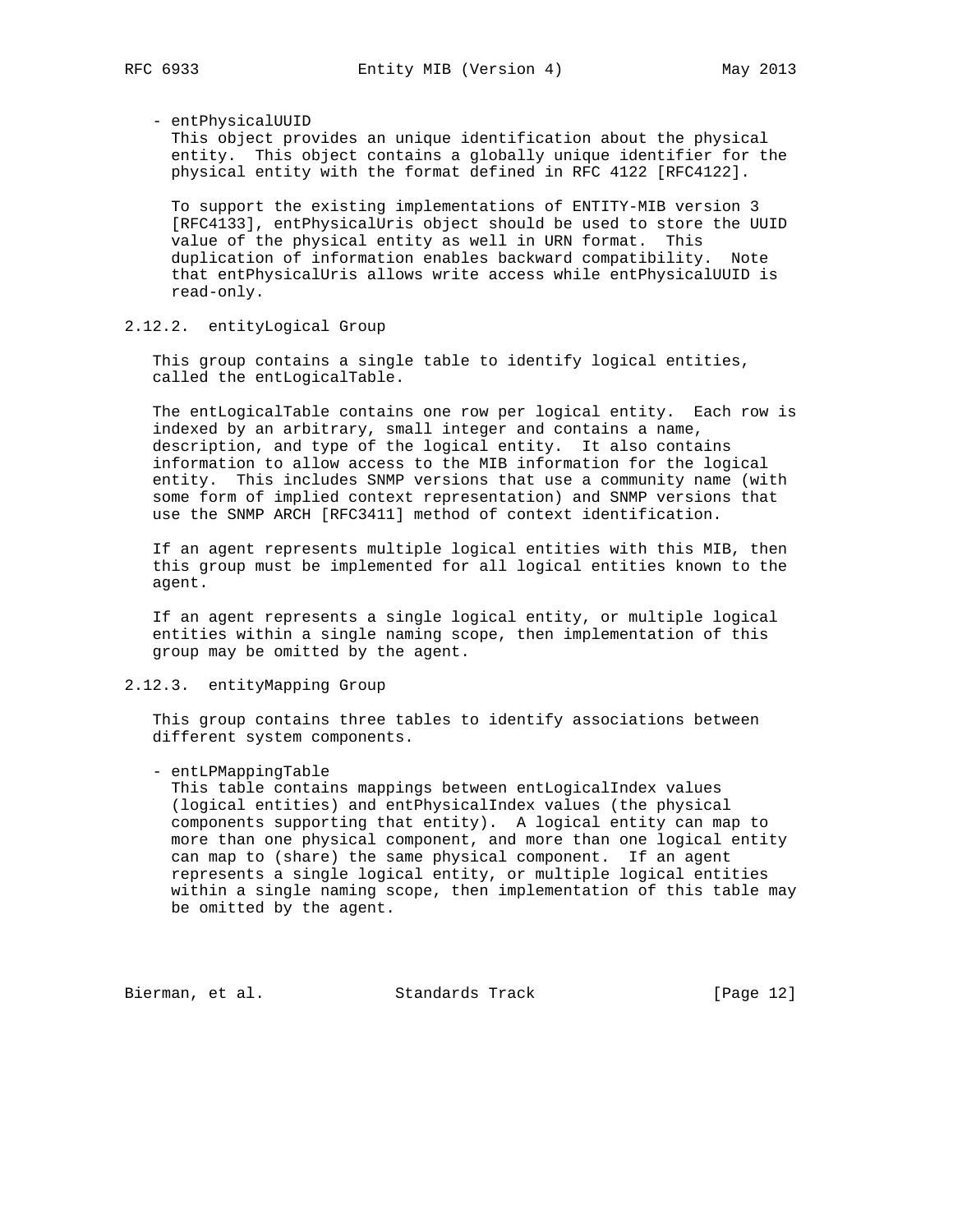## - entAliasMappingTable

 This table contains mappings between entLogicalIndex, entPhysicalIndex pairs, and 'alias' object identifier values. This allows resources managed with other MIB modules (e.g., repeater ports, bridge ports, physical and logical interfaces) to be identified in the physical entity hierarchy. Note that each alias identifier is only relevant in a particular naming scope. If an agent represents a single logical entity, or multiple logical entities within a single naming scope, then implementation of this table may be omitted by the agent.

- entPhysicalContainsTable

 This table contains simple mappings between entPhysicalContainedIn values for each container/'containee' relationship in the managed system. The indexing of this table allows an NMS to quickly discover the entPhysicalIndex values for all children of a given physical entity.

#### 2.12.4. entityGeneral Group

 This group contains general information relating to the other object groups.

 At this time, the entGeneral group contains a single scalar object (entLastChangeTime), which represents the value of sysUpTime when any part of the Entity MIB configuration last changed.

### 2.12.5. entityNotifications Group

 This group contains notification definitions relating to the overall status of the Entity MIB instantiation.

## 2.13. Multiple Agents

 Even though a primary motivation for this MIB is to represent the multiple logical entities supported by a single agent, another motivation is to represent multiple logical entities supported by multiple agents (in the same "overall" physical entity). Indeed, it is implicit in the SNMP architecture that the number of agents is transparent to a network management station.

 However, there is no agreement at this time as to the degree of cooperation that should be expected for agent implementations. Therefore, multiple agents within the same managed system are free to implement the Entity MIB independently. (For more information, refer to Section 2.9, "Multiple Instances of the Entity MIB".)

Bierman, et al. Standards Track [Page 13]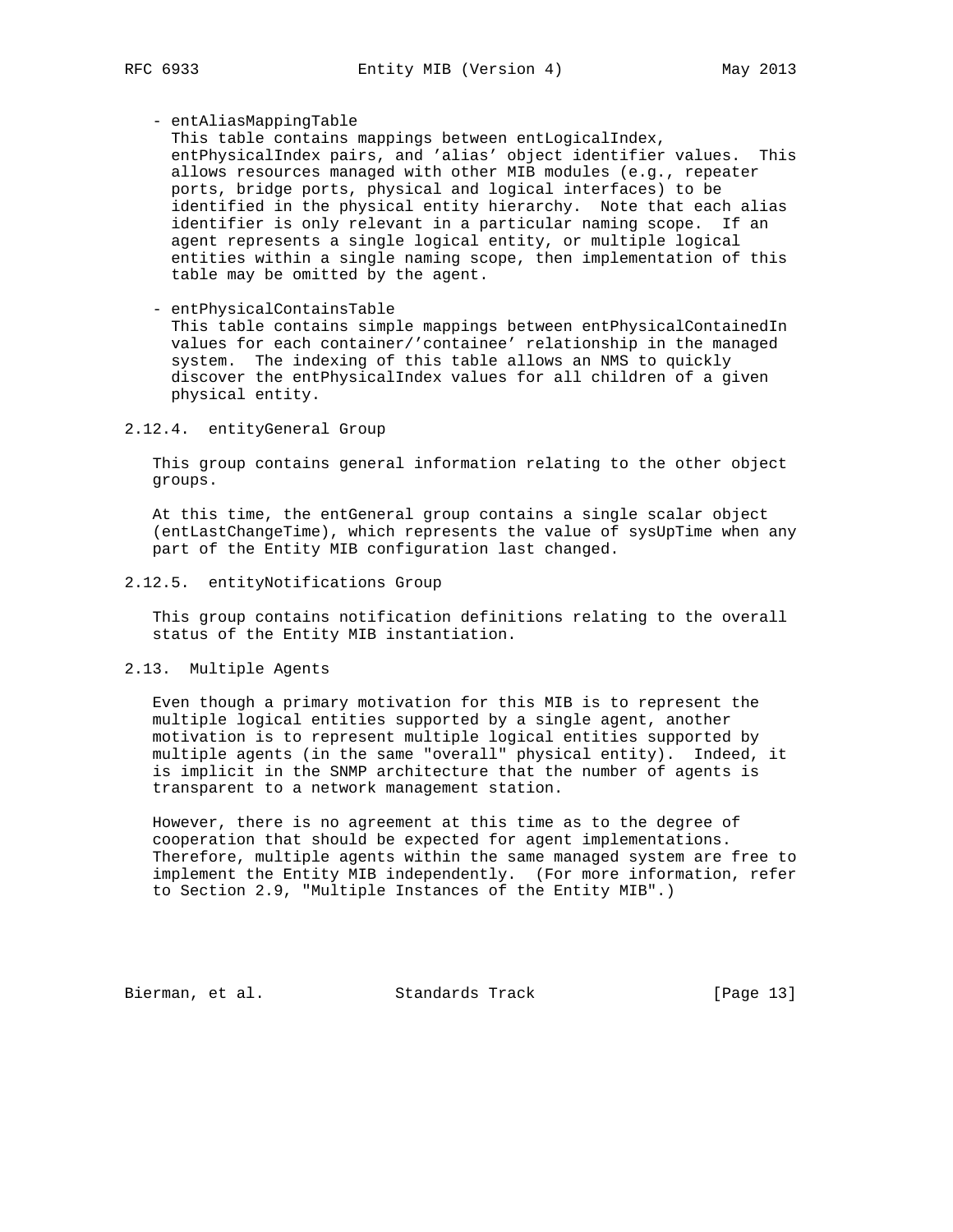## 2.14. Changes Since RFC 2037

## 2.14.1. Textual Conventions

 The PhysicalClass TC text has been clarified, and a new enumeration to support 'stackable' components has been added. The SnmpEngineIdOrNone TC has been added to support SNMPv3.

#### 2.14.2. New entPhysicalTable Objects

 The entPhysicalHardwareRev, entPhysicalFirmwareRev, and entPhysicalSoftwareRev objects have been added for revision identification.

 The entPhysicalSerialNum, entPhysicalMfgName, entPhysicalModelName, and entPhysicalIsFRU objects have been added for better vendor identification for physical components. In the event the agent cannot identify this information, the entPhysicalSerialNum object can be set by a management station.

 The entPhysicalAlias and entPhysicalAssetID objects have been added for better user component identification. These objects are intended to be set by a management station and preserved by the agent across restarts.

#### 2.14.3. New entLogicalTable Objects

 The entLogicalContextEngineID and entLogicalContextName objects have been added to provide an SNMP context for SNMPv3 access on behalf of a logical entity.

2.14.4. Bug Fixes

 A bug was fixed in the entLogicalCommunity object. The subrange was incorrect (1..255) and is now correct (0..255). The description clause has also been clarified. This object is now deprecated.

 The entLastChangeTime object description has been changed to generalize the events that cause an update to the last change timestamp.

 The syntax was changed from DisplayString to SnmpAdminString for the entPhysicalDescr, entPhysicalName, and entLogicalDescr objects.

Bierman, et al. Standards Track [Page 14]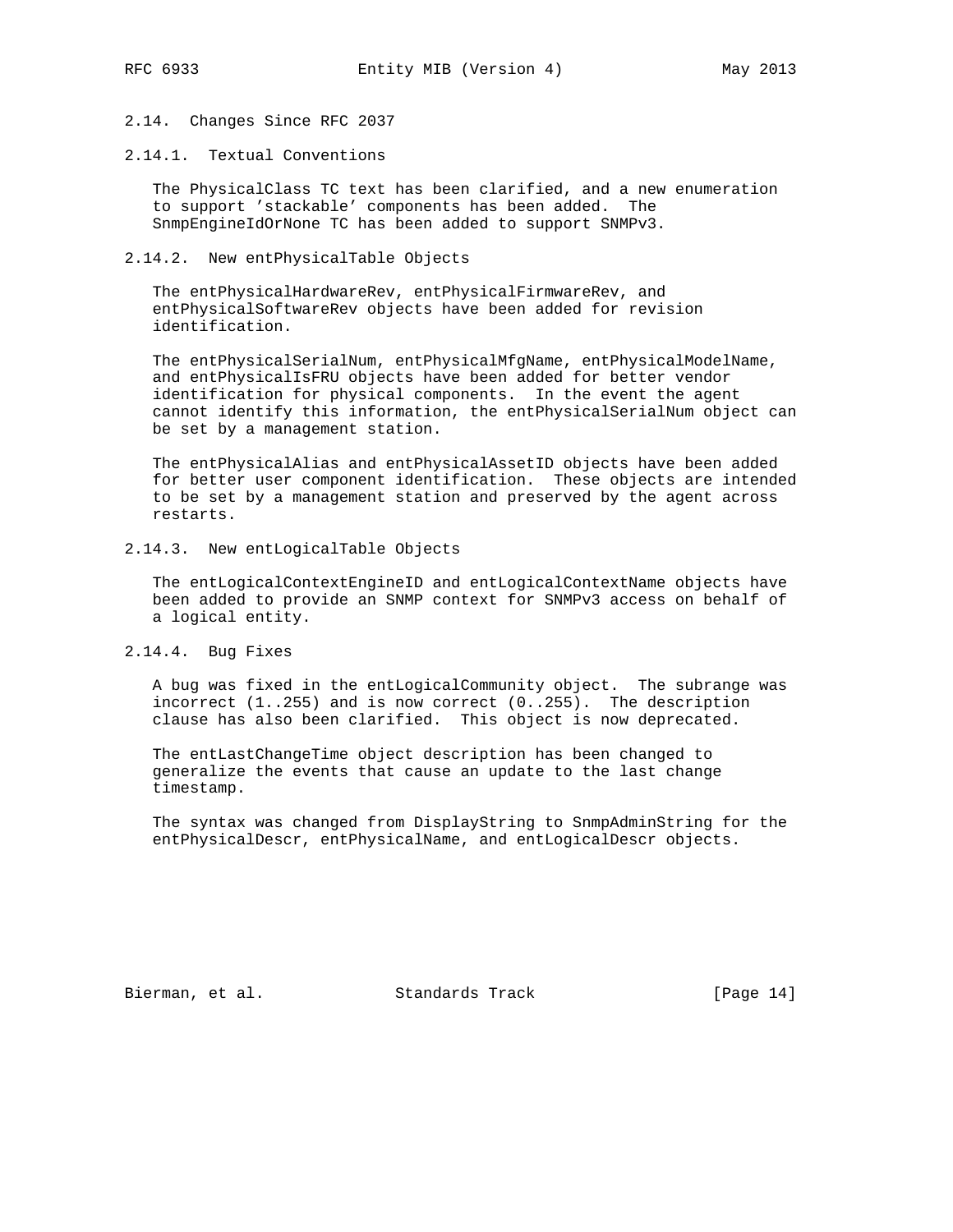2.15. Changes Since RFC 2737

2.15.1. Textual Conventions

 The PhysicalIndexOrZero TC has been added to allow objects to reference an entPhysicalIndex value or zero. The PhysicalClass TC has been extended to support a new enumeration for central processing units.

2.15.2. New Objects

 The entPhysicalMfgDate object has been added to the entPhysicalTable to provide the date of manufacturing of the managed entity.

 The entPhysicalUris object has been added to the entPhysicalTable to provide additional identification information about the physical entity, such as a Common Language Equipment Identifier (CLEI) URN.

2.15.3. Bug Fixes

 The syntax was changed from INTEGER to Integer32 for the entPhysicalParentRelPos, entLogicalIndex, and entAliasLogicalIndexOrZero objects, and from INTEGER to PhysicalIndexOrZero for the entPhysicalContainedIn object.

- 2.16. Changes Since RFC 4133
- 2.16.1. MIB Module Addition

 Over time, there may be the need to add new enumerated values to the PhysicalClass TEXTUAL-CONVENTION. To allow for such additions without requiring re-issuing of this MIB module, a new MIB module called IANA-ENTITY-MIB that provides the IANA-maintained TEXTUAL- CONVENTION IANAPhysicalClass has been created. The PhysicalClass TC has been deprecated.

2.16.2. Modification to Some of the MIB Objects

 A new MIB object has been added to the entPhysicalTable, entPhysicalUUID. In comparison to entPhysicalUris, the new object is read-only and restricted to a fixed size to allow only for RFC 4122 [RFC4122] compliant values. The PhysicalClass TEXTUAL-CONVENTION was deprecated, and a new IANAPhysicalClass TC (maintained by IANA) has been created.

Bierman, et al. Standards Track [Page 15]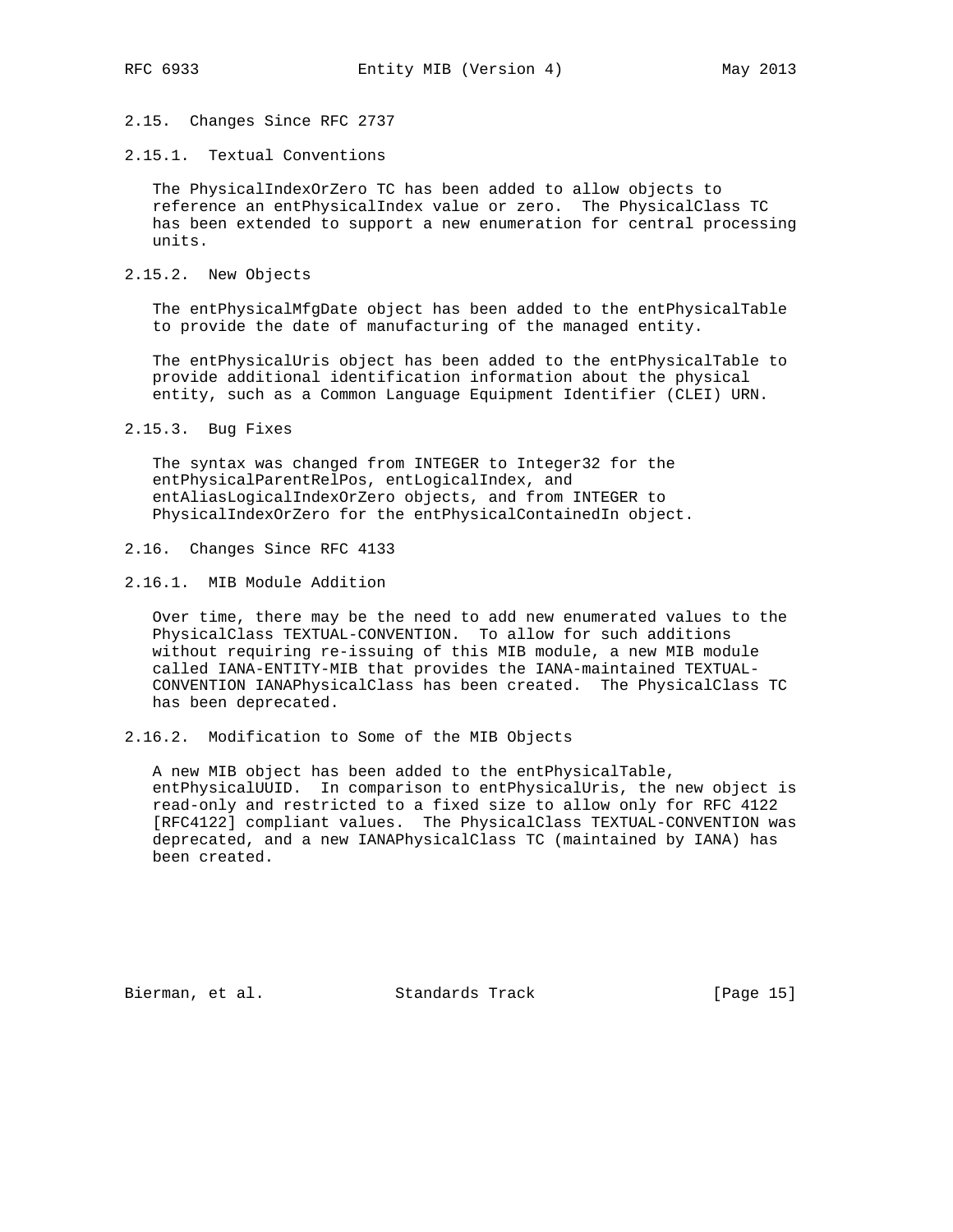Two new MODULE-COMPLIANCE modules have been created:

 entity4Compliance for full compliance with version 4 of the Entity MIB, and entity4CRCompliance for devices with constrained resources like batteries that might require a limited number of objects to be supported (entPhysicalClass, entPhysicalName, and entPhysicalUUID).

## 2.16.3. New TC for Universally Unique Identifier

 A new TEXTUAL-CONVENTION, UUIDorZero, was created to represent a Universally Unique Identifier (UUID) with a syntax that conforms to [RFC4122], Section 4.1. Defining it as a TC will allow for future reuse in other MIB modules that will import the TC. This Textual Convention is included in the UUID-TC-MIB module.

- 3. MIB Definitions
- 3.1. ENTITY-MIB

ENTITY-MIB DEFINITIONS ::= BEGIN

IMPORTS

 MODULE-IDENTITY, OBJECT-TYPE, mib-2, NOTIFICATION-TYPE, Integer32 FROM SNMPv2-SMI -- RFC 2578 TDomain, TAddress, TEXTUAL-CONVENTION, AutonomousType, RowPointer, TimeStamp, TruthValue, DateAndTime FROM SNMPv2-TC -- RFC 2579 MODULE-COMPLIANCE, OBJECT-GROUP, NOTIFICATION-GROUP<br>FROM SNMPv2-CONF -- RFC 2580 FROM SNMPv2-CONF SnmpAdminString FROM SNMP-FRAMEWORK-MIB -- RFC 3411 UUIDorZero FROM UUID-TC-MIB -- RFC 6933 IANAPhysicalClass FROM IANA-ENTITY-MIB;  $--$  RFC 6933 entityMIB MODULE-IDENTITY LAST-UPDATED "201304050000Z" -- April 5, 2013 ORGANIZATION "IETF Energy Management Working Group" CONTACT-INFO "WG Email: eman@ietf.org Mailing list subscription info: http://www.ietf.org/mailman/listinfo/eman

Bierman, et al. Standards Track [Page 16]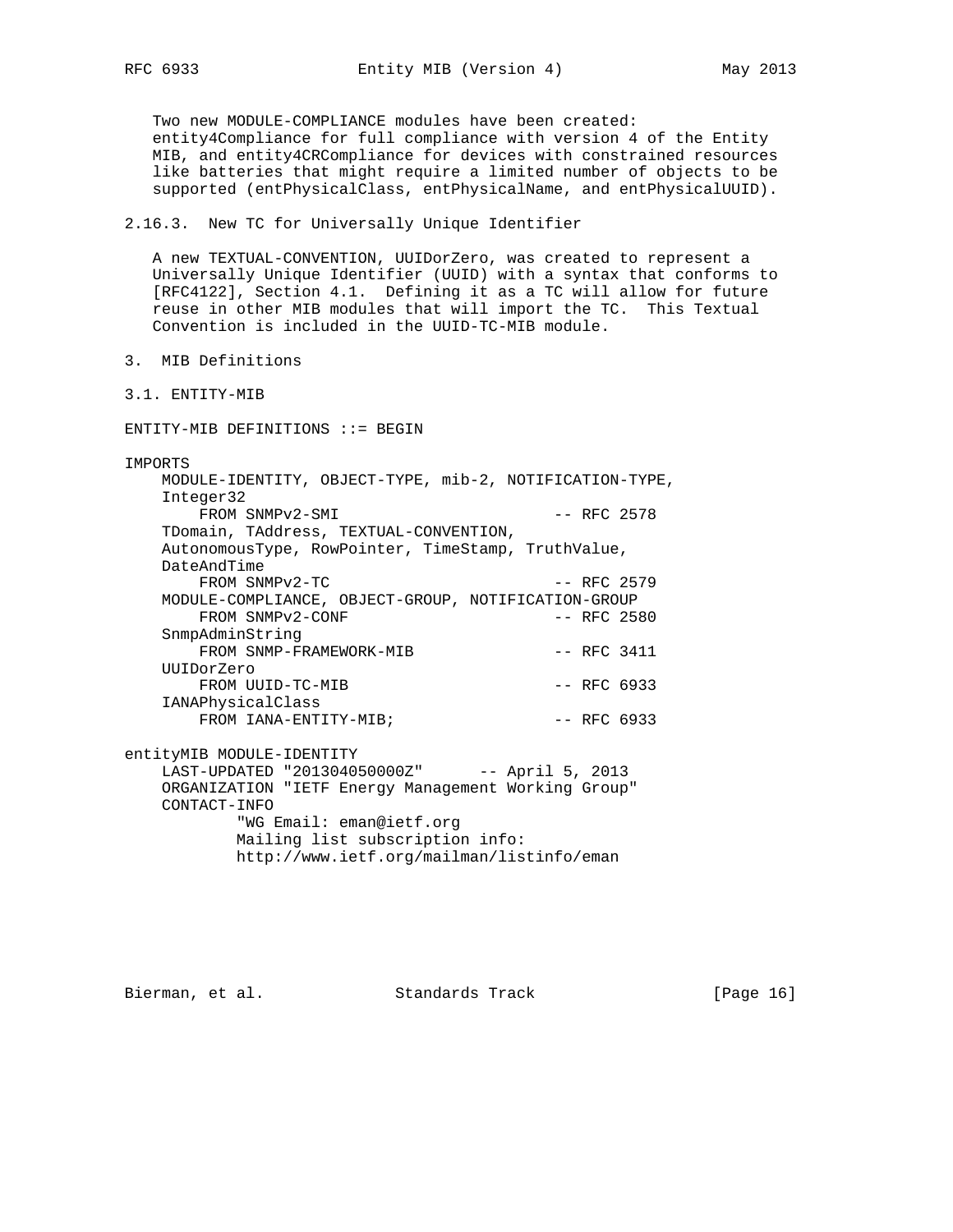Andy Bierman YumaWorks, Inc. 274 Redwood Shores Parkway, #133 Redwood City, CA 94065 USA Phone: +1 408-716-0466 Email: andy@yumaworks.com

 Dan Romascanu Avaya Park Atidim, Bldg. #3 Tel Aviv, 61581 Israel Phone: +972-3-6458414 Email: dromasca@avaya.com

 Juergen Quittek NEC Europe Ltd. Network Research Division Kurfuersten-Anlage 36 Heidelberg 69115 Germany Phone: +49 6221 4342-115 Email: quittek@neclab.eu

 Mouli Chandramouli Cisco Systems, Inc. Sarjapur Outer Ring Road Bangalore 560103 India Phone: +91 80 4429 2409 Email: moulchan@cisco.com"

#### DESCRIPTION

 "The MIB module for representing multiple logical entities supported by a single SNMP agent.

 Copyright (c) 2013 IETF Trust and the persons identified as authors of the code. All rights reserved.

> Redistribution and use in source and binary forms, with or without modification, is permitted pursuant to, and subject to the license terms contained in, the Simplified BSD License set forth in Section 4.c of the IETF Trust's Legal Provisions Relating to IETF Documents (http://trustee.ietf.org/license-info)."

REVISION "201304050000Z" -- April 5, 2013

Bierman, et al. Standards Track [Page 17]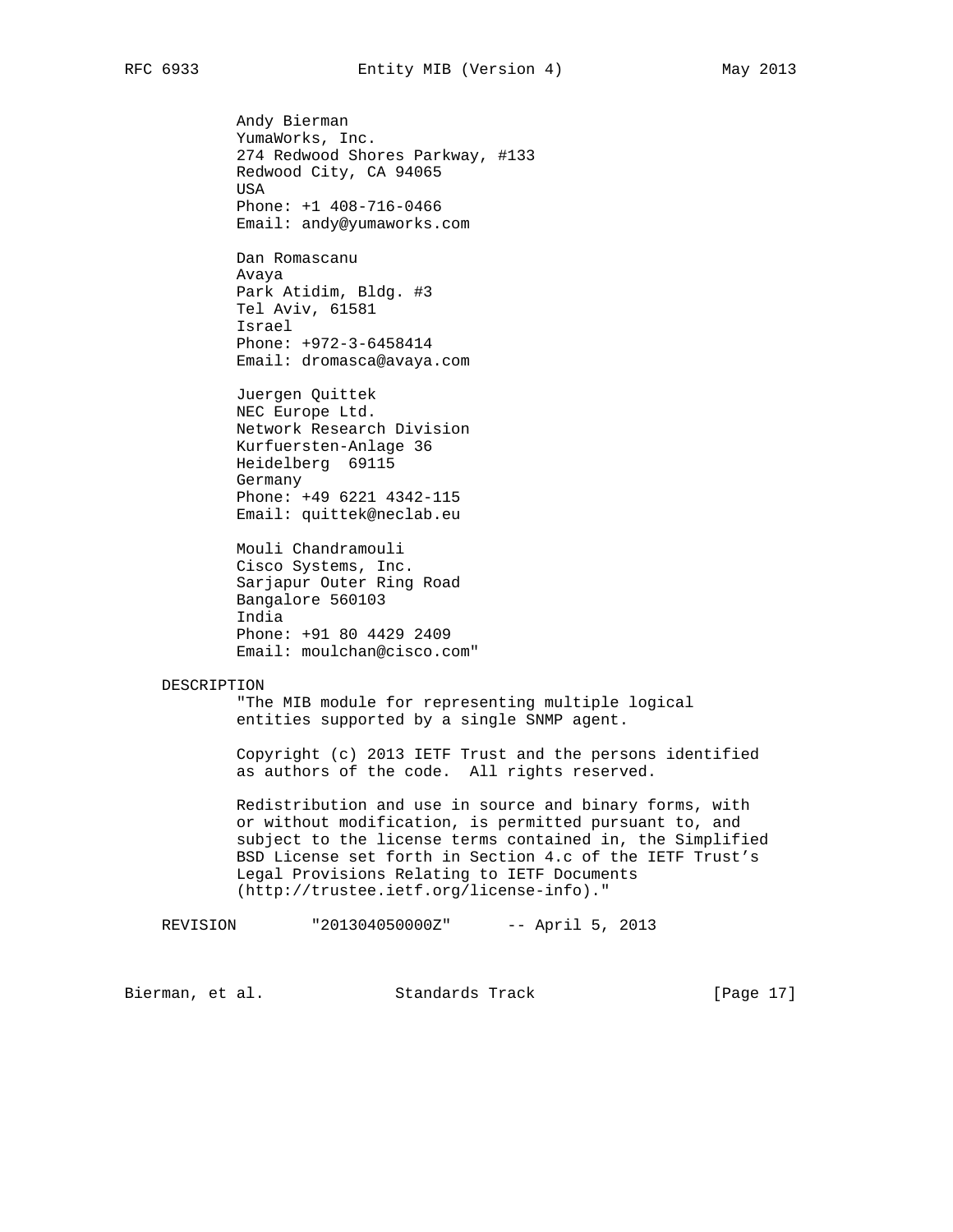```
 DESCRIPTION
             "Entity MIB (Version 4).
             This revision obsoletes RFC 4133.
             - Creation of a new MIB module, IANA-ENTITY-MIB, which
             makes the PhysicalIndex TC an IANA-maintained TEXTUAL-
             CONVENTION. IANAPhysicalClass is now imported
             from the IANA-ENTITY-MIB.
             - Addition of a new MIB object to the entPhysicalTable,
             entPhysicalUUID. UUIDorZero is imported from the
             UUID-TC-MIB.
             - Addition of two new MODULE-COMPLIANCE modules-
             entity4Compliance and entity4CRCompliance.
             This version is published as RFC 6933."
    REVISION "200508100000Z"
    DESCRIPTION
             "Initial Version of Entity MIB (Version 3).
              This revision obsoletes RFC 2737.
              Additions:
               - cpu(12) enumeration added to IANAPhysicalClass TC
                - DISPLAY-HINT clause to PhysicalIndex TC
                - PhysicalIndexOrZero TC
                - entPhysicalMfgDate object
                - entPhysicalUris object
              Changes:
                - entPhysicalContainedIn SYNTAX changed from
                  INTEGER to PhysicalIndexOrZero
              This version was published as RFC 4133."
     REVISION "199912070000Z"
    DESCRIPTION
             "Initial Version of Entity MIB (Version 2).
              This revision obsoletes RFC 2037.
              This version was published as RFC 2737."
    REVISION "199610310000Z"
    DESCRIPTION
             "Initial version (version 1), published as
             RFC 2037."
    ::= { mib-2 47 }
entityMIBObjects OBJECT IDENTIFIER ::= { entityMIB 1 }
```
Bierman, et al. Standards Track [Page 18]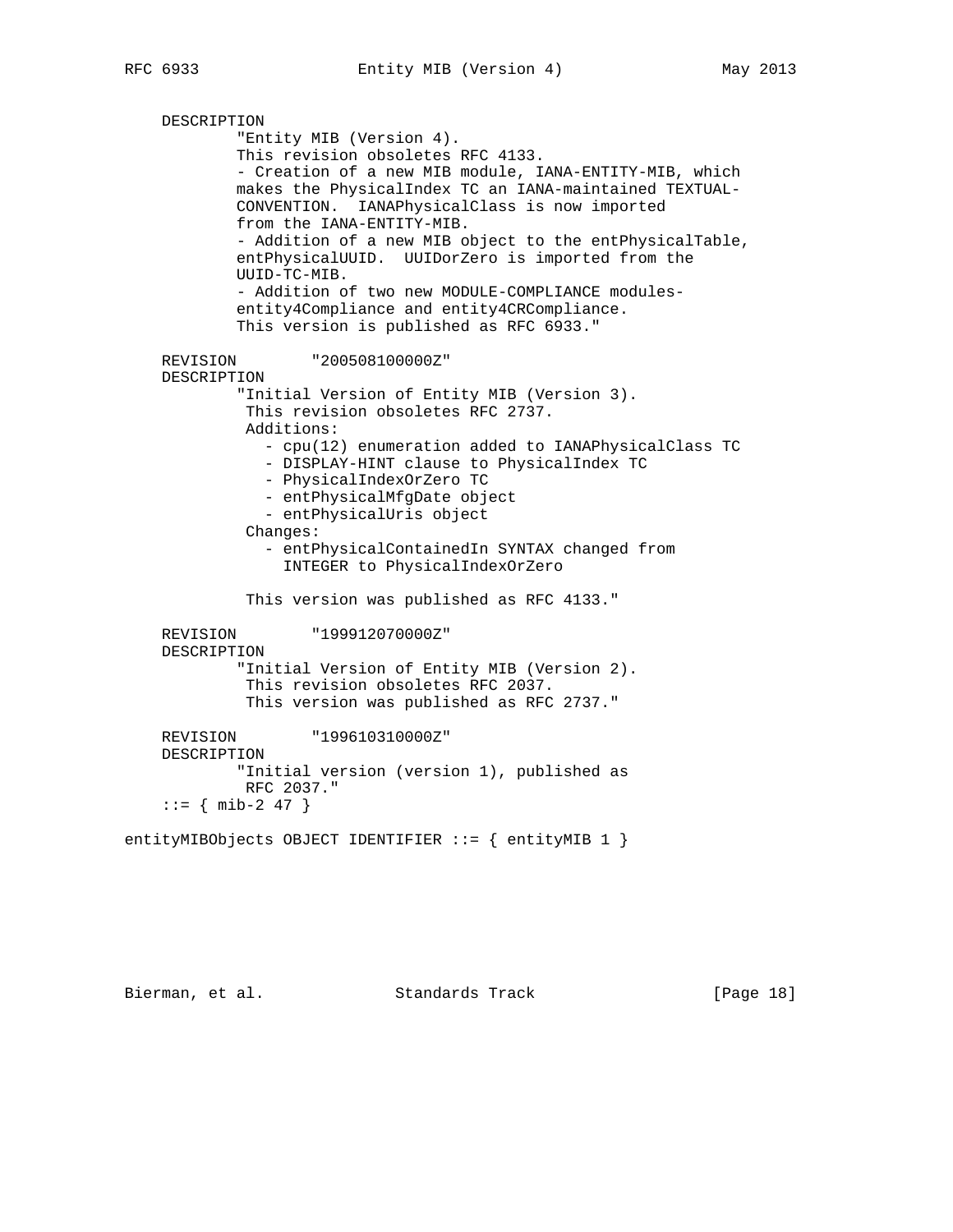-- MIB contains four groups entityPhysical OBJECT IDENTIFIER ::= { entityMIBObjects 1 } entityLogical OBJECT IDENTIFIER ::= { entityMIBObjects 2 } entityMapping OBJECT IDENTIFIER ::= { entityMIBObjects 3 } entityGeneral OBJECT IDENTIFIER ::= { entityMIBObjects 4 } -- Textual Conventions PhysicalIndex ::= TEXTUAL-CONVENTION DISPLAY-HINT "d" STATUS current DESCRIPTION "An arbitrary value that uniquely identifies the physical entity. The value should be a small positive integer. Index values for different physical entities are not necessarily contiguous." SYNTAX Integer32 (1..2147483647) PhysicalIndexOrZero ::= TEXTUAL-CONVENTION DISPLAY-HINT "d" STATUS current DESCRIPTION "This TEXTUAL-CONVENTION is an extension of the PhysicalIndex convention, which defines a greater than zero value used to identify a physical entity. This extension permits the additional value of zero. The semantics of the value zero are object-specific and must, therefore, be defined as part of the description of any object that uses this syntax. Examples of the usage of this extension are situations where none or all physical entities need to be referenced." SYNTAX Integer32 (0..2147483647) SnmpEngineIdOrNone ::= TEXTUAL-CONVENTION STATUS current DESCRIPTION "A specially formatted SnmpEngineID string for use with the Entity MIB. If an instance of an object of SYNTAX SnmpEngineIdOrNone has a non-zero length, then the object encoding and semantics are defined by the SnmpEngineID TEXTUAL-CONVENTION (see STD 62, RFC 3411).

Bierman, et al. Standards Track [Page 19]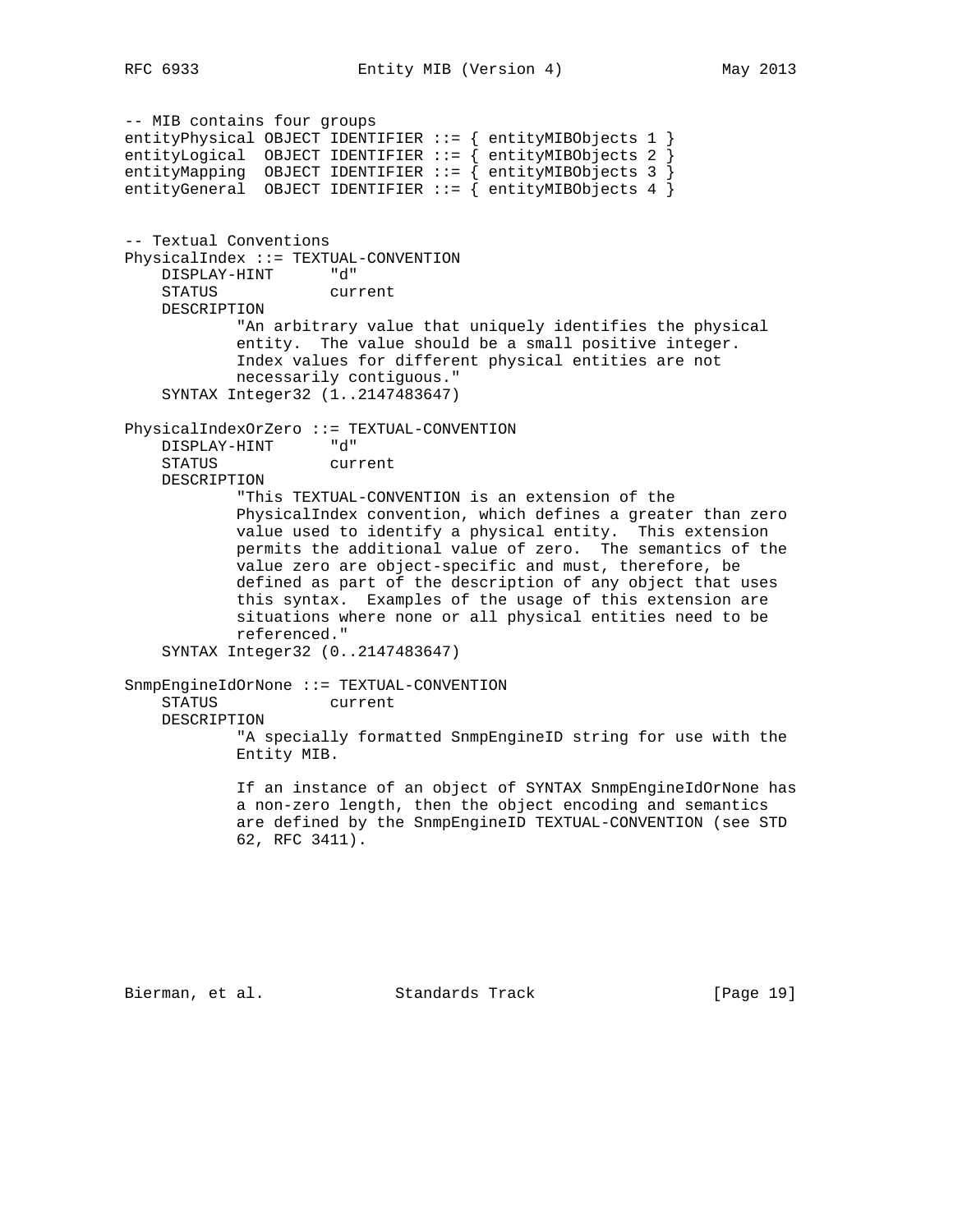If an instance of an object of SYNTAX SnmpEngineIdOrNone contains a zero-length string, then no appropriate SnmpEngineID is associated with the logical entity (i.e., SNMPv3 is not supported)." SYNTAX OCTET STRING (SIZE(0..32)) -- empty string or SnmpEngineID PhysicalClass ::= TEXTUAL-CONVENTION STATUS deprecated DESCRIPTION "Starting with version 4 of the ENTITY-MIB, this TC is deprecated, and the usage of the IANAPhysicalClass TC from the IANA-ENTITY-MIB is recommended instead. An enumerated value that provides an indication of the general hardware type of a particular physical entity. There are no restrictions as to the number of entPhysicalEntries of each entPhysicalClass, which must be instantiated by an agent. The enumeration 'other' is applicable if the physical entity class is known but does not match any of the supported values. The enumeration 'unknown' is applicable if the physical

entity class is unknown to the agent.

 The enumeration 'chassis' is applicable if the physical entity class is an overall container for networking equipment. Any class of physical entity, except a stack, may be contained within a chassis; a chassis may only be contained within a stack.

 The enumeration 'backplane' is applicable if the physical entity class is some sort of device for aggregating and forwarding networking traffic, such as a shared backplane in a modular ethernet switch. Note that an agent may model a backplane as a single physical entity, which is actually implemented as multiple discrete physical components (within a chassis or stack).

 The enumeration 'container' is applicable if the physical entity class is capable of containing one or more removable physical entities, possibly of different types. For example, each (empty or full) slot in a chassis will be modeled as a container. Note that all removable physical entities should be modeled within a container entity, such

Bierman, et al. Standards Track [Page 20]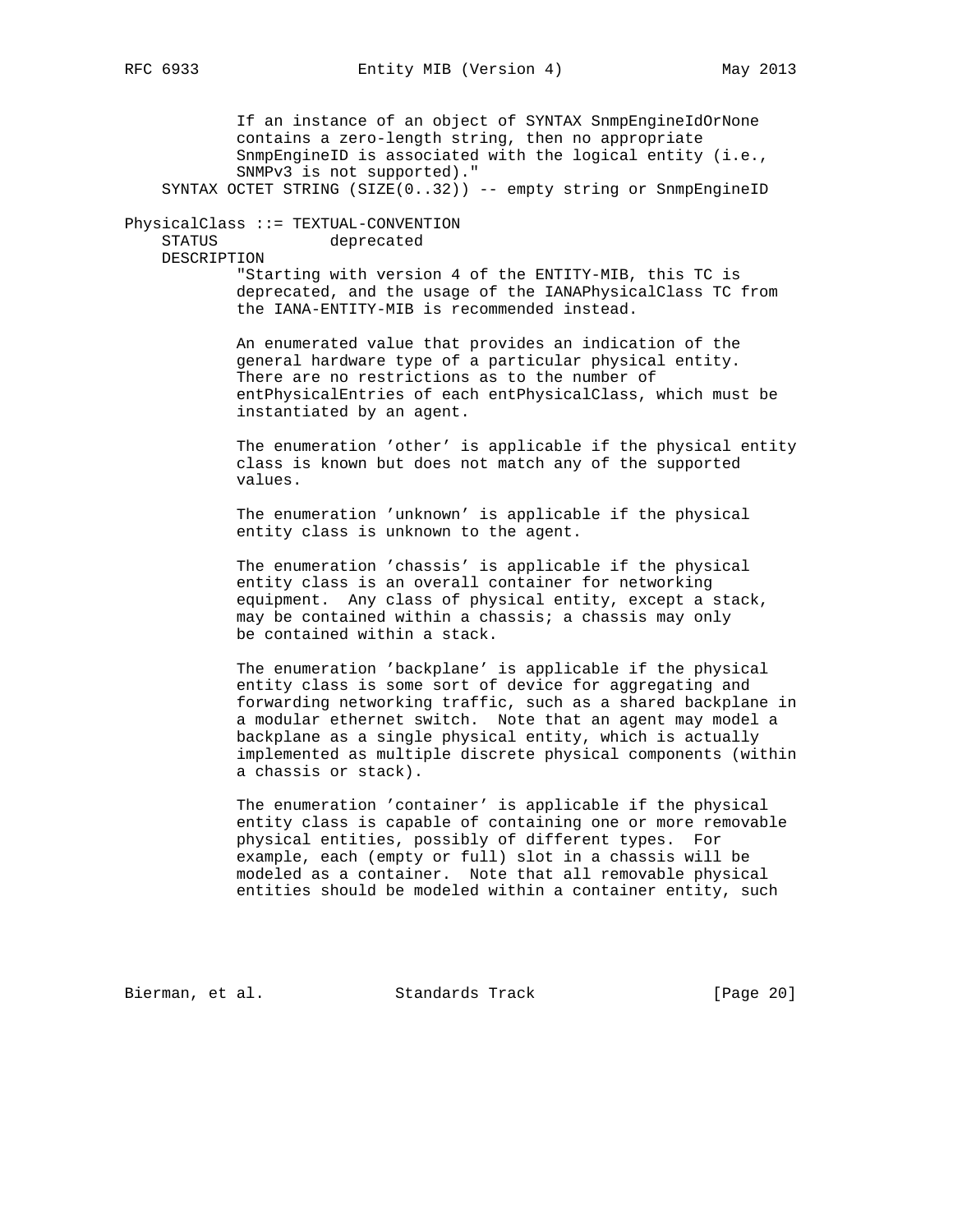as field-replaceable modules, fans, or power supplies. Note that all known containers should be modeled by the agent, including empty containers.

 The enumeration 'powerSupply' is applicable if the physical entity class is a power-supplying component.

 The enumeration 'fan' is applicable if the physical entity class is a fan or other heat-reduction component.

 The enumeration 'sensor' is applicable if the physical entity class is some sort of sensor, such as a temperature sensor within a router chassis.

 The enumeration 'module' is applicable if the physical entity class is some sort of self-contained sub-system. If the enumeration 'module' is removable, then it should be modeled within a container entity; otherwise, it should be modeled directly within another physical entity (e.g., a chassis or another module).

 The enumeration 'port' is applicable if the physical entity class is some sort of networking port capable of receiving and/or transmitting networking traffic.

 The enumeration 'stack' is applicable if the physical entity class is some sort of super-container (possibly virtual) intended to group together multiple chassis entities. A stack may be realized by a 'virtual' cable, a real interconnect cable, attached to multiple chassis, or may in fact be comprised of multiple interconnect cables. A stack should not be modeled within any other physical entities, but a stack may be contained within another stack. Only chassis entities should be contained within a stack.

 The enumeration 'cpu' is applicable if the physical entity class is some sort of central processing unit." SYNTAX INTEGER { other(1), unknown(2), chassis(3), backplane(4), container(5), -- e.g., chassis slot or daughter-card holder

 powerSupply(6), fan(7), sensor(8),<br>module(9), -- e.g., plug-in card or daughter-card port(10),

Bierman, et al. Standards Track [Page 21]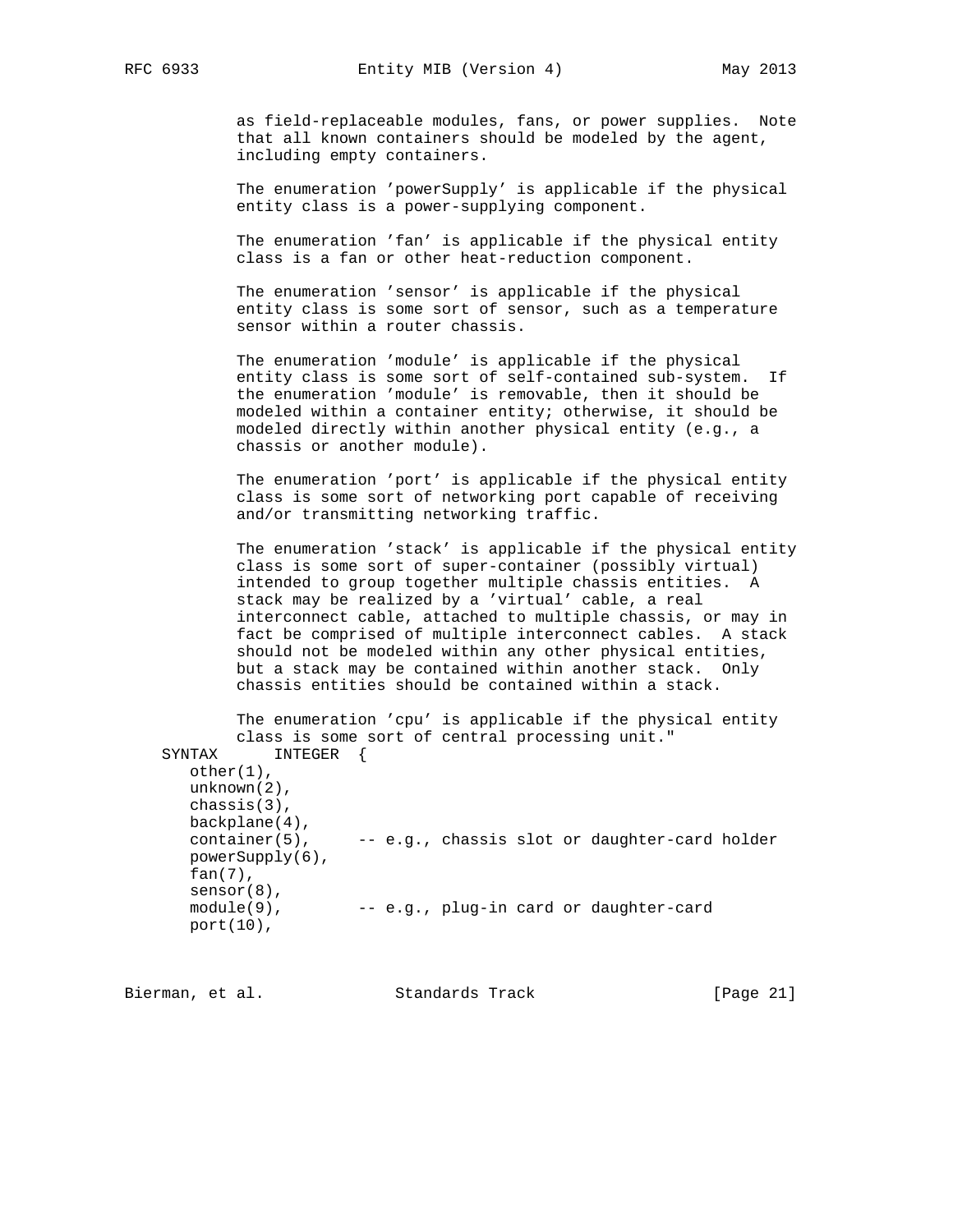```
stack(11), -- e.g., stack of multiple chains is entities cpu(12)
    }
           The Physical Entity Table
entPhysicalTable OBJECT-TYPE
    SYNTAX SEQUENCE OF EntPhysicalEntry
    MAX-ACCESS not-accessible
    STATUS current
    DESCRIPTION
           "This table contains one row per physical entity. There is
           always at least one row for an 'overall' physical entity."
   ::= { entityPhysical 1 }
entPhysicalEntry OBJECT-TYPE
    SYNTAX EntPhysicalEntry
    MAX-ACCESS not-accessible
    STATUS current
    DESCRIPTION
            "Information about a particular physical entity.
            Each entry provides objects (entPhysicalDescr,
            entPhysicalVendorType, and entPhysicalClass) to help an NMS
            identify and characterize the entry and objects
            (entPhysicalContainedIn and entPhysicalParentRelPos) to help
            an NMS relate the particular entry to other entries in this
            table."
    INDEX { entPhysicalIndex }
    ::= { entPhysicalTable 1 }
EntPhysicalEntry ::= SEQUENCE {
     entPhysicalIndex PhysicalIndex,
     entPhysicalDescr SnmpAdminString,
     entPhysicalVendorType AutonomousType,
     entPhysicalContainedIn PhysicalIndexOrZero,
     entPhysicalClass IANAPhysicalClass,
 entPhysicalParentRelPos Integer32,
entPhysicalName SnmpAdminString,
      entPhysicalHardwareRev SnmpAdminString,
     entPhysicalFirmwareRev SnmpAdminString,
     entPhysicalSoftwareRev SnmpAdminString,
     entPhysicalSerialNum SnmpAdminString,
     entPhysicalMfgName SnmpAdminString,
     entPhysicalModelName SnmpAdminString,
     entPhysicalAlias SnmpAdminString,
entPhysicalAssetID SnmpAdminString,
entPhysicalIsFRU TruthValue,
```

| Bierman, et al. |  | Standards Track | [Page 22] |  |
|-----------------|--|-----------------|-----------|--|
|                 |  |                 |           |  |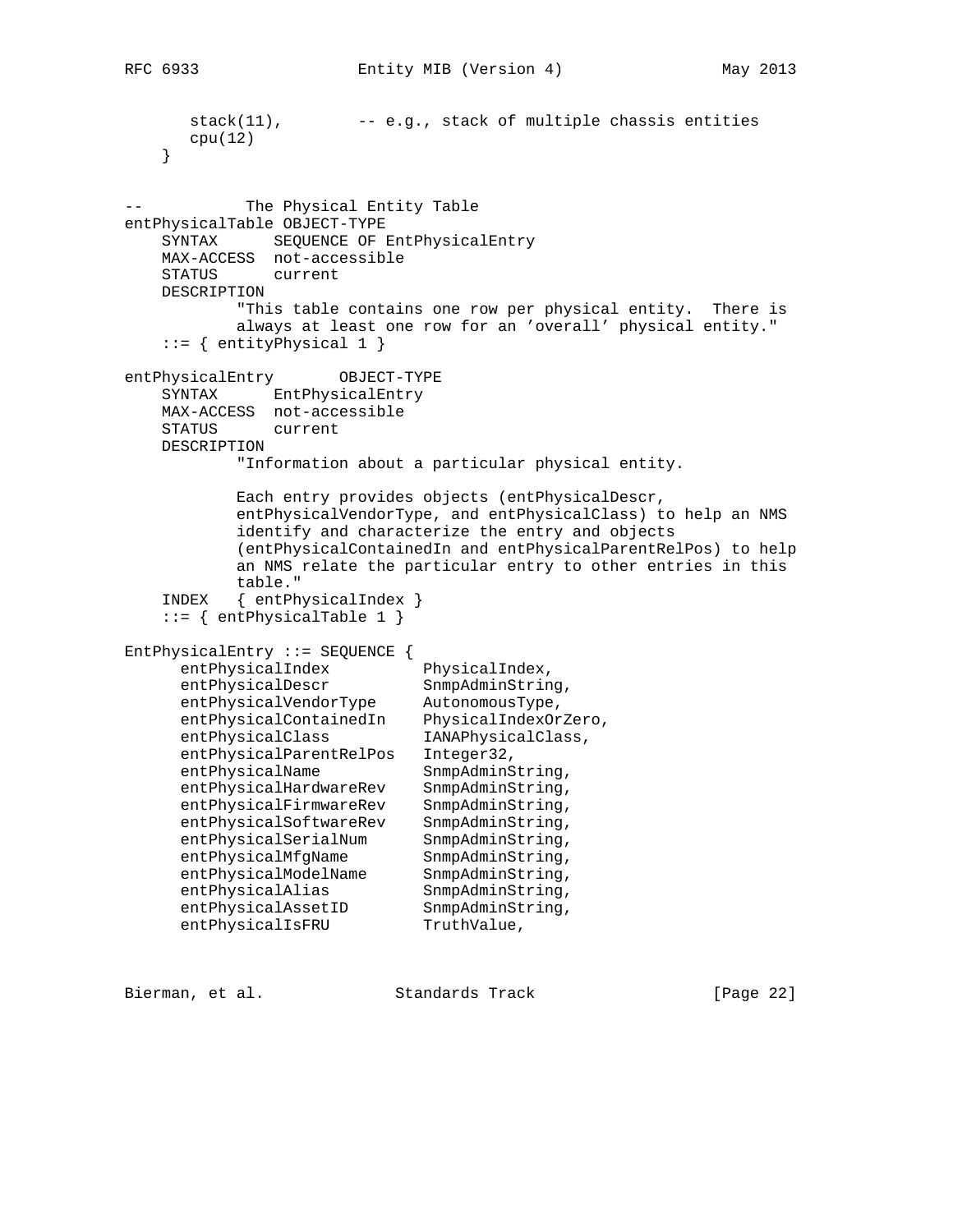```
entPhysicalMfgDate DateAndTime,
entPhysicalUris OCTET STRING,
entPhysicalUUID UUIDorZero
}
entPhysicalIndex OBJECT-TYPE
    SYNTAX PhysicalIndex
    MAX-ACCESS not-accessible
    STATUS current
    DESCRIPTION
          "The index for this entry."
    ::= { entPhysicalEntry 1 }
entPhysicalDescr OBJECT-TYPE
    SYNTAX SnmpAdminString
    MAX-ACCESS read-only
    STATUS current
    DESCRIPTION
            "A textual description of physical entity. This object
            should contain a string that identifies the manufacturer's
            name for the physical entity and should be set to a
            distinct value for each version or model of the physical
            entity."
     ::= { entPhysicalEntry 2 }
entPhysicalVendorType OBJECT-TYPE
    SYNTAX AutonomousType
    MAX-ACCESS read-only
    STATUS current
    DESCRIPTION
            "An indication of the vendor-specific hardware type of the
            physical entity. Note that this is different from the
            definition of MIB-II's sysObjectID.
            An agent should set this object to an enterprise-specific
            registration identifier value indicating the specific
            equipment type in detail. The associated instance of
            entPhysicalClass is used to indicate the general type of
            hardware device.
            If no vendor-specific registration identifier exists for
            this physical entity, or the value is unknown by this agent,
           then the value \{ 0 0 \} is returned."
     ::= { entPhysicalEntry 3 }
```
Bierman, et al. Standards Track [Page 23]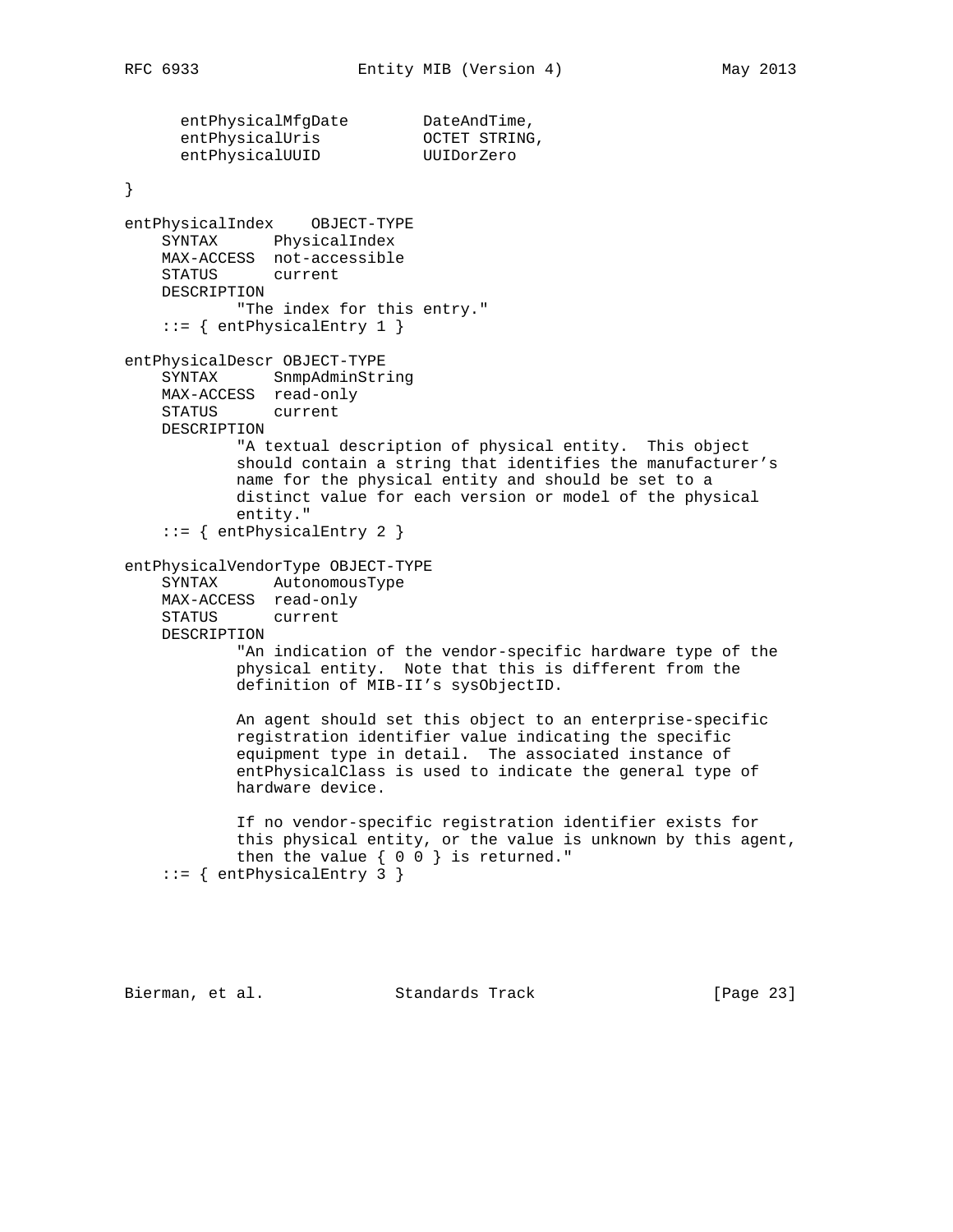entPhysicalContainedIn OBJECT-TYPE SYNTAX PhysicalIndexOrZero MAX-ACCESS read-only STATUS current DESCRIPTION "The value of entPhysicalIndex for the physical entity that 'contains' this physical entity. A value of zero indicates this physical entity is not contained in any other physical entity. Note that the set of 'containment' relationships define a strict hierarchy; that is, recursion is not allowed. In the event that a physical entity is contained by more than one physical entity (e.g., double-wide modules), this object should identify the containing entity with the lowest value of entPhysicalIndex."  $::=$  { entPhysicalEntry 4 } entPhysicalClass OBJECT-TYPE SYNTAX IANAPhysicalClass MAX-ACCESS read-only STATUS current DESCRIPTION "An indication of the general hardware type of the physical entity. An agent should set this object to the standard enumeration value that most accurately indicates the general class of the physical entity, or the primary class if there is more than one entity. If no appropriate standard registration identifier exists for this physical entity, then the value 'other $(1)'$  is returned. If the value is unknown by this agent, then the value 'unknown(2)' is returned." ::= { entPhysicalEntry 5 } entPhysicalParentRelPos OBJECT-TYPE SYNTAX Integer32 (-1..2147483647) MAX-ACCESS read-only STATUS current DESCRIPTION "An indication of the relative position of this 'child' component among all its 'sibling' components. Sibling components are defined as entPhysicalEntries that share the same instance values of each of the entPhysicalContainedIn and entPhysicalClass objects.

Bierman, et al. Standards Track [Page 24]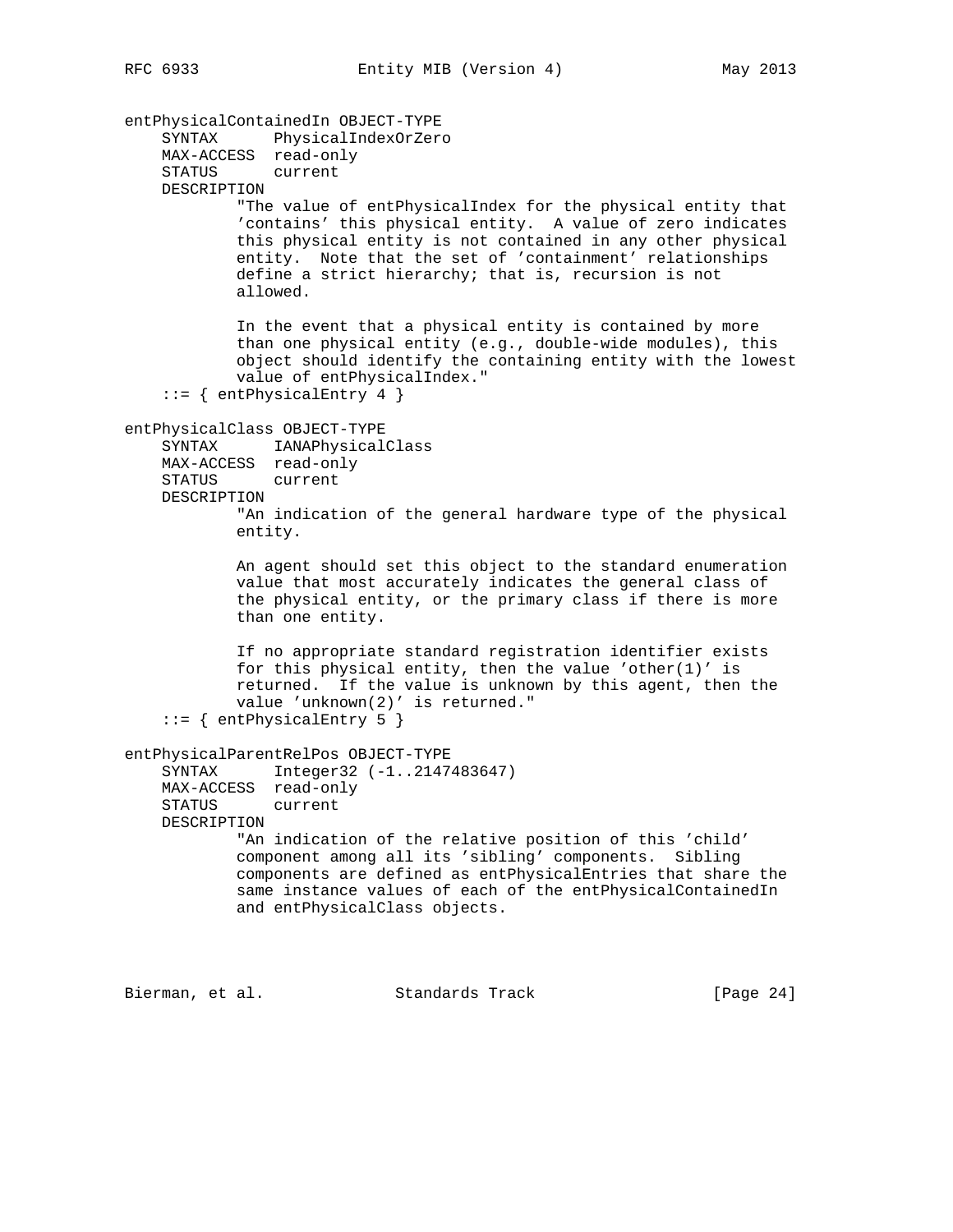An NMS can use this object to identify the relative ordering for all sibling components of a particular parent (identified by the entPhysicalContainedIn instance in each sibling entry).

 If possible, this value should match any external labeling of the physical component. For example, for a container (e.g., card slot) labeled as 'slot #3', entPhysicalParentRelPos should have the value '3'. Note that the entPhysicalEntry for the module plugged in slot 3 should have an entPhysicalParentRelPos value of '1'.

 If the physical position of this component does not match any external numbering or clearly visible ordering, then user documentation or other external reference material should be used to determine the parent-relative position. If this is not possible, then the agent should assign a consistent (but possibly arbitrary) ordering to a given set of 'sibling' components, perhaps based on internal representation of the components.

 If the agent cannot determine the parent-relative position for some reason, or if the associated value of entPhysicalContainedIn is '0', then the value '-1' is returned. Otherwise, a non-negative integer is returned, indicating the parent-relative position of this physical entity.

 Parent-relative ordering normally starts from '1' and continues to 'N', where 'N' represents the highest positioned child entity. However, if the physical entities (e.g., slots) are labeled from a starting position of zero, then the first sibling should be associated with an entPhysicalParentRelPos value of '0'. Note that this ordering may be sparse or dense, depending on agent implementation.

 The actual values returned are not globally meaningful, as each 'parent' component may use different numbering algorithms. The ordering is only meaningful among siblings of the same parent component.

 The agent should retain parent-relative position values across reboots, either through algorithmic assignment or use of non-volatile storage." ::= { entPhysicalEntry 6 }

entPhysicalName OBJECT-TYPE

Bierman, et al. Standards Track [Page 25]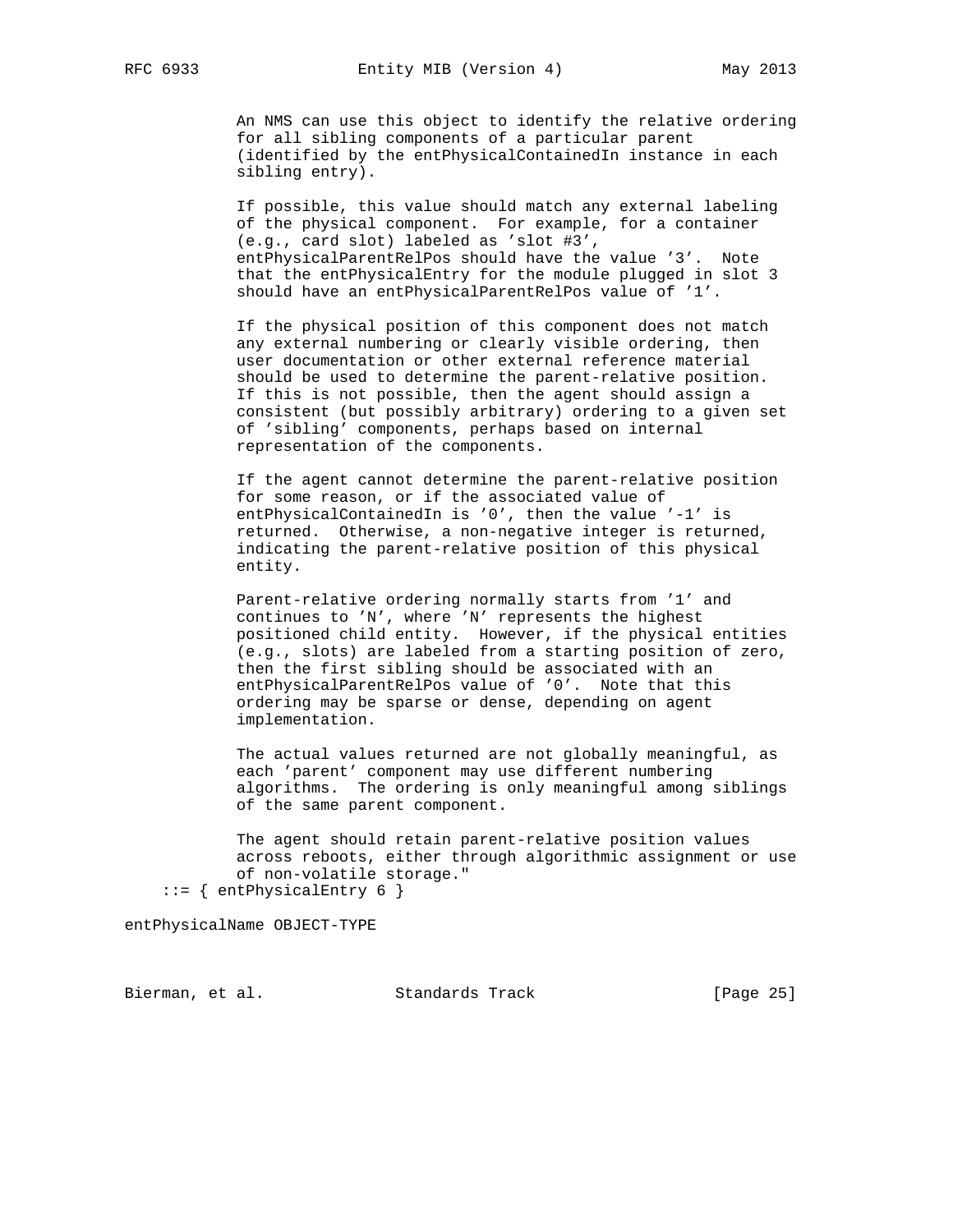```
 SYNTAX SnmpAdminString
    MAX-ACCESS read-only
     STATUS current
    DESCRIPTION
             "The textual name of the physical entity. The value of this
            object should be the name of the component as assigned by
            the local device and should be suitable for use in commands
            entered at the device's 'console'. This might be a text
            name (e.g., 'console') or a simple component number (e.g.,
            port or module number, such as '1'), depending on the
            physical component naming syntax of the device.
            If there is no local name, or if this object is otherwise
            not applicable, then this object contains a zero-length
            string.
            Note that the value of entPhysicalName for two physical
            entities will be the same in the event that the console
            interface does not distinguish between them, e.g., slot-1
            and the card in slot-1."
     ::= { entPhysicalEntry 7 }
entPhysicalHardwareRev OBJECT-TYPE
     SYNTAX SnmpAdminString
    MAX-ACCESS read-only
    STATUS current
    DESCRIPTION
            "The vendor-specific hardware revision string for the
            physical entity. The preferred value is the hardware
            revision identifier actually printed on the component itself
            (if present).
            Note that if revision information is stored internally in a
            non-printable (e.g., binary) format, then the agent must
            convert such information to a printable format in an
            implementation-specific manner.
             If no specific hardware revision string is associated with
             the physical component, or if this information is unknown to
            the agent, then this object will contain a zero-length
            string."
     ::= { entPhysicalEntry 8 }
entPhysicalFirmwareRev OBJECT-TYPE
     SYNTAX SnmpAdminString
    MAX-ACCESS read-only
    STATUS current
```
Bierman, et al. Standards Track [Page 26]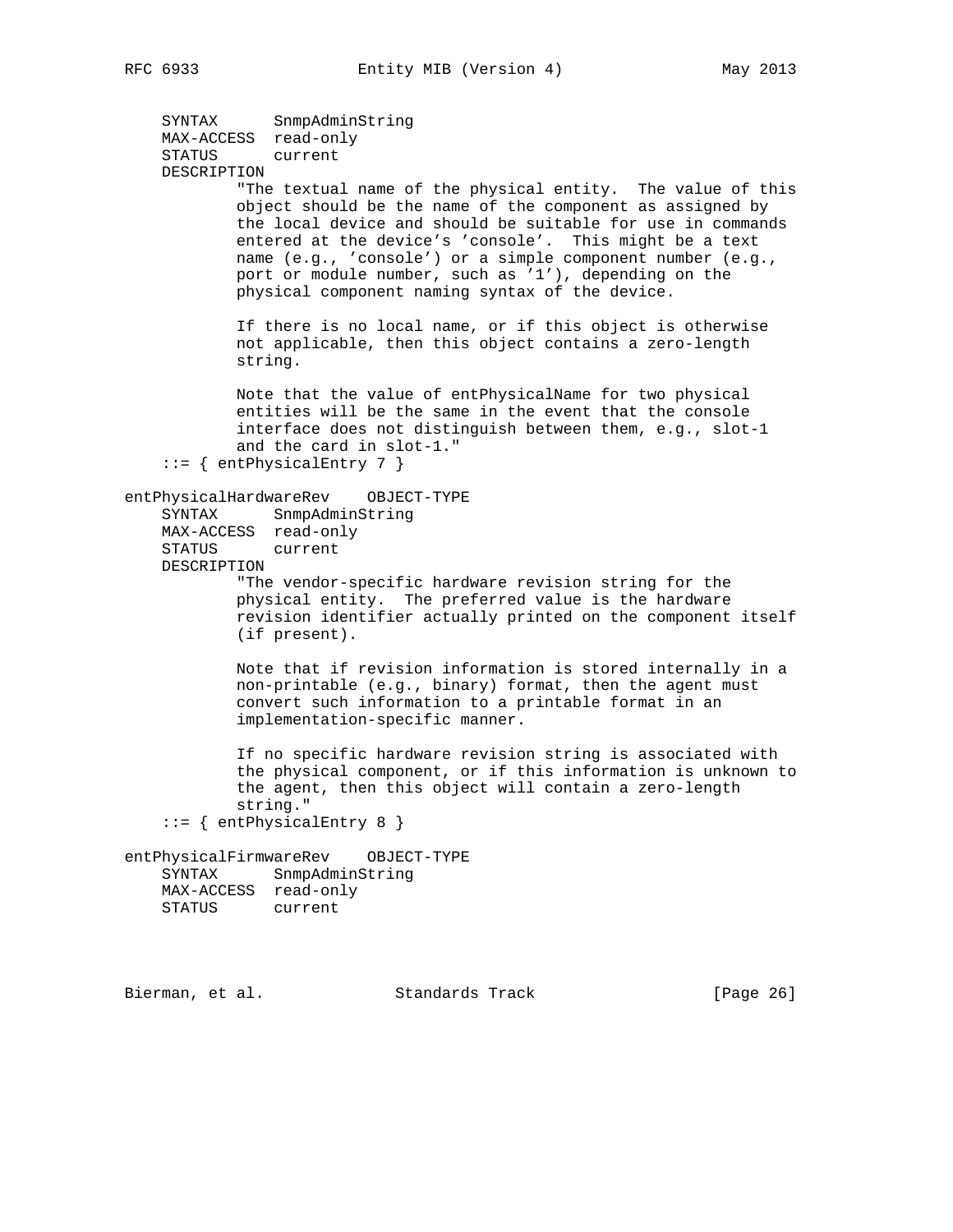DESCRIPTION "The vendor-specific firmware revision string for the physical entity. Note that if revision information is stored internally in a non-printable (e.g., binary) format, then the agent must convert such information to a printable format in an implementation-specific manner. If no specific firmware programs are associated with the physical component, or if this information is unknown to the agent, then this object will contain a zero-length string." ::= { entPhysicalEntry 9 } entPhysicalSoftwareRev OBJECT-TYPE SYNTAX SnmpAdminString MAX-ACCESS read-only STATUS current DESCRIPTION "The vendor-specific software revision string for the physical entity. Note that if revision information is stored internally in a non-printable (e.g., binary) format, then the agent must convert such information to a printable format in an implementation-specific manner. If no specific software programs are associated with the physical component, or if this information is unknown to the agent, then this object will contain a zero-length string." ::= { entPhysicalEntry 10 } entPhysicalSerialNum OBJECT-TYPE SYNTAX SnmpAdminString (SIZE (0..32)) MAX-ACCESS read-write STATUS current DESCRIPTION "The vendor-specific serial number string for the physical entity. The preferred value is the serial number string actually printed on the component itself (if present). On the first instantiation of a physical entity, the value of entPhysicalSerialNum associated with that entity is set to the correct vendor-assigned serial number, if this information is available to the agent. If a serial number is unknown or non-existent, the entPhysicalSerialNum will be set to a zero-length string instead. Bierman, et al. Standards Track [Page 27]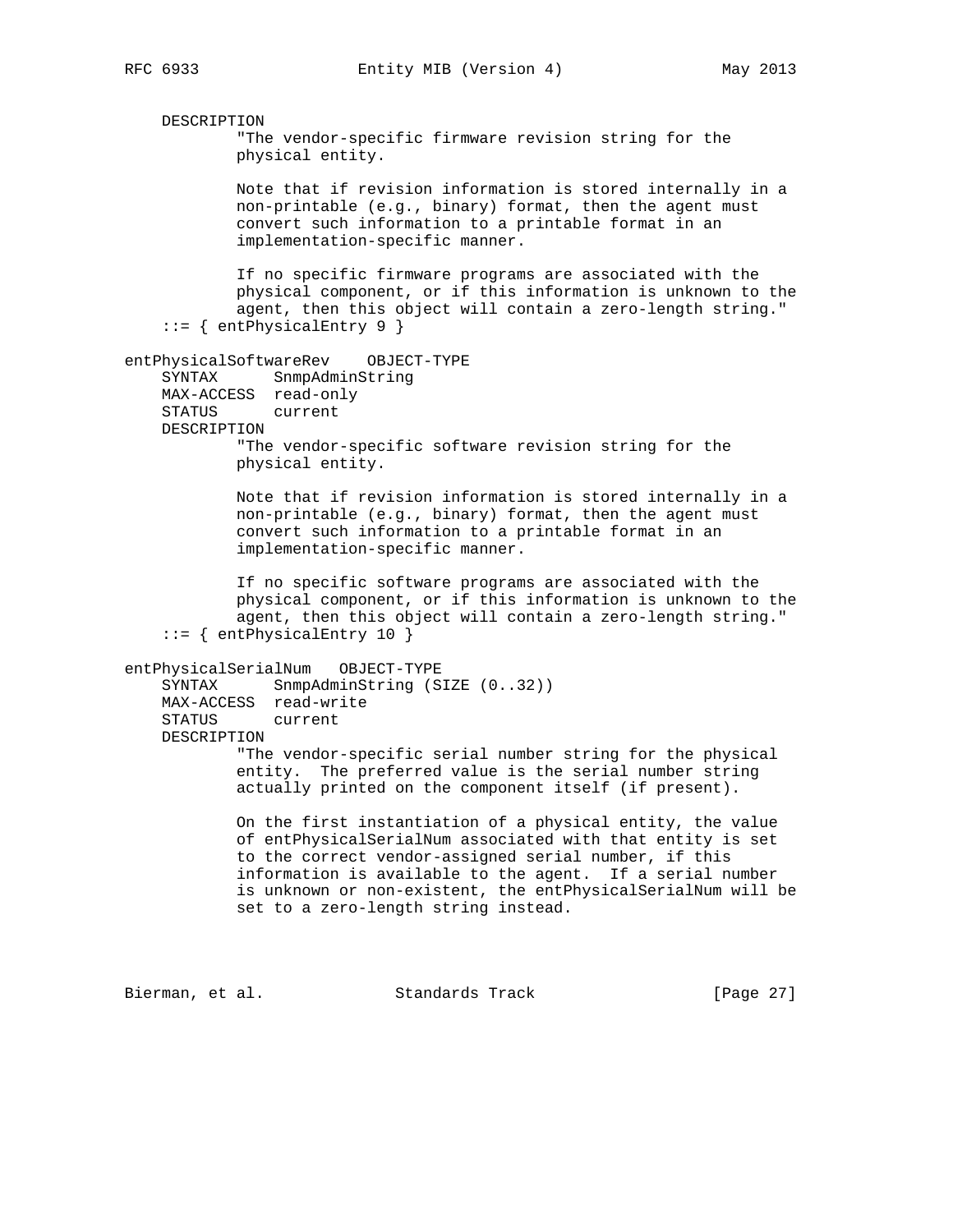Note that implementations that can correctly identify the serial numbers of all installed physical entities do not need to provide write access to the entPhysicalSerialNum object. Agents that cannot provide non-volatile storage for the entPhysicalSerialNum strings are not required to implement write access for this object.

 Not every physical component will have a serial number, or even need one. Physical entities for which the associated value of the entPhysicalIsFRU object is equal to 'false(2)' (e.g., the repeater ports within a repeater module) do not need their own unique serial numbers. An agent does not have to provide write access for such entities and may return a zero-length string.

 If write access is implemented for an instance of entPhysicalSerialNum and a value is written into the instance, the agent must retain the supplied value in the entPhysicalSerialNum instance (associated with the same physical entity) for as long as that entity remains instantiated. This includes instantiations across all re-initializations/reboots of the network management system, including those resulting in a change of the physical entity's entPhysicalIndex value."

::= { entPhysicalEntry 11 }

entPhysicalMfgName OBJECT-TYPE

 SYNTAX SnmpAdminString MAX-ACCESS read-only STATUS current DESCRIPTION

 "The name of the manufacturer of this physical component. The preferred value is the manufacturer name string actually printed on the component itself (if present).

 Note that comparisons between instances of the entPhysicalModelName, entPhysicalFirmwareRev, entPhysicalSoftwareRev, and the entPhysicalSerialNum objects are only meaningful amongst entPhysicalEntries with the same value of entPhysicalMfgName.

 If the manufacturer name string associated with the physical component is unknown to the agent, then this object will contain a zero-length string."

::= { entPhysicalEntry 12 }

Bierman, et al. Standards Track [Page 28]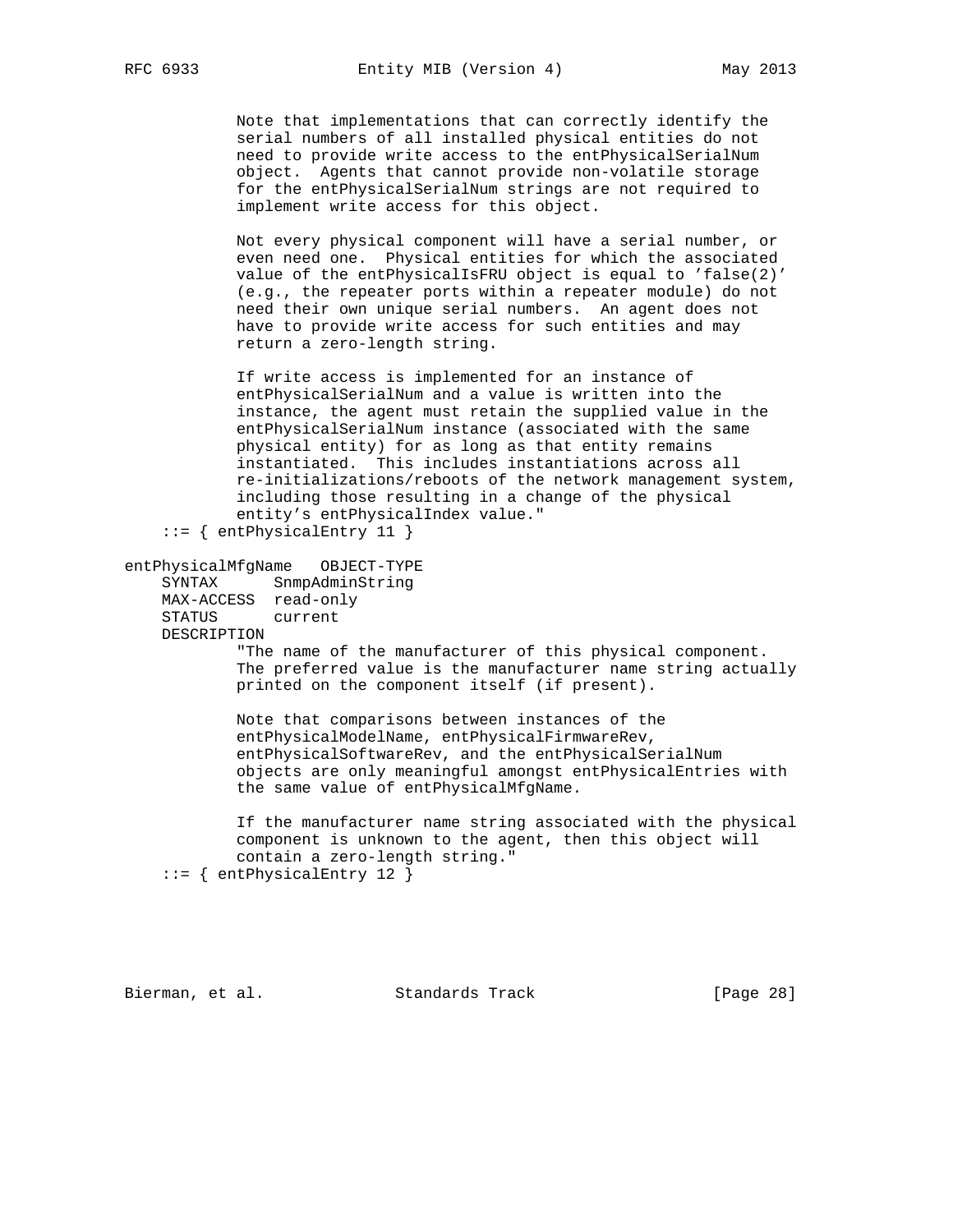entPhysicalModelName OBJECT-TYPE SYNTAX SnmpAdminString MAX-ACCESS read-only STATUS current DESCRIPTION "The vendor-specific model name identifier string associated with this physical component. The preferred value is the customer-visible part number, which may be printed on the component itself. If the model name string associated with the physical component is unknown to the agent, then this object will contain a zero-length string." ::= { entPhysicalEntry 13 } entPhysicalAlias OBJECT-TYPE SYNTAX SnmpAdminString (SIZE (0..32)) MAX-ACCESS read-write STATUS current DESCRIPTION "This object is an 'alias' name for the physical entity, as specified by a network manager, and provides a non-volatile 'handle' for the physical entity. On the first instantiation of a physical entity, the value of entPhysicalAlias associated with that entity is set to the zero-length string. However, the agent may set the value to a locally unique default value, instead of a zero-length string. If write access is implemented for an instance of entPhysicalAlias and a value is written into the instance, the agent must retain the supplied value in the entPhysicalAlias instance (associated with the same physical entity) for as long as that entity remains instantiated. This includes instantiations across all re-initializations/reboots of the network management system, including those resulting in a change of the physical entity's entPhysicalIndex value." ::= { entPhysicalEntry 14 } entPhysicalAssetID OBJECT-TYPE SYNTAX SnmpAdminString (SIZE (0..32)) MAX-ACCESS read-write STATUS current

Bierman, et al. Standards Track [Page 29]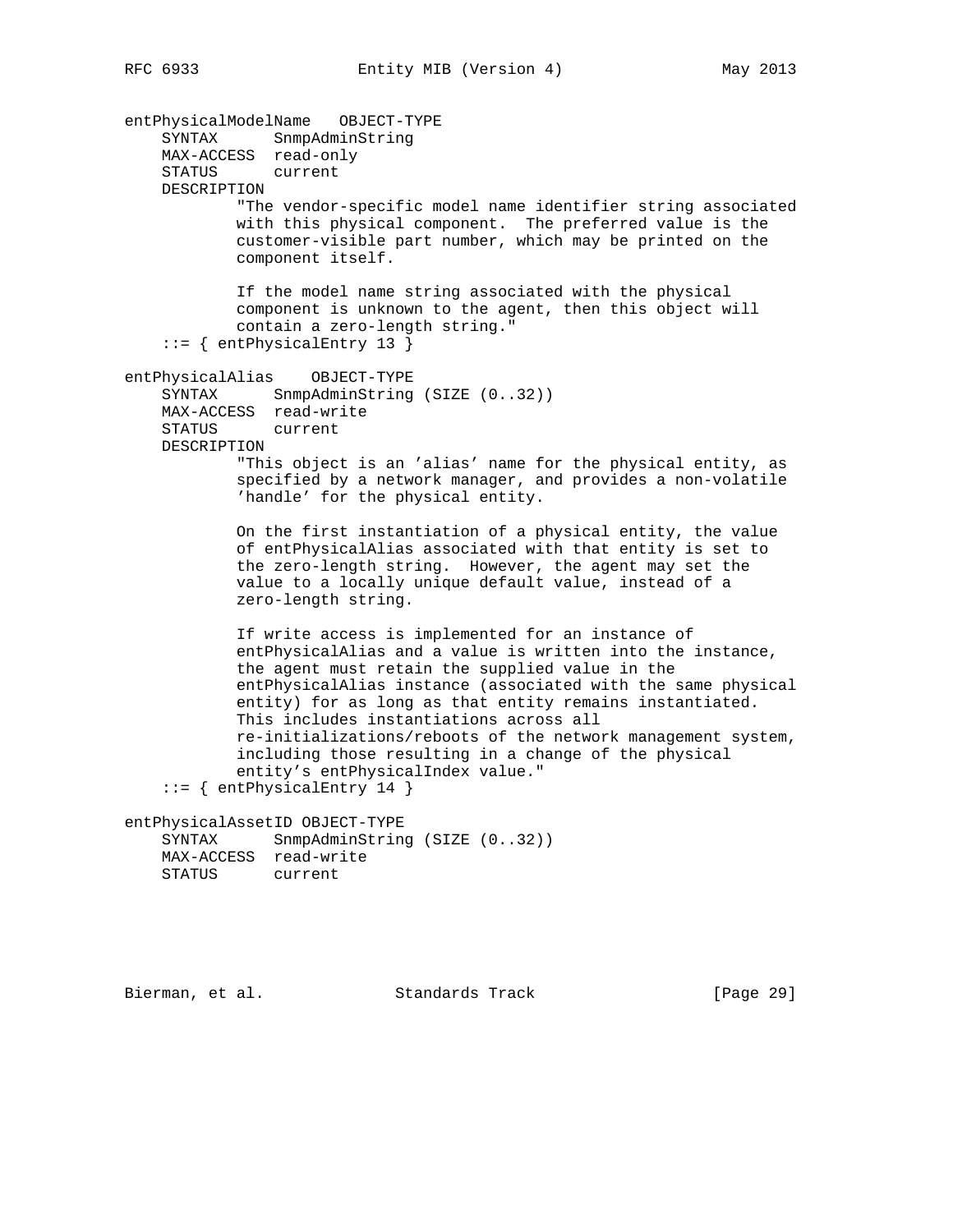#### DESCRIPTION

 "This object is a user-assigned asset tracking identifier (as specified by a network manager) for the physical entity and provides non-volatile storage of this information.

 On the first instantiation of a physical entity, the value of entPhysicalAssetID associated with that entity is set to the zero-length string.

 Not every physical component will have an asset tracking identifier or even need one. Physical entities for which the associated value of the entPhysicalIsFRU object is equal to 'false(2)' (e.g., the repeater ports within a repeater module) do not need their own unique asset tracking identifier. An agent does not have to provide write access for such entities and may instead return a zero-length string.

 If write access is implemented for an instance of entPhysicalAssetID and a value is written into the instance, the agent must retain the supplied value in the entPhysicalAssetID instance (associated with the same physical entity) for as long as that entity remains instantiated. This includes instantiations across all re-initializations/reboots of the network management system, including those resulting in a change of the physical entity's entPhysicalIndex value.

 If no asset tracking information is associated with the physical component, then this object will contain a zero-length string."  $::=$  { entPhysicalEntry 15 }

```
entPhysicalIsFRU OBJECT-TYPE
     SYNTAX TruthValue
    MAX-ACCESS read-only
     STATUS current
    DESCRIPTION
            "This object indicates whether or not this physical entity
             is considered a 'field replaceable unit' by the vendor.
             If this object contains the value 'true(1)', then this
             entPhysicalEntry identifies a field replaceable unit. For
             all entPhysicalEntries that represent components
             permanently contained within a field replaceable unit, the
            value 'false(2)' should be returned for this object."
     ::= { entPhysicalEntry 16 }
```
Bierman, et al. Standards Track [Page 30]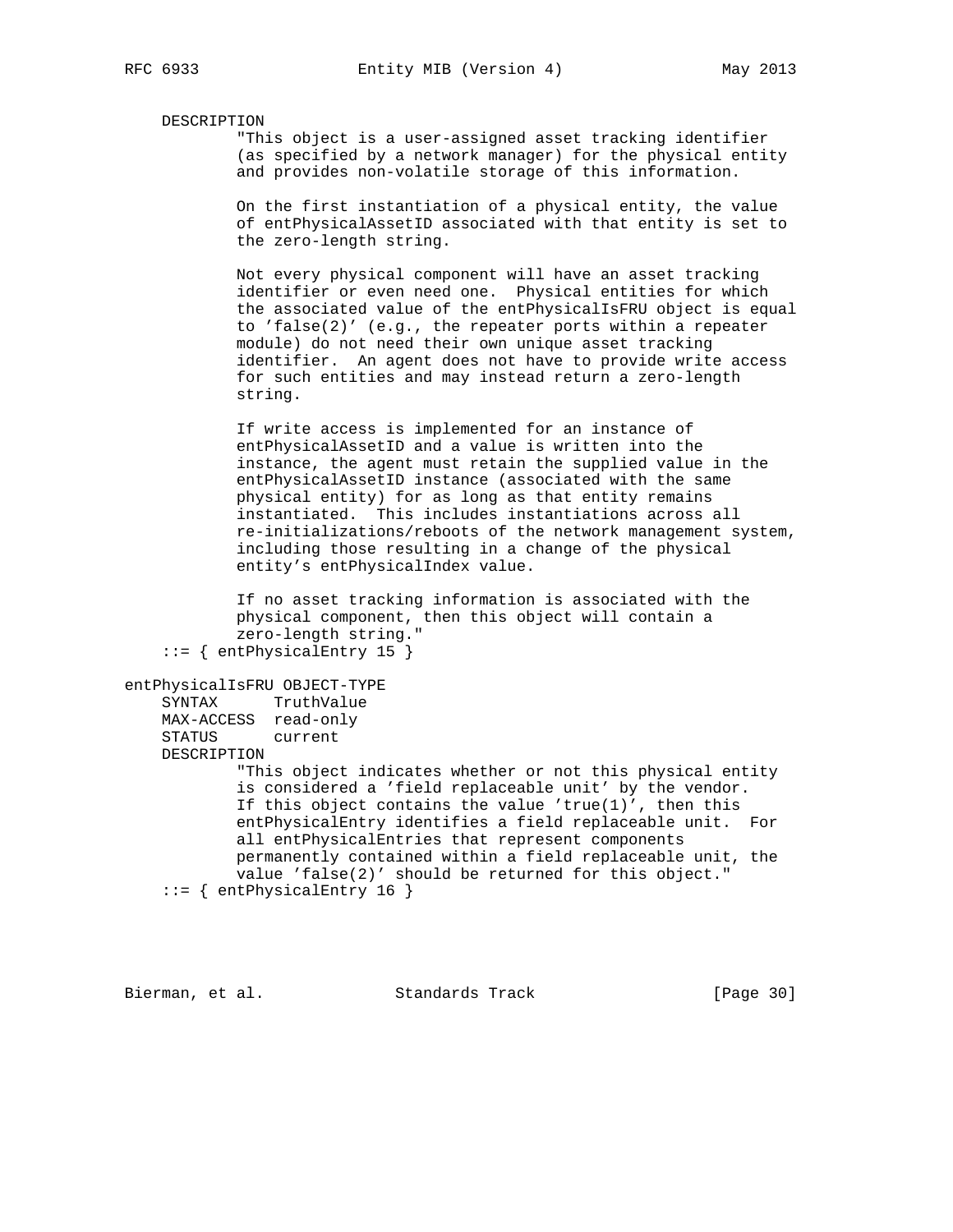entPhysicalMfgDate OBJECT-TYPE SYNTAX DateAndTime MAX-ACCESS read-only STATUS current DESCRIPTION "This object contains the date of manufacturing of the managed entity. If the manufacturing date is unknown or not supported, the object is not instantiated. The special value '0000000000000000'H may also be returned in this case." ::= { entPhysicalEntry 17 } entPhysicalUris OBJECT-TYPE SYNTAX OCTET STRING MAX-ACCESS read-write STATUS current DESCRIPTION "This object contains identification information about the physical entity. The object contains URIs; therefore, the syntax of this object must conform to RFC 3986, Section 3. Multiple URIs may be present and are separated by white space characters. Leading and trailing white space characters are ignored. If no URI identification information is known about the physical entity, the object is not instantiated. A zero-length octet string may also be returned in this case." REFERENCE "RFC 3986, Uniform Resource Identifiers (URI): Generic Syntax, Section 2, August 1998." ::= { entPhysicalEntry 18 } entPhysicalUUID OBJECT-TYPE SYNTAX UUIDorZero MAX-ACCESS read-only STATUS current DESCRIPTION "This object contains identification information about the physical entity. The object contains a Universally Unique Identifier, the syntax of this object must conform to RFC 4122, Section 4.1. A zero-length octet string is returned if no UUID information is known." Bierman, et al. Standards Track [Page 31]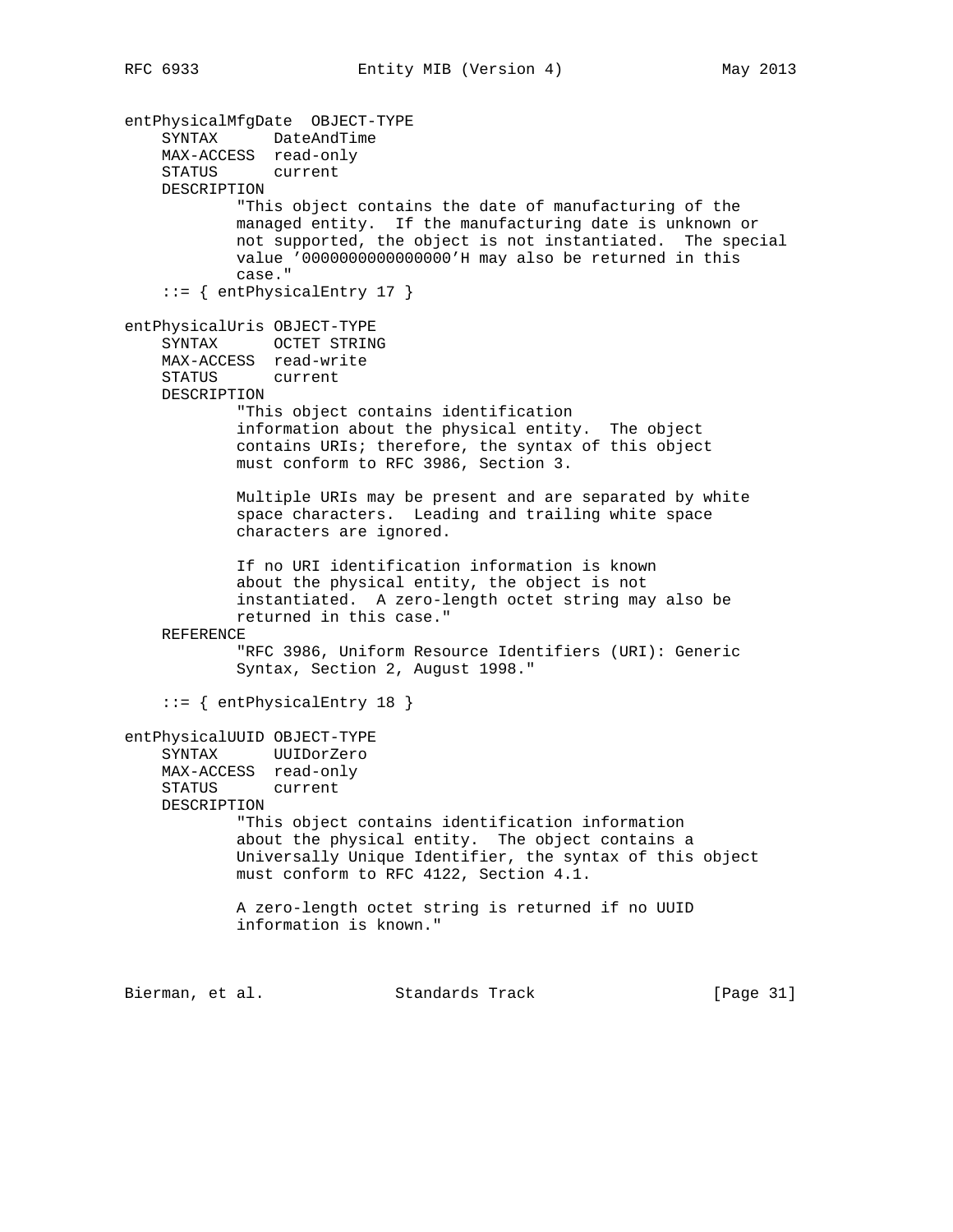REFERENCE "RFC 4122, A Universally Unique IDentifier (UUID) URN Namespace, Section 4.1, July 2005." ::= { entPhysicalEntry 19 } -- The Logical Entity Table entLogicalTable OBJECT-TYPE SYNTAX SEQUENCE OF EntLogicalEntry MAX-ACCESS not-accessible STATUS current DESCRIPTION "This table contains one row per logical entity. For agents that implement more than one naming scope, at least one entry must exist. Agents that instantiate all MIB objects within a single naming scope are not required to implement this table." ::= { entityLogical 1 } entLogicalEntry OBJECT-TYPE SYNTAX EntLogicalEntry MAX-ACCESS not-accessible STATUS current DESCRIPTION "Information about a particular logical entity. Entities may be managed by this agent or other SNMP agents (possibly) in the same chassis." INDEX { entLogicalIndex }  $::=$  { entLogicalTable 1 } EntLogicalEntry ::= SEQUENCE { entLogicalIndex 1nteger32, entLogicalDescr SnmpAdminString, entLogicalType and AutonomousType, entLogicalCommunity OCTET STRING, entLogicalTAddress TAddress, entLogicalTDomain TDomain, entLogicalContextEngineID SnmpEngineIdOrNone, entLogicalContextName SnmpAdminString } entLogicalIndex OBJECT-TYPE SYNTAX Integer32 (1..2147483647) MAX-ACCESS not-accessible STATUS current

Bierman, et al. Standards Track [Page 32]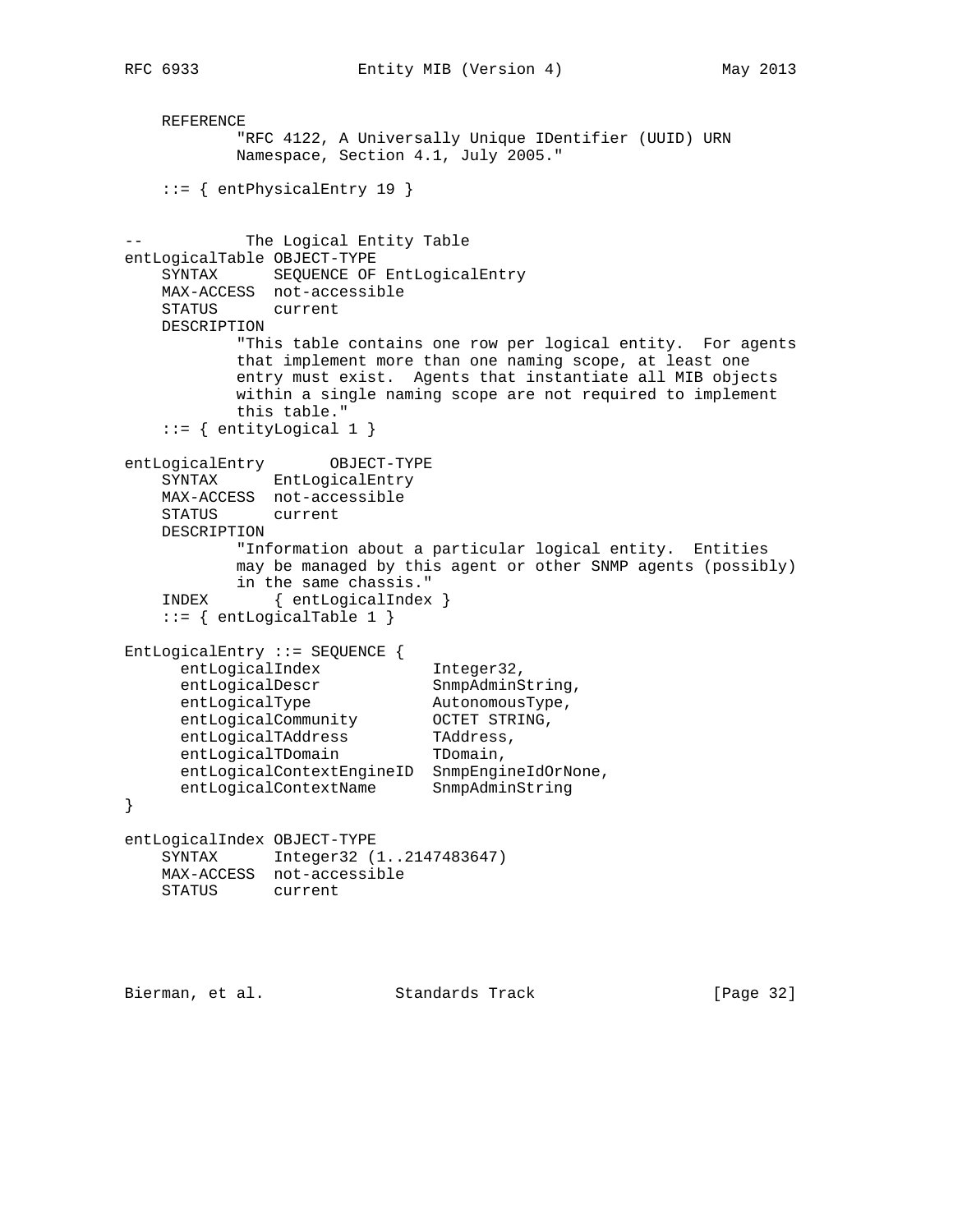DESCRIPTION "The value of this object uniquely identifies the logical entity. The value should be a small positive integer; index values for different logical entities are not necessarily contiguous."  $::=$  { entLogicalEntry 1 } entLogicalDescr OBJECT-TYPE SYNTAX SnmpAdminString MAX-ACCESS read-only STATUS current DESCRIPTION "A textual description of the logical entity. This object should contain a string that identifies the manufacturer's name for the logical entity and should be set to a distinct value for each version of the logical entity."  $::=$  { entLogicalEntry 2 } entLogicalType OBJECT-TYPE SYNTAX AutonomousType MAX-ACCESS read-only STATUS current DESCRIPTION "An indication of the type of logical entity. This will typically be the OBJECT IDENTIFIER name of the node in the SMI's naming hierarchy that represents the major MIB module, or the majority of the MIB modules, supported by the logical entity. For example: a logical entity of a regular host/router -> mib-2 a logical entity of a 802.1d bridge -> dot1dBridge a logical entity of a 802.3 repeater -> snmpDot3RptrMgmt If an appropriate node in the SMI's naming hierarchy cannot be identified, the value 'mib-2' should be used." ::= { entLogicalEntry 3 } entLogicalCommunity OBJECT-TYPE SYNTAX OCTET STRING (SIZE (0..255)) MAX-ACCESS read-only STATUS deprecated DESCRIPTION "An SNMPv1 or SNMPv2c community string, which can be used to access detailed management information for this logical entity. The agent should allow read access with this community string (to an appropriate subset of all managed objects) and may also return a community string based on the privileges of the request used to read this object. Note that an agent may return a community string with read-only privileges, even if this object is accessed with a Bierman, et al. Standards Track [Page 33]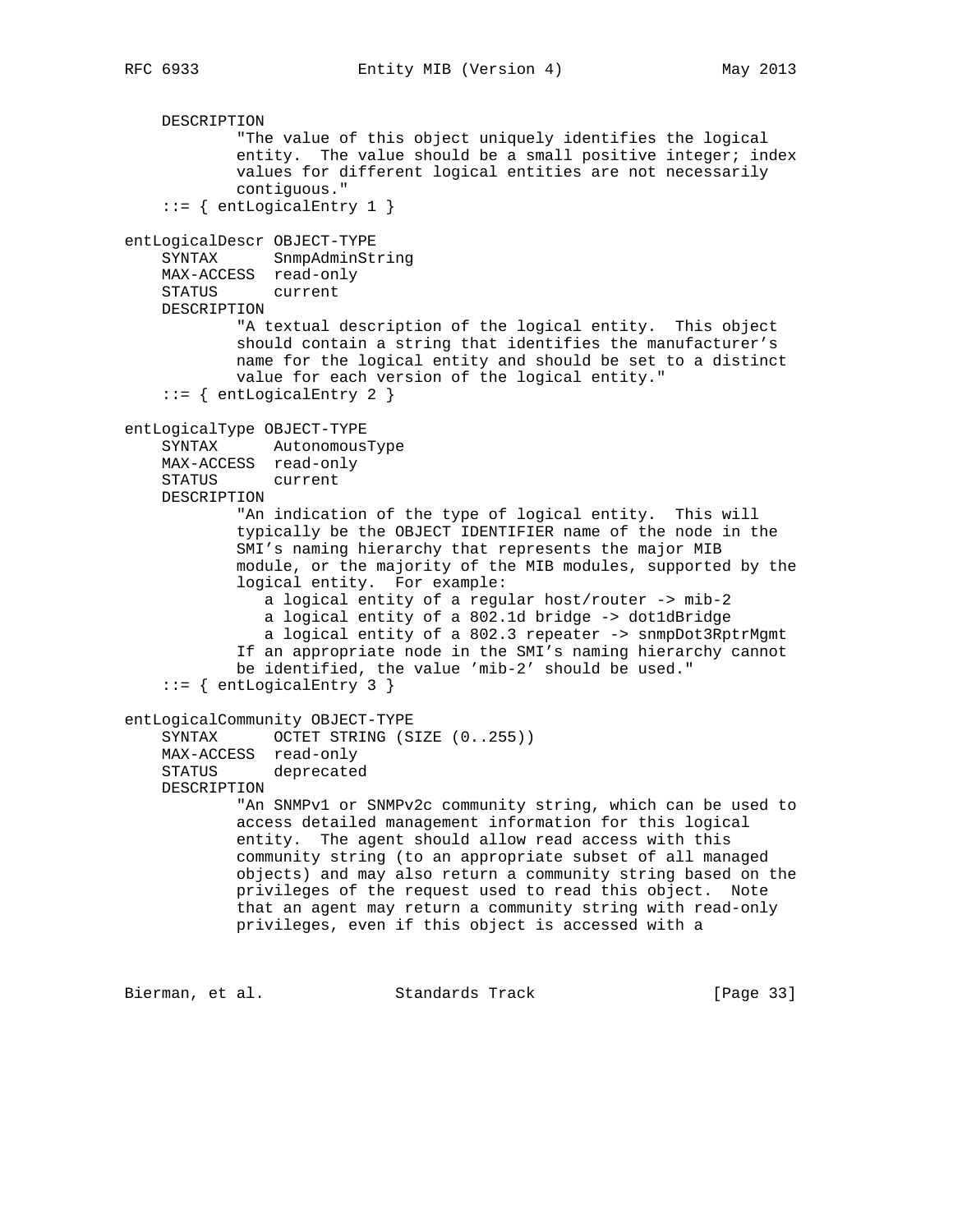read-write community string. However, the agent must take care not to return a community string that allows more privileges than the community string used to access this object.

 A compliant SNMP agent may wish to conserve naming scopes by representing multiple logical entities in a single 'default' naming scope. This is possible when the logical entities, represented by the same value of entLogicalCommunity, have no object instances in common. For example, 'bridge1' and 'repeater1' may be part of the main naming scope, but at least one additional community string is needed to represent 'bridge2' and 'repeater2'.

 Logical entities 'bridge1' and 'repeater1' would be represented by sysOREntries associated with the 'default' naming scope.

 For agents not accessible via SNMPv1 or SNMPv2c, the value of this object is the empty string. This object may also contain an empty string if a community string has not yet been assigned by the agent or if no community string with suitable access rights can be returned for a particular SNMP request.

 Note that this object is deprecated. Agents that implement SNMPv3 access should use the entLogicalContextEngineID and entLogicalContextName objects to identify the context associated with each logical entity. SNMPv3 agents may return a zero-length string for this object or may continue to return a community string (e.g., tri-lingual agent support)."

```
entLogicalTAddress OBJECT-TYPE
```
 SYNTAX TAddress MAX-ACCESS read-only STATUS current DESCRIPTION

 "The transport service address by which the logical entity receives network management traffic, formatted according to the corresponding value of entLogicalTDomain.

 For snmpUDPDomain, a TAddress is 6 octets long: the initial 4 octets contain the IP-address in network-byte order, and the last 2 contain the UDP port in network-byte order. Consult RFC 3417 for further information on snmpUDPDomain."

Bierman, et al. Standards Track [Page 34]

 $::=$  { entLogicalEntry 4 }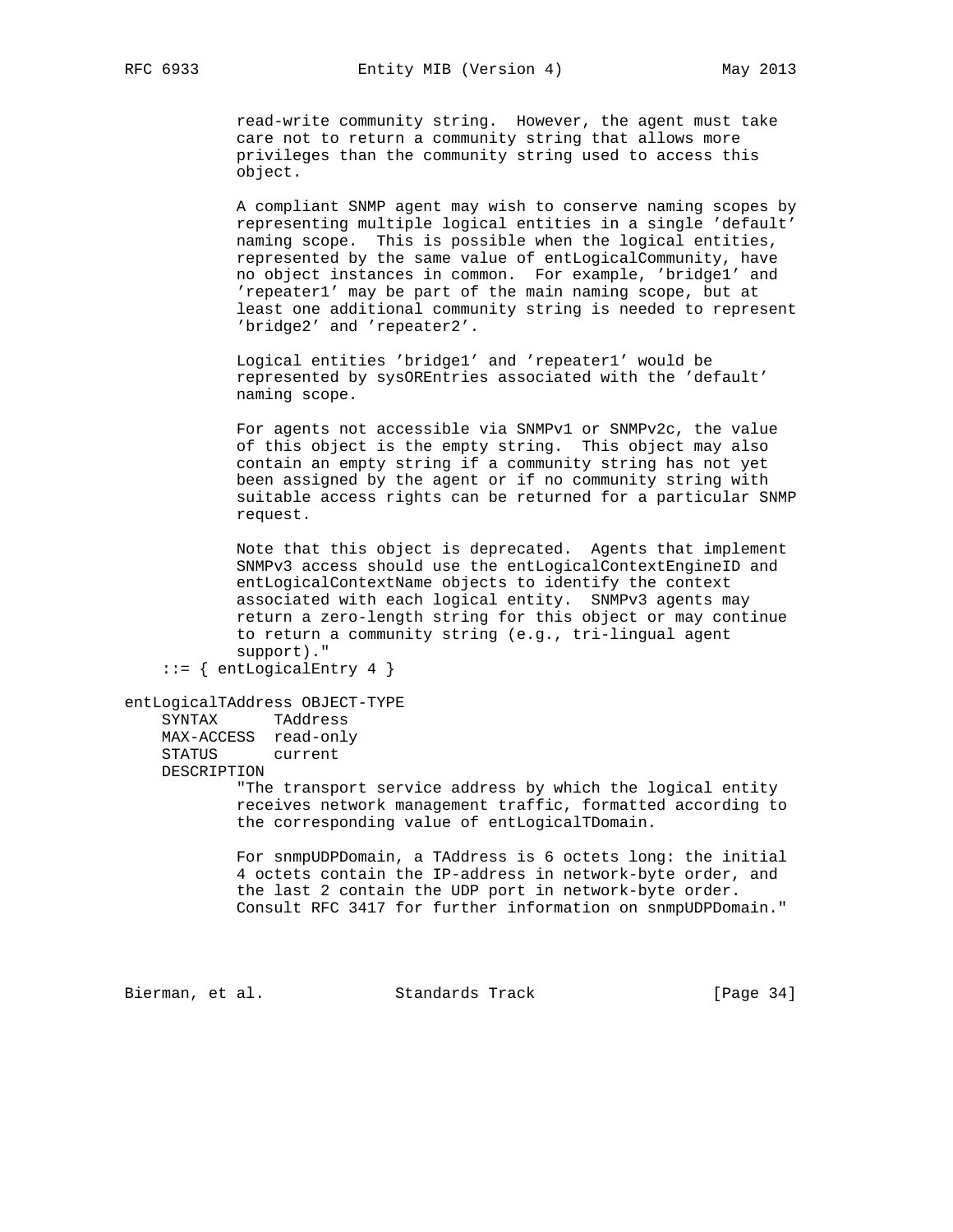```
 REFERENCE
             "Transport Mappings for the Simple Network Management
            Protocol (SNMP), STD 62, RFC 3417."
    ::= { entLogicalEntry 5 }
entLogicalTDomain OBJECT-TYPE
     SYNTAX TDomain
    MAX-ACCESS read-only
    STATUS current
    DESCRIPTION
            "Indicates the kind of transport service by which the
             logical entity receives network management traffic.
            Possible values for this object are presently found in
            RFC 3417."
     REFERENCE
             "Transport Mappings for the Simple Network Management
            Protocol (SNMP), STD 62, RFC 3417."
    ::= { entLogicalEntry 6 }
entLogicalContextEngineID OBJECT-TYPE
    SYNTAX SnmpEngineIdOrNone
    MAX-ACCESS read-only
    STATUS current
    DESCRIPTION
             "The authoritative contextEngineID that can be used to send
            an SNMP message concerning information held by this logical
            entity to the address specified by the associated
             'entLogicalTAddress/entLogicalTDomain' pair.
            This object, together with the associated
            entLogicalContextName object, defines the context associated
            with a particular logical entity and allows access to SNMP
            engines identified by a contextEngineID and contextName
            pair.
            If no value has been configured by the agent, a zero-length
            string is returned, or the agent may choose not to
            instantiate this object at all."
    ::= { entLogicalEntry 7 }
entLogicalContextName OBJECT-TYPE
    SYNTAX SnmpAdminString
    MAX-ACCESS read-only
    STATUS current
```
Bierman, et al. Standards Track [Page 35]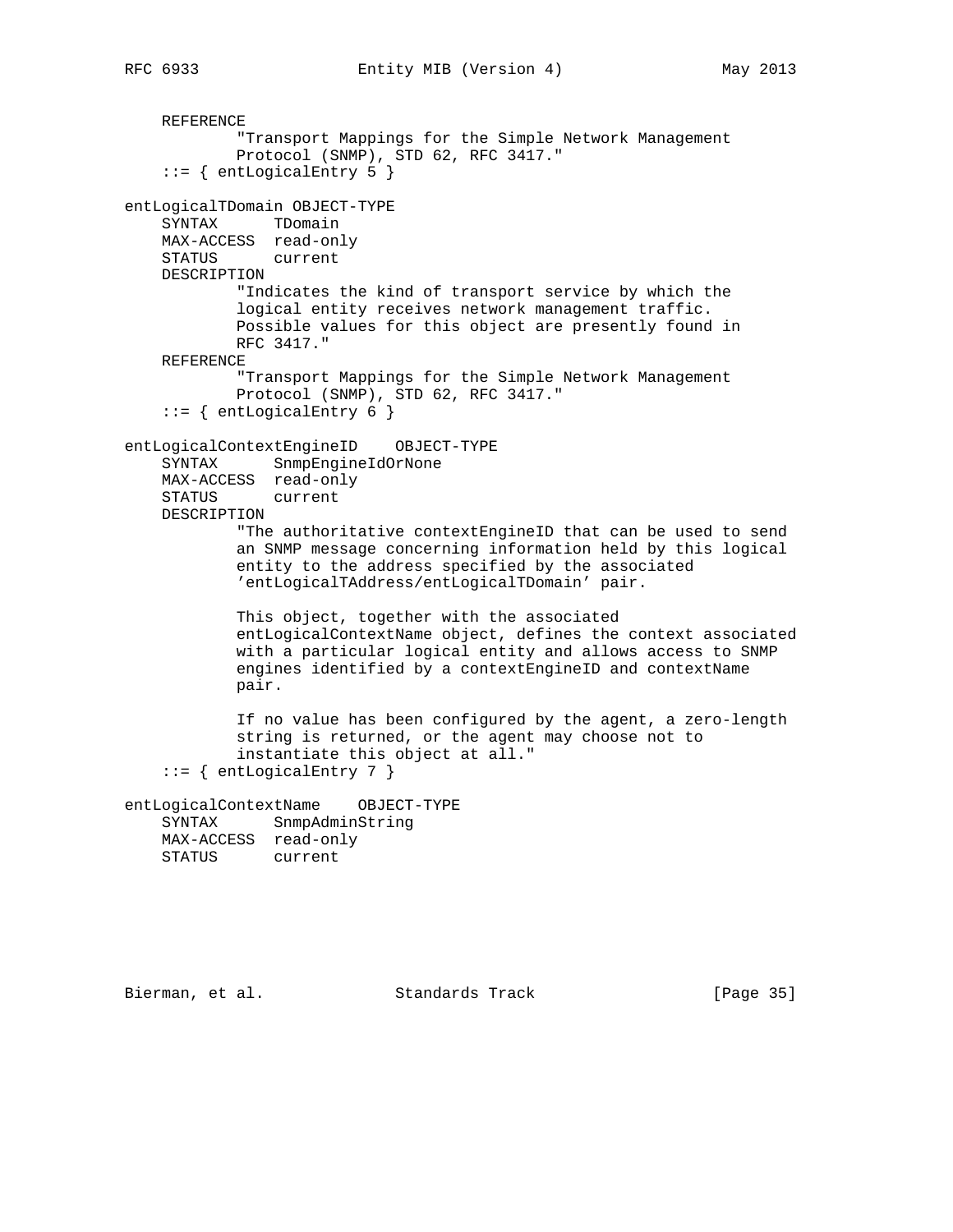DESCRIPTION

 "The contextName that can be used to send an SNMP message concerning information held by this logical entity to the address specified by the associated 'entLogicalTAddress/entLogicalTDomain' pair.

 This object, together with the associated entLogicalContextEngineID object, defines the context associated with a particular logical entity and allows access to SNMP engines identified by a contextEngineID and contextName pair.

 If no value has been configured by the agent, a zero-length string is returned, or the agent may choose not to instantiate this object at all."

::= { entLogicalEntry 8 }

entLPMappingTable OBJECT-TYPE

 SYNTAX SEQUENCE OF EntLPMappingEntry MAX-ACCESS not-accessible STATUS current DESCRIPTION

 "This table contains zero or more rows of logical entity to physical equipment associations. For each logical entity known by this agent, there are zero or more mappings to the physical resources, which are used to realize that logical entity.

 An agent should limit the number and nature of entries in this table such that only meaningful and non-redundant information is returned. For example, in a system that contains a single power supply, mappings between logical entities and the power supply are not useful and should not be included.

 Also, only the most appropriate physical component, which is closest to the root of a particular containment tree, should be identified in an entLPMapping entry.

 For example, suppose a bridge is realized on a particular module, and all ports on that module are ports on this bridge. A mapping between the bridge and the module would be useful, but additional mappings between the bridge and each of the ports on that module would be redundant (because the entPhysicalContainedIn hierarchy can provide the same information). On the other hand, if more than one bridge were utilizing ports on this module, then mappings between each bridge and the ports it used would be appropriate.

Bierman, et al. Standards Track [Page 36]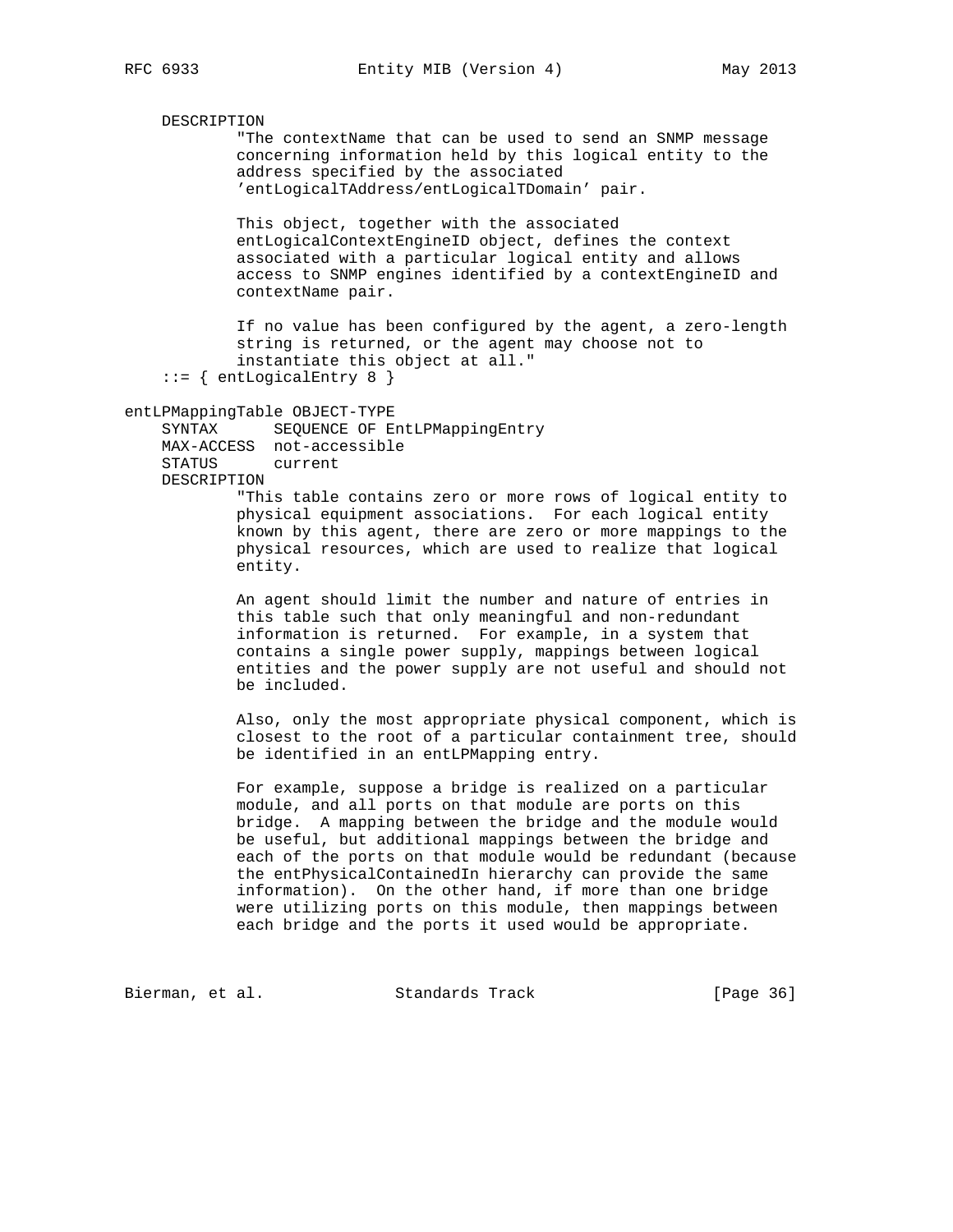```
 Also, in the case of a single backplane repeater, a mapping
             for the backplane to the single repeater entity is not
             necessary."
     ::= { entityMapping 1 }
entLPMappingEntry OBJECT-TYPE
     SYNTAX EntLPMappingEntry
    MAX-ACCESS not-accessible
    STATUS current
    DESCRIPTION
             "Information about a particular logical-entity-to-physical-
             equipment association. Note that the nature of the
             association is not specifically identified in this entry.
             It is expected that sufficient information exists in the
             MIB modules used to manage a particular logical entity to
    infer how physical component information is utilized."<br>INDEX {entLogicalIndex, entLPPhysicalIndex }
            { entLogicalIndex, entLPPhysicalIndex }
     ::= { entLPMappingTable 1 }
EntLPMappingEntry ::= SEQUENCE {
      entLPPhysicalIndex PhysicalIndex
}
entLPPhysicalIndex OBJECT-TYPE
     SYNTAX PhysicalIndex
    MAX-ACCESS read-only
    STATUS current
    DESCRIPTION
             "The value of this object identifies the index value of a
             particular entPhysicalEntry associated with the indicated
             entLogicalEntity."
     ::= { entLPMappingEntry 1 }
-- logical entity/component to alias table
entAliasMappingTable OBJECT-TYPE
     SYNTAX SEQUENCE OF EntAliasMappingEntry
    MAX-ACCESS not-accessible
    STATUS current
    DESCRIPTION
             "This table contains zero or more rows, representing
             mappings of logical entities and physical components to
             external MIB identifiers. Each physical port in the system
             may be associated with a mapping to an external identifier,
             which itself is associated with a particular logical
```
Bierman, et al. Standards Track [Page 37]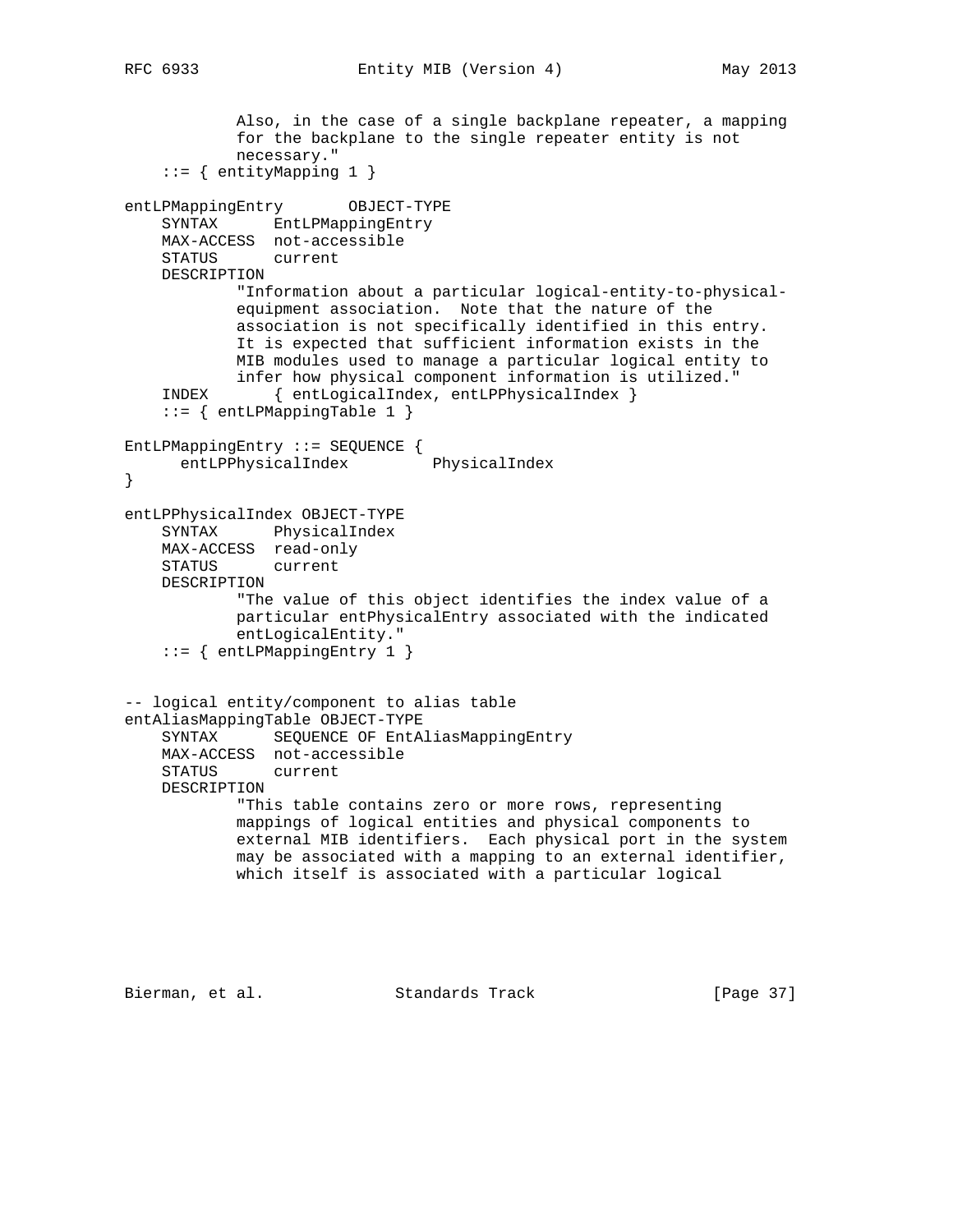RFC 6933 Entity MIB (Version 4) May 2013

 entity's naming scope. A 'wildcard' mechanism is provided to indicate that an identifier is associated with more than one logical entity." ::= { entityMapping 2 } entAliasMappingEntry OBJECT-TYPE SYNTAX EntAliasMappingEntry MAX-ACCESS not-accessible STATUS current DESCRIPTION "Information about a particular binding between a logical entity/physical component pair and an external identifier. Each logical entity/physical component pair may be associated with one alias mapping. The logical entity index may also be used as a 'wildcard' (refer to the entAliasLogicalIndexOrZero object DESCRIPTION clause for details.) Note that only entPhysicalIndex values that represent physical ports (i.e., associated entPhysicalClass value is 'port(10)') are permitted to exist in this table." INDEX { entPhysicalIndex, entAliasLogicalIndexOrZero } ::= { entAliasMappingTable 1 } EntAliasMappingEntry ::= SEQUENCE { entAliasLogicalIndexOrZero Integer32, entAliasMappingIdentifier RowPointer } entAliasLogicalIndexOrZero OBJECT-TYPE SYNTAX Integer32 (0..2147483647) MAX-ACCESS not-accessible STATUS current DESCRIPTION "The value of this object identifies the logical entity that defines the naming scope for the associated instance of the entAliasMappingIdentifier object. If this object has a non-zero value, then it identifies the logical entity named by the same value of entLogicalIndex. If this object has a value of zero, then the mapping between the physical component and the alias identifier for this entAliasMapping entry is associated with all unspecified logical entities. That is, a value of zero (the default mapping) identifies any logical entity that does not have an explicit entry in this table for a particular entPhysicalIndex/entAliasMappingIdentifier pair.

Bierman, et al. Standards Track [Page 38]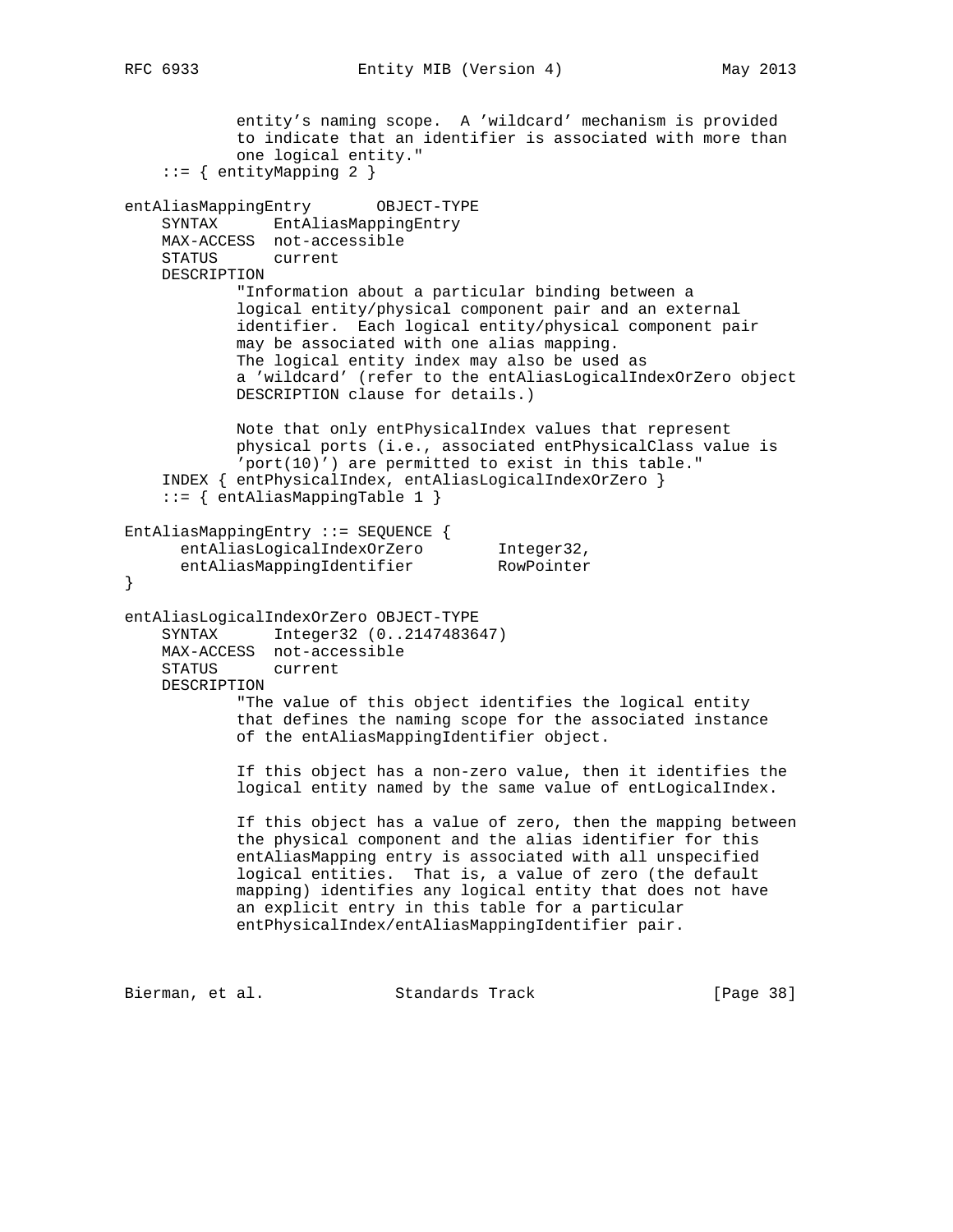RFC 6933 Entity MIB (Version 4) May 2013

For example, to indicate that a particular interface (e.g., physical component 33) is identified by the same value of ifIndex for all logical entities, the following instance might exist:

entAliasMappingIdentifier.33.0 = ifIndex.5

 In the event an entPhysicalEntry is associated differently for some logical entities, additional entAliasMapping entries may exist, e.g.:

> entAliasMappingIdentifier.33.0 = ifIndex.6 entAliasMappingIdentifier.33.4 = ifIndex.1 entAliasMappingIdentifier.33.5 = ifIndex.1 entAliasMappingIdentifier.33.10 = ifIndex.12

 Note that entries with non-zero entAliasLogicalIndexOrZero index values have precedence over zero-indexed entries. In this example, all logical entities except 4, 5, and 10 associate physical entity 33 with ifIndex.6." ::= { entAliasMappingEntry 1 }

entAliasMappingIdentifier OBJECT-TYPE

 SYNTAX RowPointer MAX-ACCESS read-only STATUS current DESCRIPTION

 "The value of this object identifies a particular conceptual row associated with the indicated entPhysicalIndex and entLogicalIndex pair.

 Because only physical ports are modeled in this table, only entries that represent interfaces or ports are allowed. If an ifEntry exists on behalf of a particular physical port, then this object should identify the associated ifEntry. For repeater ports, the appropriate row in the 'rptrPortGroupTable' should be identified instead.

 For example, suppose a physical port was represented by entPhysicalEntry.3, entLogicalEntry.15 existed for a repeater, and entLogicalEntry.22 existed for a bridge. Then there might be two related instances of entAliasMappingIdentifier:

 entAliasMappingIdentifier.3.15 == rptrPortGroupIndex.5.2 entAliasMappingIdentifier.3.22 == ifIndex.17

Bierman, et al. Standards Track [Page 39]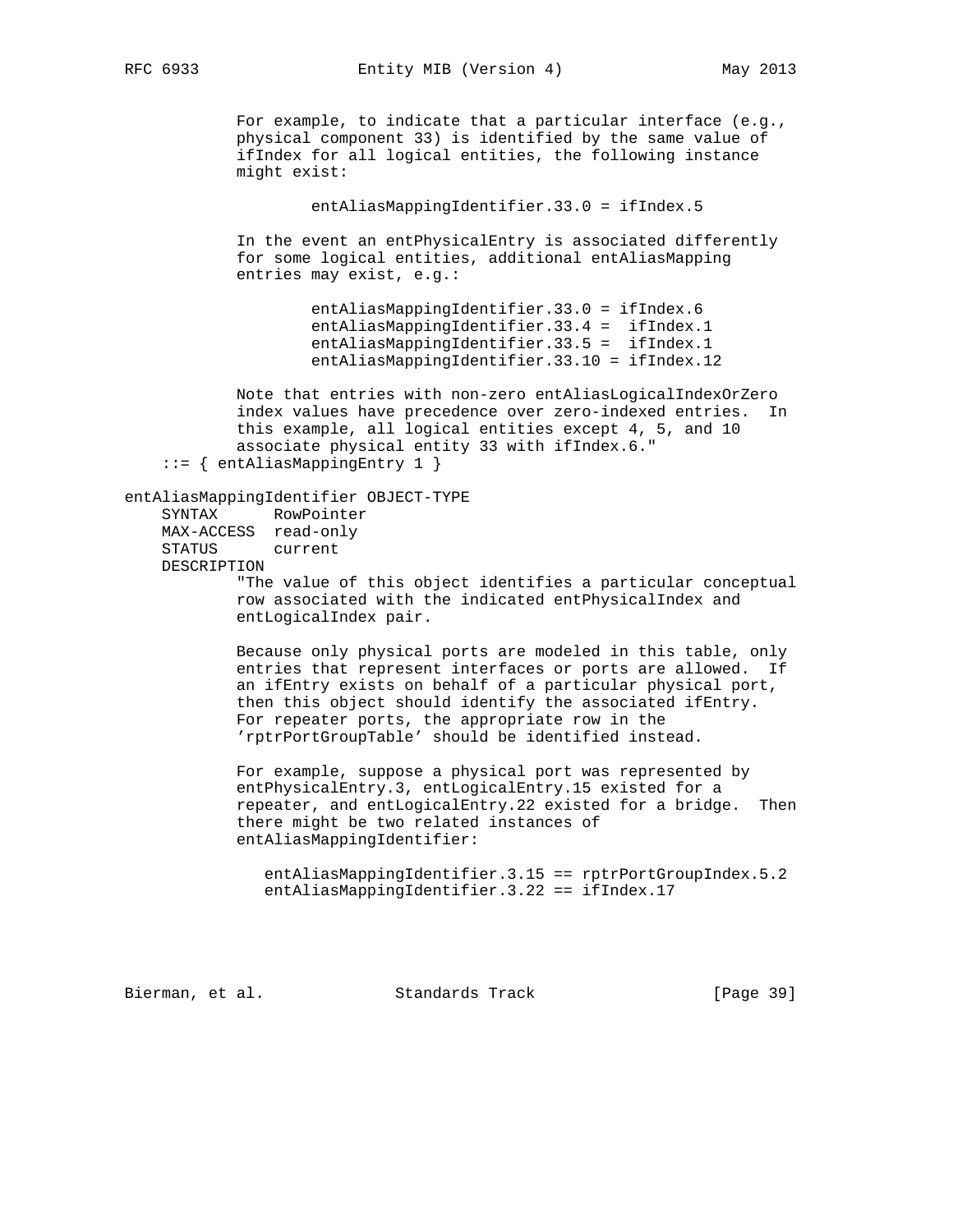```
 It is possible that other mappings (besides interfaces and
            repeater ports) may be defined in the future, as required.
            Bridge ports are identified by examining the Bridge MIB and
            appropriate ifEntries associated with each 'dot1dBasePort'
            and are thus not represented in this table."
     ::= { entAliasMappingEntry 2 }
-- physical mapping table
entPhysicalContainsTable OBJECT-TYPE
    SYNTAX SEQUENCE OF EntPhysicalContainsEntry
    MAX-ACCESS not-accessible
    STATUS current
    DESCRIPTION
            "A table that exposes the container/'containee'
            relationships between physical entities. This table
            provides all the information found by constructing the
            virtual containment tree for a given entPhysicalTable, but
            in a more direct format.
            In the event a physical entity is contained by more than one
            other physical entity (e.g., double-wide modules), this
            table should include these additional mappings, which cannot
            be represented in the entPhysicalTable virtual containment
            tree."
     ::= { entityMapping 3 }
entPhysicalContainsEntry OBJECT-TYPE
    SYNTAX EntPhysicalContainsEntry
    MAX-ACCESS not-accessible
    STATUS current
    DESCRIPTION
            "A single container/'containee' relationship."
    INDEX { entPhysicalIndex, entPhysicalChildIndex }
    ::= { entPhysicalContainsTable 1 }
EntPhysicalContainsEntry ::= SEQUENCE {
     entPhysicalChildIndex PhysicalIndex
}
entPhysicalChildIndex OBJECT-TYPE
    SYNTAX PhysicalIndex
    MAX-ACCESS read-only
    STATUS current
    DESCRIPTION
            "The value of entPhysicalIndex for the contained physical
            entity."
Bierman, et al. Standards Track [Page 40]
```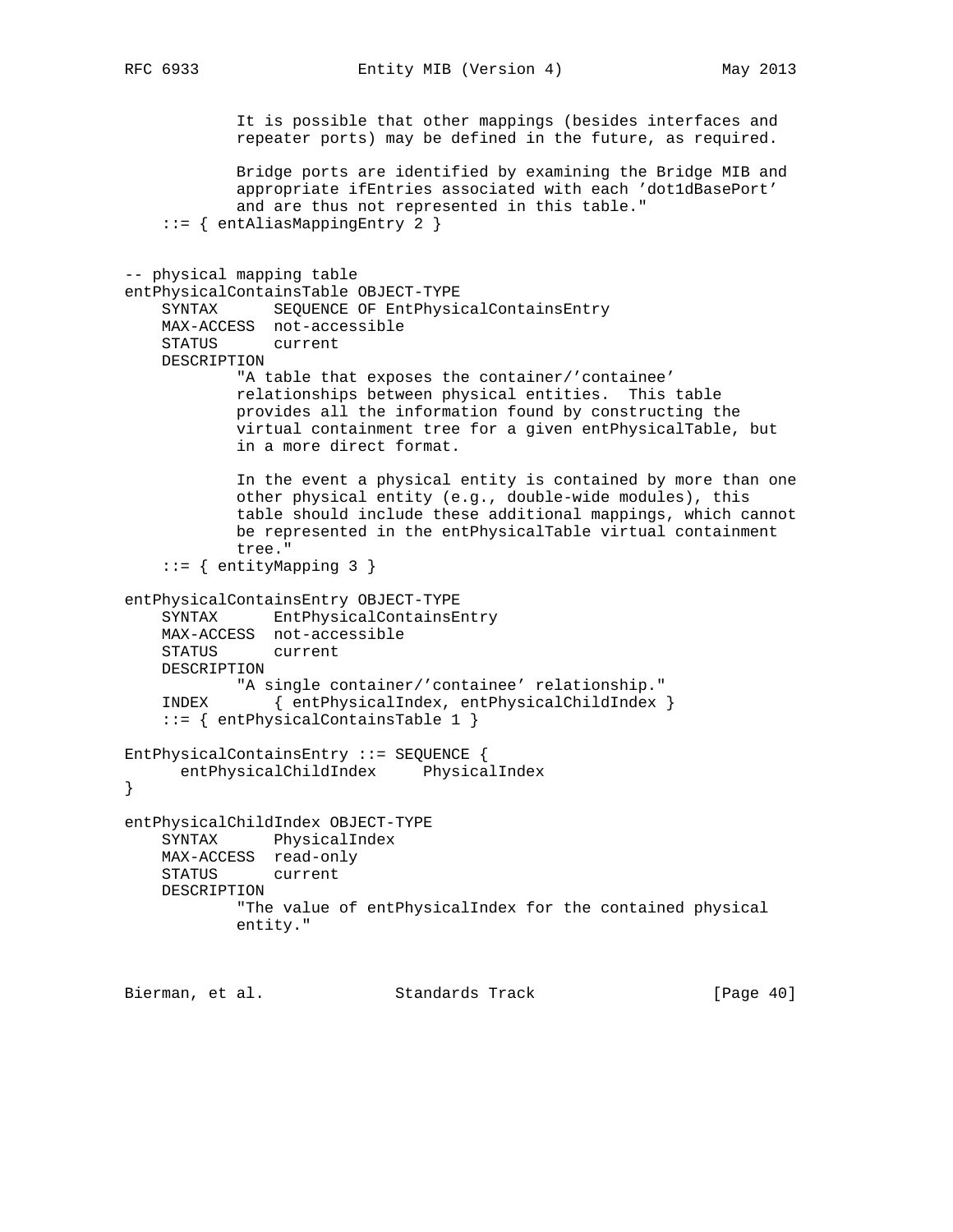::= { entPhysicalContainsEntry 1 } -- last change time stamp for the whole MIB entLastChangeTime OBJECT-TYPE SYNTAX TimeStamp MAX-ACCESS read-only STATUS current DESCRIPTION "The value of sysUpTime at the time a conceptual row is created, modified, or deleted in any of these tables: - entPhysicalTable - entLogicalTable - entLPMappingTable - entAliasMappingTable - entPhysicalContainsTable " "The Contract of the Contract of the Contract of the Contract of the Contract of the Contract of the Contract of the Contract of the Contract of the Contract of the Contract of the Contract of the Contract of the Contrac  $::=$  { entityGeneral 1 } -- Entity MIB Trap Definitions entityMIBTraps OBJECT IDENTIFIER ::= { entityMIB 2 } entityMIBTrapPrefix OBJECT IDENTIFIER ::= { entityMIBTraps 0 } entConfigChange NOTIFICATION-TYPE STATUS current DESCRIPTION "An entConfigChange notification is generated when the value of entLastChangeTime changes. It can be utilized by an NMS to trigger logical/physical entity table maintenance polls. An agent should not generate more than one entConfigChange 'notification-event' in a given time interval (five seconds is the suggested default). A 'notification-event' is the transmission of a single trap or inform PDU to a list of notification destinations. If additional configuration changes occur within the throttling period, then notification-events for these changes should be suppressed by the agent until the current throttling period expires. At the end of a throttling period, one notification-event should be generated if any

Bierman, et al. Standards Track [Page 41]

 configuration changes occurred since the start of the throttling period. In such a case, another throttling

period is started right away.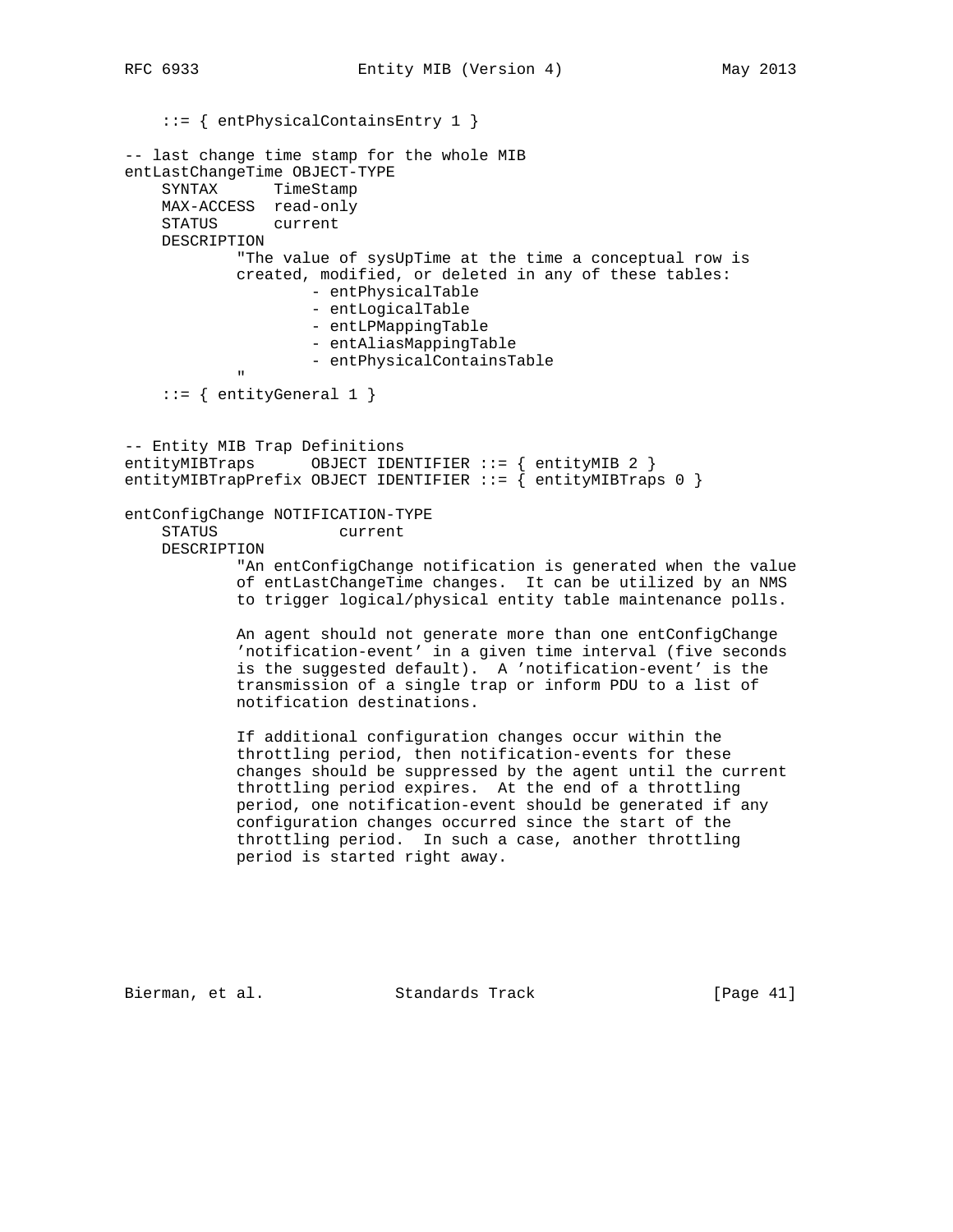An NMS should periodically check the value of entLastChangeTime to detect any missed entConfigChange notification-events, e.g., due to throttling or transmission loss." ::= { entityMIBTrapPrefix 1 } -- conformance information entityConformance OBJECT IDENTIFIER ::= { entityMIB 3 } entityCompliances OBJECT IDENTIFIER ::= { entityConformance 1 } entityGroups OBJECT IDENTIFIER ::=  $\{$  entityConformance 2  $\}$ -- compliance statements entityCompliance MODULE-COMPLIANCE STATUS deprecated DESCRIPTION "The compliance statement for SNMP entities that implement version 1 of the Entity MIB." MODULE -- this module MANDATORY-GROUPS { entityPhysicalGroup, entityLogicalGroup, entityMappingGroup, entityGeneralGroup, entityNotificationsGroup } ::= { entityCompliances 1 } entity2Compliance MODULE-COMPLIANCE STATUS deprecated DESCRIPTION "The compliance statement for SNMP entities that implement version 2 of the Entity MIB." MODULE -- this module MANDATORY-GROUPS { entityPhysicalGroup, entityPhysical2Group, entityGeneralGroup, entityNotificationsGroup } GROUP entityLogical2Group DESCRIPTION "Implementation of this group is not mandatory for agents that model all MIB object instances within a single naming scope."

Bierman, et al. Standards Track [Page 42]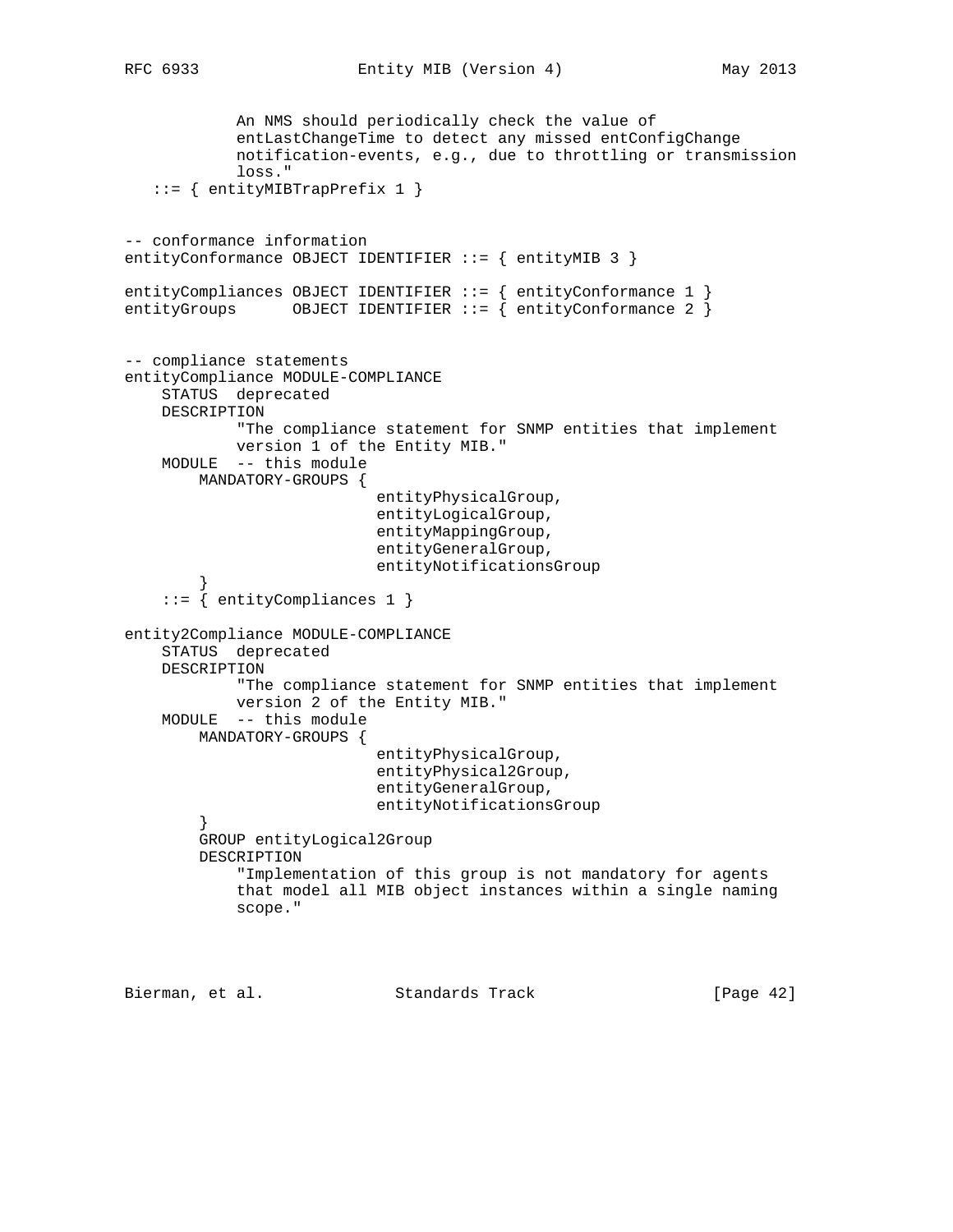```
 GROUP entityMappingGroup
 DESCRIPTION
     "Implementation of the entPhysicalContainsTable is mandatory
     for all agents. Implementation of the entLPMappingTable and
     entAliasMappingTables are not mandatory for agents that
     model all MIB object instances within a single naming scope.
     Note that the entAliasMappingTable may be useful for all
     agents; however, implementation of the entityLogicalGroup or
     entityLogical2Group is required to support this table."
 OBJECT entPhysicalSerialNum
 MIN-ACCESS not-accessible
 DESCRIPTION
     "Read and write access is not required for agents that
     cannot identify serial number information for physical
     entities and/or cannot provide non-volatile storage for
     NMS-assigned serial numbers.
     Write access is not required for agents that can identify
     serial number information for physical entities but cannot
     provide non-volatile storage for NMS-assigned serial
    numbers.
     Write access is not required for physical entities for which
     the associated value of the entPhysicalIsFRU object is equal
     to 'false(2)'."
 OBJECT entPhysicalAlias
 MIN-ACCESS read-only
 DESCRIPTION
     "Write access is required only if the associated
     entPhysicalClass value is equal to 'chassis(3)'."
 OBJECT entPhysicalAssetID
 MIN-ACCESS not-accessible
 DESCRIPTION
     "Read and write access is not required for agents that
     cannot provide non-volatile storage for NMS-assigned asset
     identifiers.
     Write access is not required for physical entities for which
     the associated value of the entPhysicalIsFRU object is equal
     to 'false(2)'."
 OBJECT entPhysicalClass
 SYNTAX INTEGER {
     other(1),
```
Bierman, et al. Standards Track [Page 43]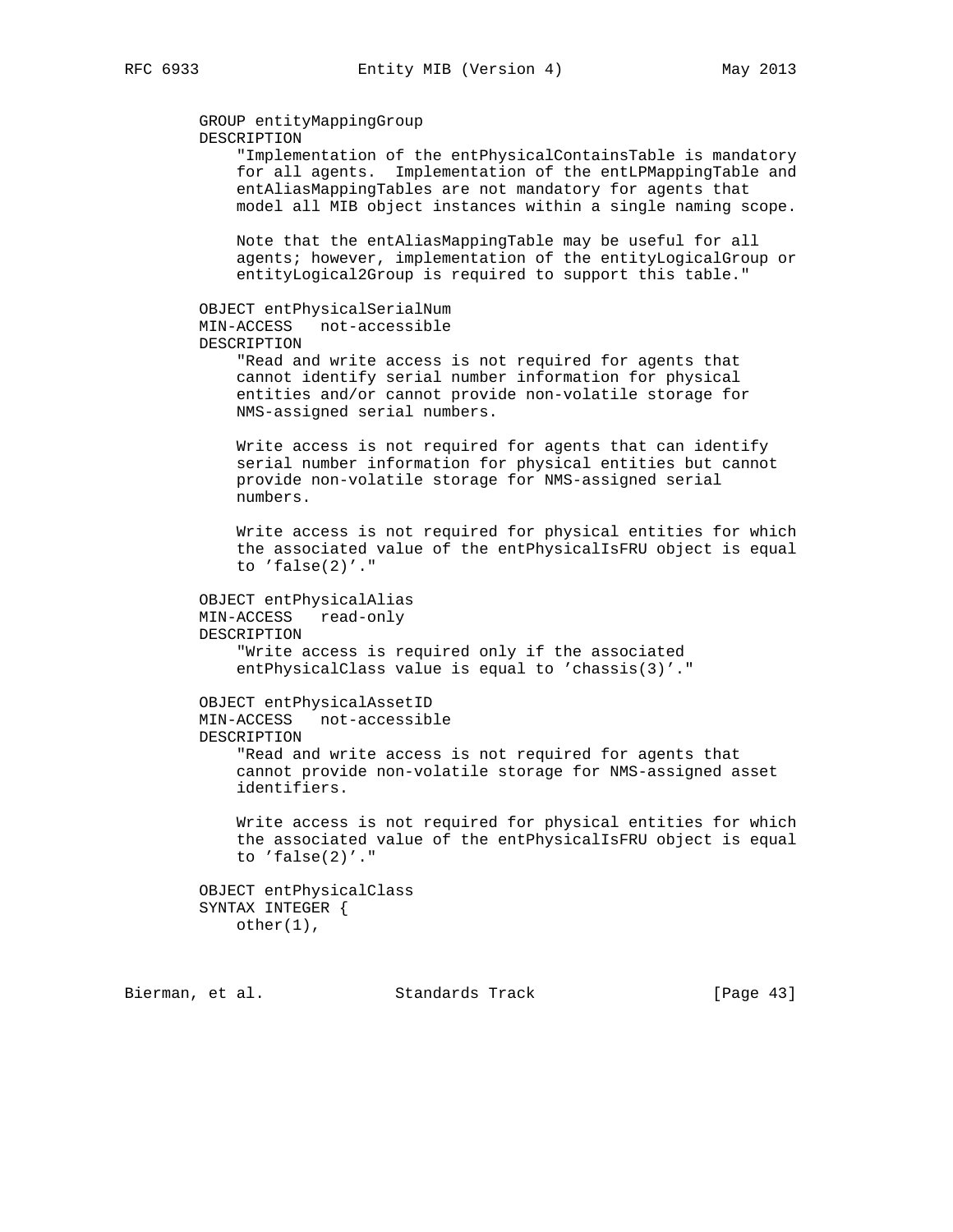```
 unknown(2),
             chassis(3),
            backplane(4),
            container(5),
            powerSupply(6),
            fan(7),
            sensor(8),
            module(9),
            port(10),
            stack(11)
 }
        DESCRIPTION
             "Implementation of the 'cpu(12)' enumeration is not
            required."
     ::= { entityCompliances 2 }
entity3Compliance MODULE-COMPLIANCE
     STATUS deprecated
    DESCRIPTION
            "The compliance statement for SNMP entities that implement
            version 3 of the Entity MIB."
    MODULE -- this module
        MANDATORY-GROUPS {
                            entityPhysicalGroup,
                            entityPhysical2Group,
                            entityPhysical3Group,
                            entityGeneralGroup,
                            entityNotificationsGroup
 }
        GROUP entityLogical2Group
        DESCRIPTION
             "Implementation of this group is not mandatory for agents
             that model all MIB object instances within a single naming
             scope."
         GROUP entityMappingGroup
        DESCRIPTION
             "Implementation of the entPhysicalContainsTable is mandatory
             for all agents. Implementation of the entLPMappingTable and
             entAliasMappingTables are not mandatory for agents that
             model all MIB object instances within a single naming scope.
            Note that the entAliasMappingTable may be useful for all
             agents; however, implementation of the entityLogicalGroup or
             entityLogical2Group is required to support this table."
        OBJECT entPhysicalSerialNum
        MIN-ACCESS not-accessible
Bierman, et al. Standards Track [Page 44]
```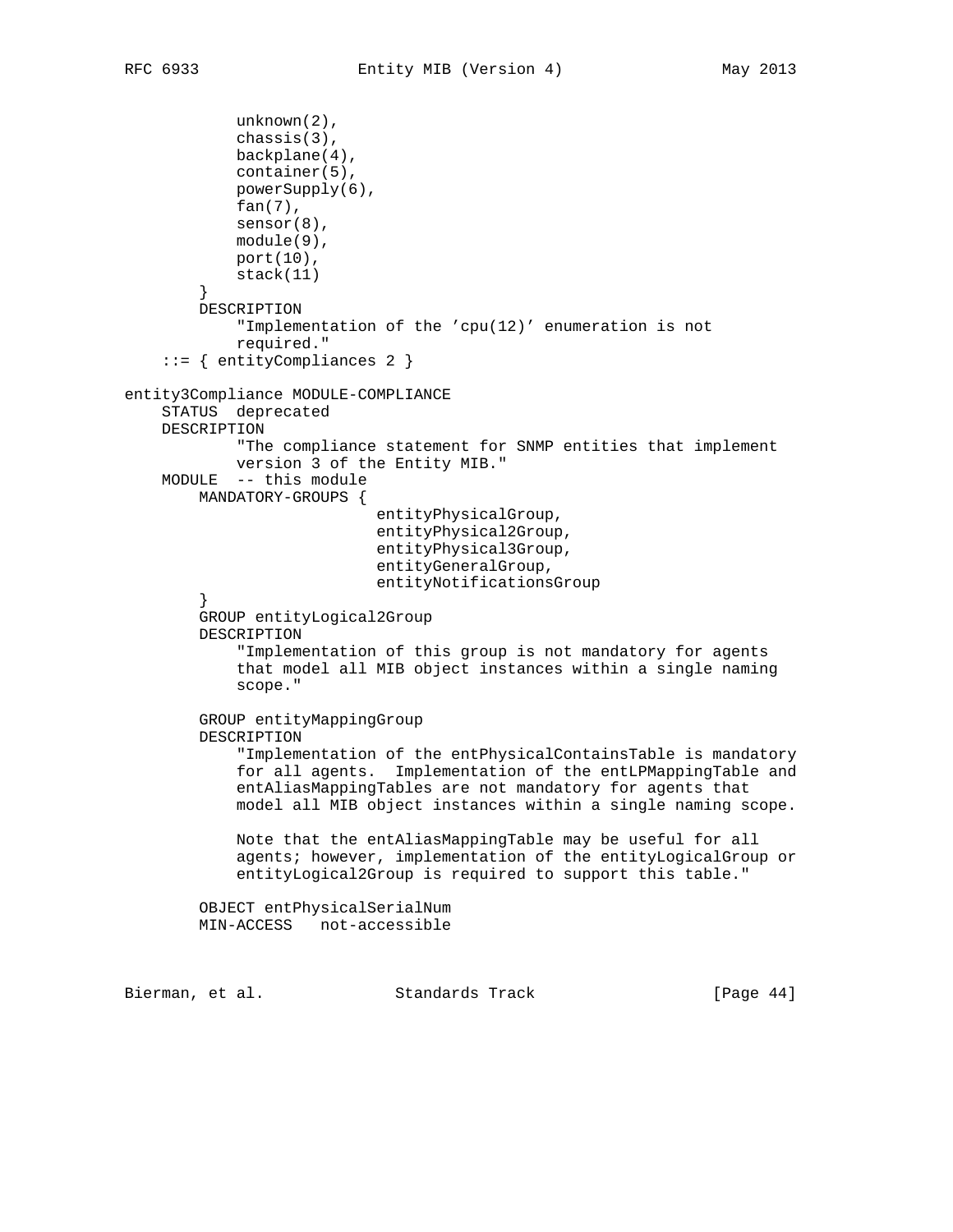```
 DESCRIPTION
             "Read and write access is not required for agents that
             cannot identify serial number information for physical
             entities and/or cannot provide non-volatile storage for
             NMS-assigned serial numbers.
             Write access is not required for agents that can identify
             serial number information for physical entities but cannot
             provide non-volatile storage for NMS-assigned serial
             numbers.
             Write access is not required for physical entities for
             which the associated value of the entPhysicalIsFRU object
             is equal to 'false(2)'."
         OBJECT entPhysicalAlias
         MIN-ACCESS read-only
         DESCRIPTION
             "Write access is required only if the associated
             entPhysicalClass value is equal to 'chassis(3)'."
         OBJECT entPhysicalAssetID
         MIN-ACCESS not-accessible
         DESCRIPTION
             "Read and write access is not required for agents that
             cannot provide non-volatile storage for NMS-assigned asset
             identifiers.
             Write access is not required for physical entities for which
             the associated value of entPhysicalIsFRU is equal to
            'false(2)'."
     ::= { entityCompliances 3 }
entity4Compliance MODULE-COMPLIANCE
     STATUS current
     DESCRIPTION
             "The compliance statement for SNMP entities that implement
            the full version 4 (full compliance) of the Entity MIB."
     MODULE -- this module
         MANDATORY-GROUPS {
                            entityPhysicalGroup,
                            entityPhysical2Group,
                            entityPhysical3Group,
                            entityGeneralGroup,
                            entityNotificationsGroup,
                            entityPhysical4Group
 }
         GROUP entityLogical2Group
```
Bierman, et al. Standards Track [Page 45]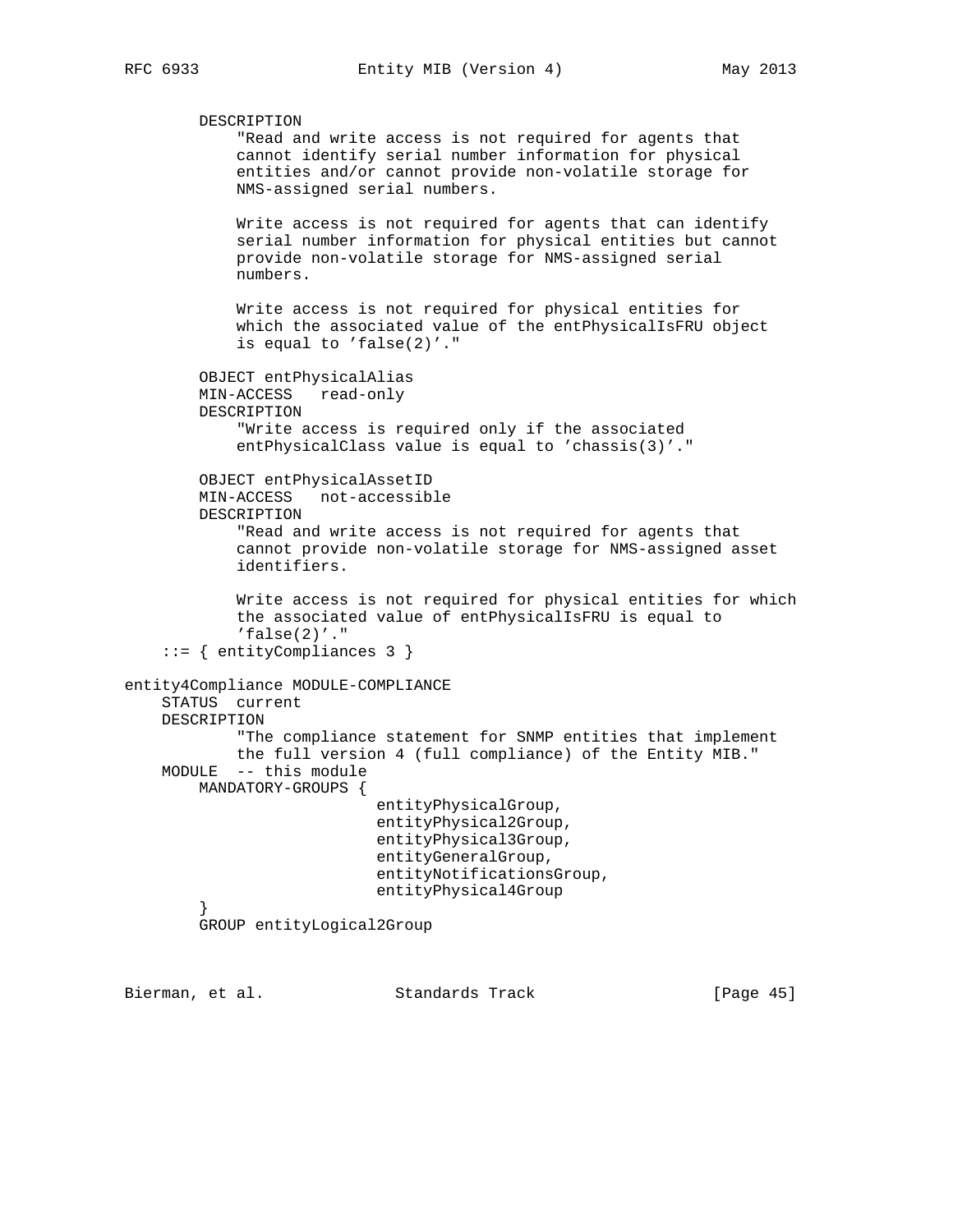DESCRIPTION "Implementation of this group is not mandatory for agents that model all MIB object instances within a single naming scope." GROUP entityMappingGroup DESCRIPTION "Implementation of the entPhysicalContainsTable is mandatory for all agents. Implementation of the entLPMappingTable and entAliasMappingTables are not mandatory for agents that model all MIB object instances within a single naming scope. Note that the entAliasMappingTable may be useful for all agents; however, implementation of the entityLogicalGroup or entityLogical2Group is required to support this table." OBJECT entPhysicalSerialNum MIN-ACCESS not-accessible DESCRIPTION "Read and write access is not required for agents that cannot identify serial number information for physical entities and/or cannot provide non-volatile storage for NMS-assigned serial numbers. Write access is not required for agents that can identify serial number information for physical entities but cannot provide non-volatile storage for NMS-assigned serial numbers. Write access is not required for physical entities for which the associated value of the entPhysicalIsFRU object is equal to 'false(2)'." OBJECT entPhysicalAlias MIN-ACCESS read-only DESCRIPTION "Write access is required only if the associated entPhysicalClass value is equal to 'chassis(3)'." OBJECT entPhysicalAssetID MIN-ACCESS not-accessible DESCRIPTION "Read and write access is not required for agents that cannot provide non-volatile storage for NMS-assigned asset identifiers.

Bierman, et al. Standards Track [Page 46]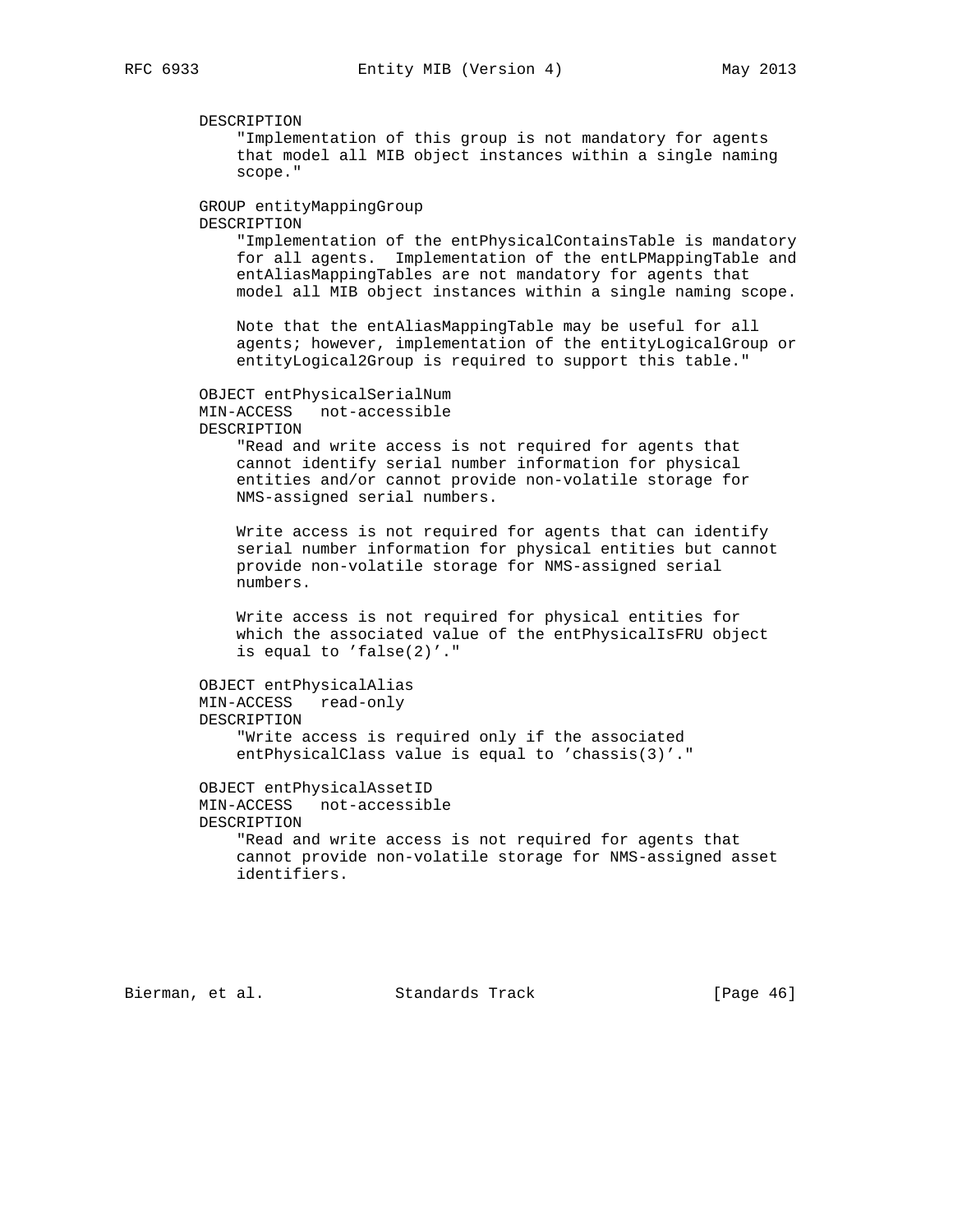```
 Write access is not required for physical entities for which
             the associated value of entPhysicalIsFRU is equal to
            'false(2)'."
     ::= { entityCompliances 4 }
entity4CRCompliance MODULE-COMPLIANCE
     STATUS current
    DESCRIPTION
             "The compliance statement for SNMP entities that implement
            version 4 of the Entity MIB on devices with constrained
            resources."
    MODULE -- this module
        MANDATORY-GROUPS {
                            entityPhysicalCRGroup,
                            entityPhysical4Group
 }
     ::= { entityCompliances 5 }
-- MIB groupings
entityPhysicalGroup OBJECT-GROUP
    OBJECTS {
              entPhysicalDescr,
              entPhysicalVendorType,
               entPhysicalContainedIn,
               entPhysicalClass,
               entPhysicalParentRelPos,
               entPhysicalName
 }
     STATUS current
    DESCRIPTION
             "The collection of objects used to represent physical
             system components for which a single agent provides
            management information."
     ::= { entityGroups 1 }
entityLogicalGroup OBJECT-GROUP
    OBJECTS {
               entLogicalDescr,
               entLogicalType,
               entLogicalCommunity,
               entLogicalTAddress,
               entLogicalTDomain
 }
     STATUS deprecated
```
Bierman, et al. Standards Track [Page 47]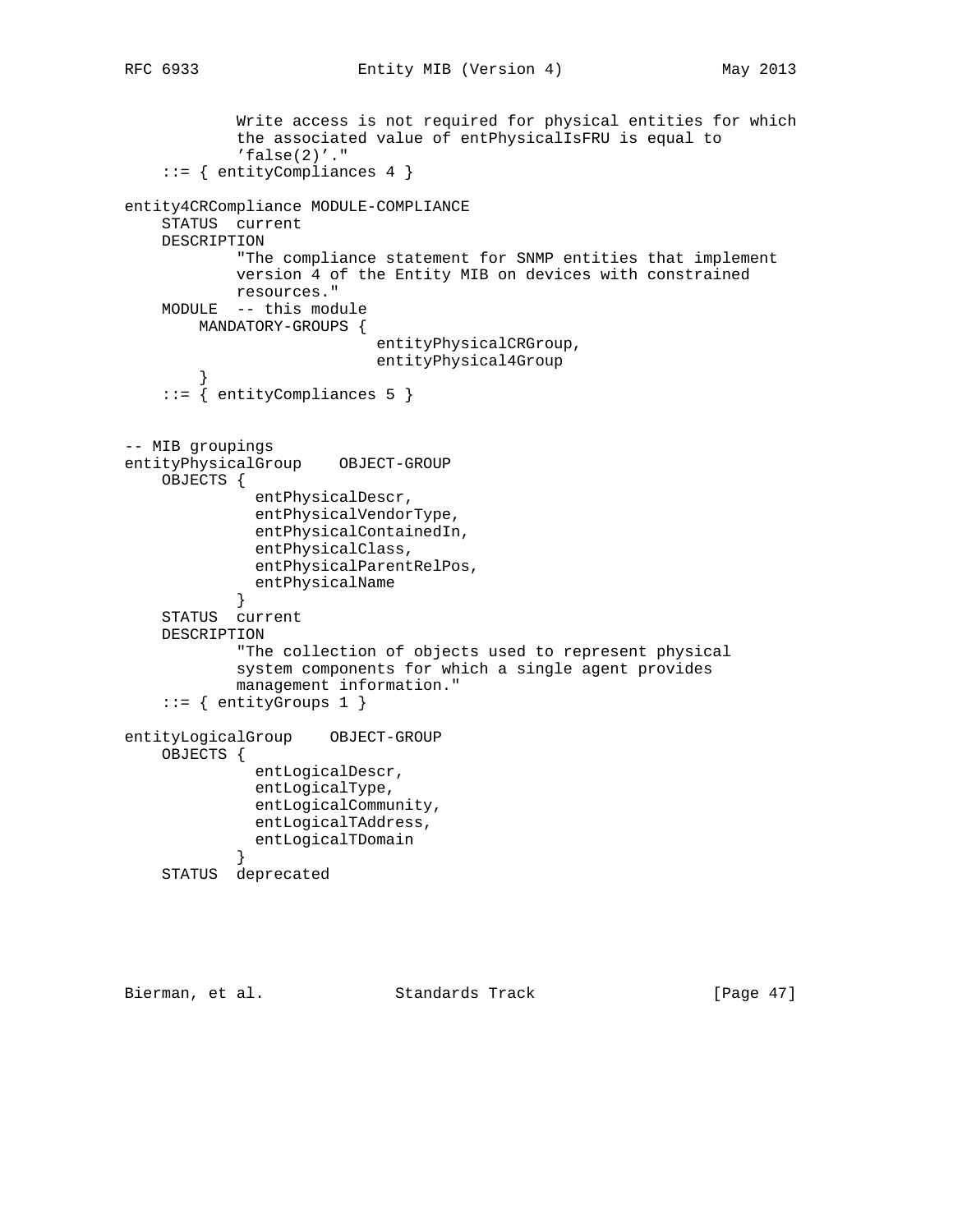```
 DESCRIPTION
```

```
 "The collection of objects used to represent the list of
             logical entities for which a single agent provides
             management information."
     ::= { entityGroups 2 }
entityMappingGroup OBJECT-GROUP
    OBJECTS {
               entLPPhysicalIndex,
               entAliasMappingIdentifier,
            entPhysicalChildIndex<br>}
 }
     STATUS current
    DESCRIPTION
             "The collection of objects used to represent the
             associations between multiple logical entities, physical
             components, interfaces, and port identifiers for which a
             single agent provides management information."
     ::= { entityGroups 3 }
entityGeneralGroup OBJECT-GROUP
     OBJECTS {
            entLastChangeTime<br>}
 }
     STATUS current
    DESCRIPTION
             "The collection of objects used to represent general entity
             information for which a single agent provides management
            information."
    ::= { entityGroups 4 }
entityNotificationsGroup NOTIFICATION-GROUP
    NOTIFICATIONS { entConfigChange }
     STATUS current
    DESCRIPTION
             "The collection of notifications used to indicate Entity MIB
            data consistency and general status information."
    ::= { entityGroups 5 }
entityPhysical2Group OBJECT-GROUP
    OBJECTS {
               entPhysicalHardwareRev,
               entPhysicalFirmwareRev,
               entPhysicalSoftwareRev,
               entPhysicalSerialNum,
               entPhysicalMfgName,
               entPhysicalModelName,
               entPhysicalAlias,
```
Bierman, et al. Standards Track [Page 48]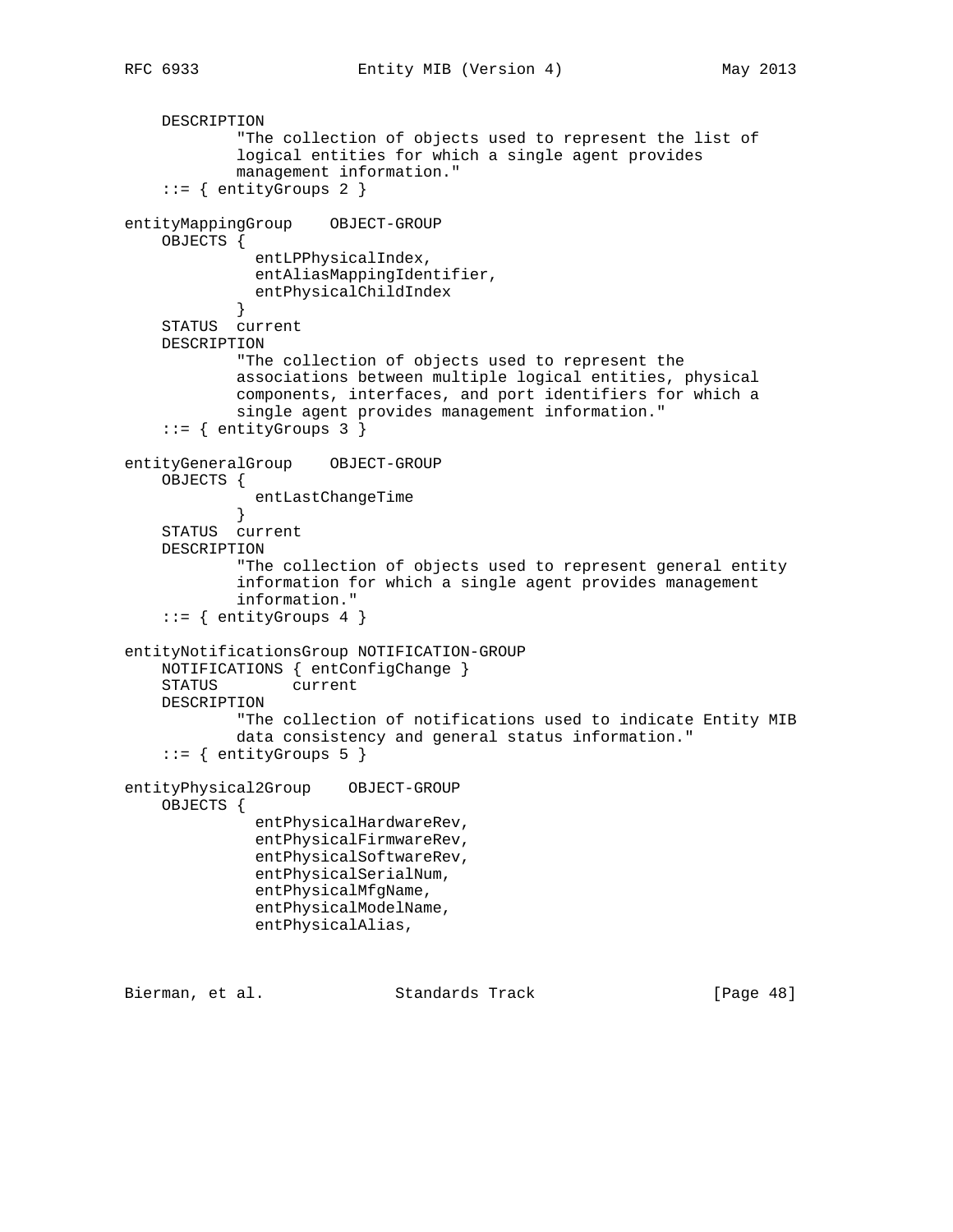```
 entPhysicalAssetID,
            entPhysicalIsFRU<br>}
 }
     STATUS current
     DESCRIPTION
             "The collection of objects used to represent physical
             system components for which a single agent provides
            management information. This group augments the objects
            contained in the entityPhysicalGroup."
    ::= { entityGroups 6 }
entityLogical2Group OBJECT-GROUP
     OBJECTS {
               entLogicalDescr,
               entLogicalType,
               entLogicalTAddress,
               entLogicalTDomain,
              entLogicalContextEngineID,
            entLogicalContextName<br>}
 }
     STATUS current
    DESCRIPTION
             "The collection of objects used to represent the
             list of logical entities for which a single SNMP entity
            provides management information."
    ::= { entityGroups 7 }
entityPhysical3Group OBJECT-GROUP
    OBJECTS {
               entPhysicalMfgDate,
              entPhysicalUris
 }
     STATUS current
     DESCRIPTION
             "The collection of objects used to represent physical
            system components for which a single agent provides
            management information. This group augments the objects
            contained in the entityPhysicalGroup."
     ::= { entityGroups 8 }
entityPhysical4Group OBJECT-GROUP
    OBJECTS {
              entPhysicalUUID
             }
     STATUS current
```
Bierman, et al. Standards Track [Page 49]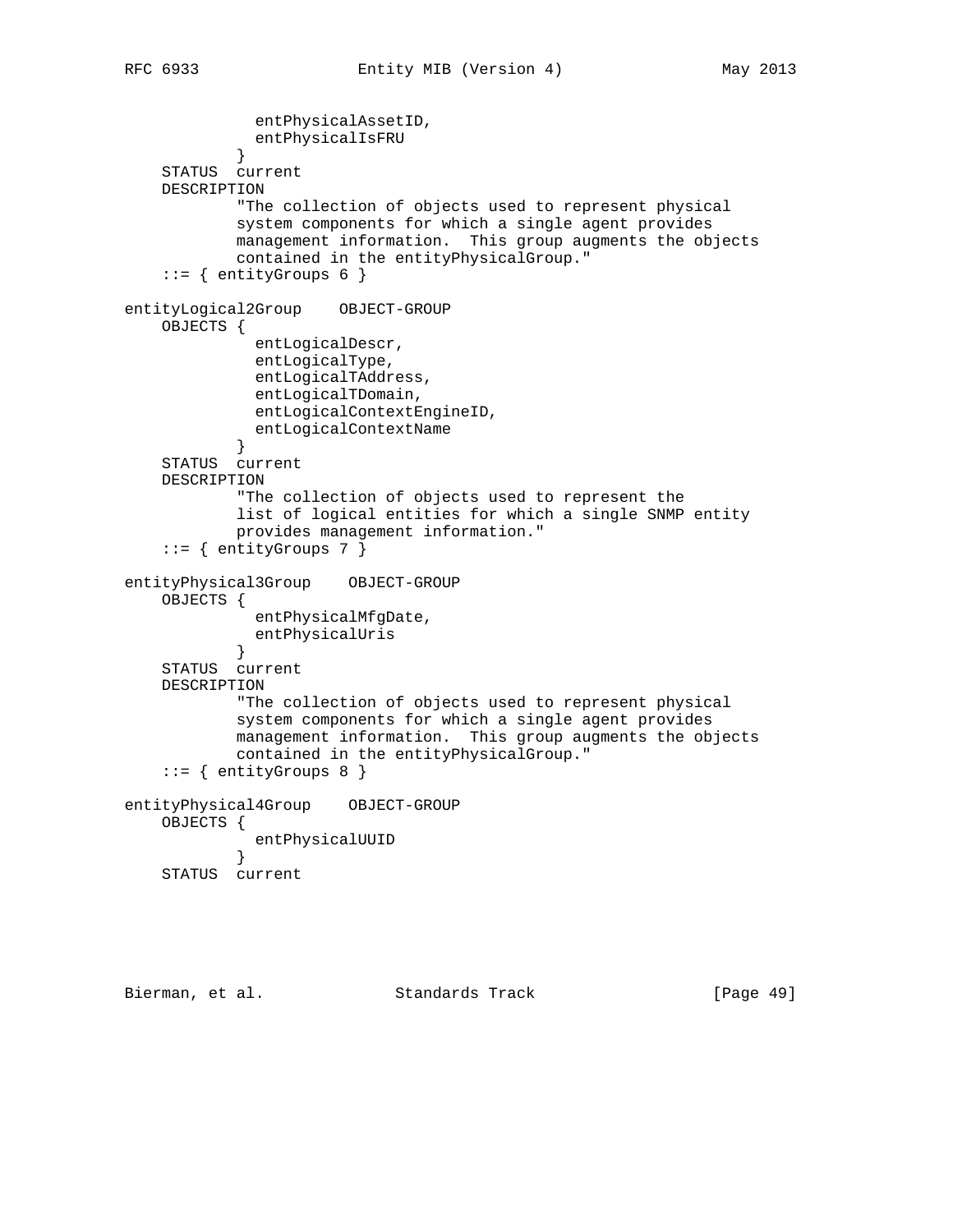```
 DESCRIPTION
             "The collection of objects used to represent physical
             system components for which a single agent provides
            management information. This group augments the objects
            contained in the entityPhysicalGroup and
            entityPhysicalCRGroup."
     ::= { entityGroups 9 }
entityPhysicalCRGroup OBJECT-GROUP
    OBJECTS {
              entPhysicalClass,
            entPhysicalName<br>}
 }
     STATUS current
    DESCRIPTION
            "The collection of objects used to represent physical
            system components for constrained resourced devices,
            for which a single agent provides management
            information."
    ::= { entityGroups 10 }
END
3.2. IANA-ENTITY-MIB
    IANA-ENTITY-MIB DEFINITIONS ::= BEGIN
         IMPORTS
          MODULE-IDENTITY, mib-2
           FROM SNMPv2-SMI -- RFC 2578
           TEXTUAL-CONVENTION
          FROM SNMPv2-TC -- RFC 2579
\mathcal{L}^{\text{max}} ianaEntityMIB MODULE-IDENTITY
          LAST-UPDATED "201304050000Z" -- April 5, 2013
           ORGANIZATION "IANA"
           CONTACT-INFO
                        "Internet Assigned Numbers Authority
                         Postal: ICANN
                                 12025 Waterfront Drive, Suite 300
                                 Los Angeles, CA 90094-2536
                         Phone: +1-310-301-5800
                         EMail: iana@iana.org"
```
Bierman, et al. Standards Track [Page 50]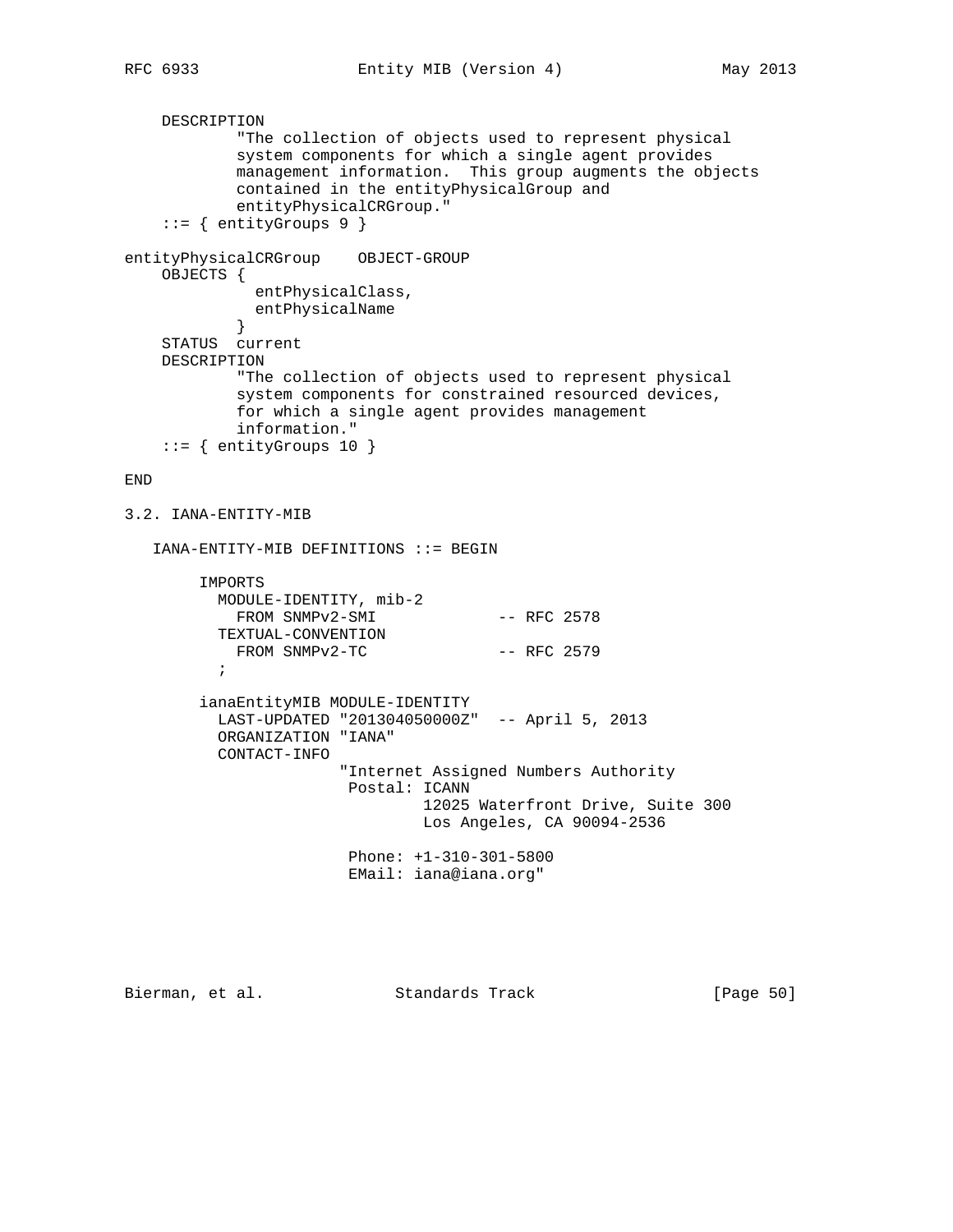DESCRIPTION "This MIB module defines a TEXTUAL-CONVENTION that provides an indication of the general hardware type of a particular physical entity. Copyright (c) 2013 IETF Trust and the persons identified as authors of the code. All rights reserved. Redistribution and use in source and binary forms, with or without modification, is permitted pursuant to, and subject to the license terms contained in, the Simplified BSD License set forth in Section 4.c of the IETF Trust's Legal Provisions Relating to IETF Documents (http://trustee.ietf.org/license-info). The initial version of this MIB module was published in RFC 6933; for full legal notices see the RFC itself." REVISION "201304050000Z" -- April 5, 2013 DESCRIPTION "Initial version of this MIB as published in RFC 6933." ::= { mib-2 216 } -- Textual Conventions IANAPhysicalClass ::= TEXTUAL-CONVENTION STATUS current DESCRIPTION "An enumerated value that provides an indication of the general hardware type of a particular physical entity. There are no restrictions as to the number of entPhysicalEntries of each entPhysicalClass, which must be instantiated by an agent. The enumeration 'other' is applicable if the physical entity class is known but does not match any of the supported values. The enumeration 'unknown' is applicable if the physical entity class is unknown to the agent. The enumeration 'chassis' is applicable if the physical entity class is an overall container for networking equipment. Any class of physical entity, except a stack, may be contained within a chassis; a chassis may only be contained within a stack. Bierman, et al. Standards Track [Page 51]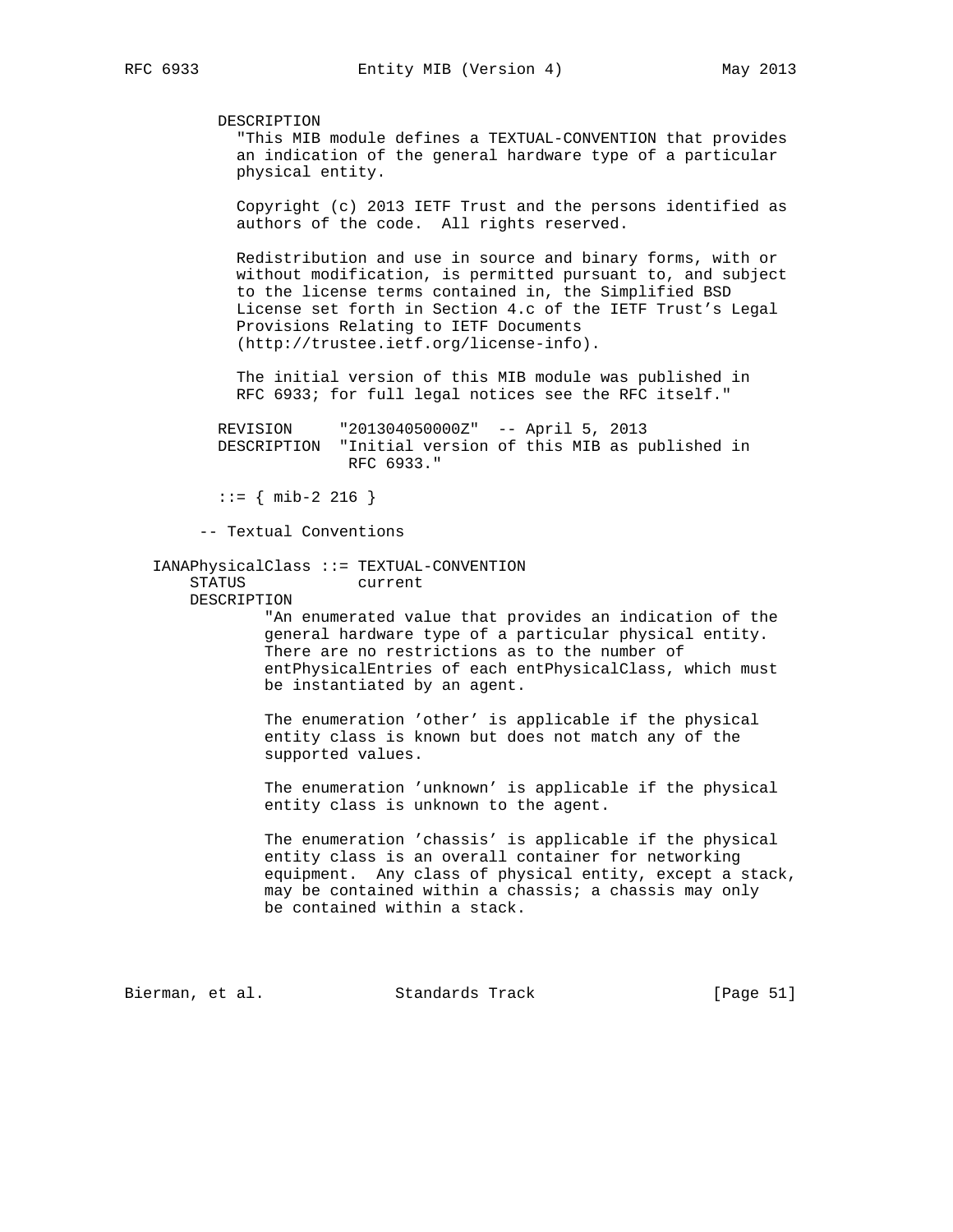The enumeration 'backplane' is applicable if the physical entity class is some sort of device for aggregating and forwarding networking traffic, such as a shared backplane in a modular ethernet switch. Note that an agent may model a backplane as a single physical entity, which is actually implemented as multiple discrete physical components (within a chassis or stack).

 The enumeration 'container' is applicable if the physical entity class is capable of containing one or more removable physical entities, possibly of different types. For example, each (empty or full) slot in a chassis will be modeled as a container. Note that all removable physical entities should be modeled within a container entity, such as field-replaceable modules, fans, or power supplies. Note that all known containers should be modeled by the agent, including empty containers.

 The enumeration 'powerSupply' is applicable if the physical entity class is a power-supplying component.

 The enumeration 'fan' is applicable if the physical entity class is a fan or other heat-reduction component.

 The enumeration 'sensor' is applicable if the physical entity class is some sort of sensor, such as a temperature sensor within a router chassis.

 The enumeration 'module' is applicable if the physical entity class is some sort of self-contained sub-system. If the enumeration 'module' is removable, then it should be modeled within a container entity; otherwise, it should be modeled directly within another physical entity (e.g., a chassis or another module).

 The enumeration 'port' is applicable if the physical entity class is some sort of networking port, capable of receiving and/or transmitting networking traffic.

 The enumeration 'stack' is applicable if the physical entity class is some sort of super-container (possibly virtual) intended to group together multiple chassis entities. A stack may be realized by a 'virtual' cable, a real interconnect cable attached to multiple chassis, or multiple interconnect cables. A stack should not be

Bierman, et al. Standards Track [Page 52]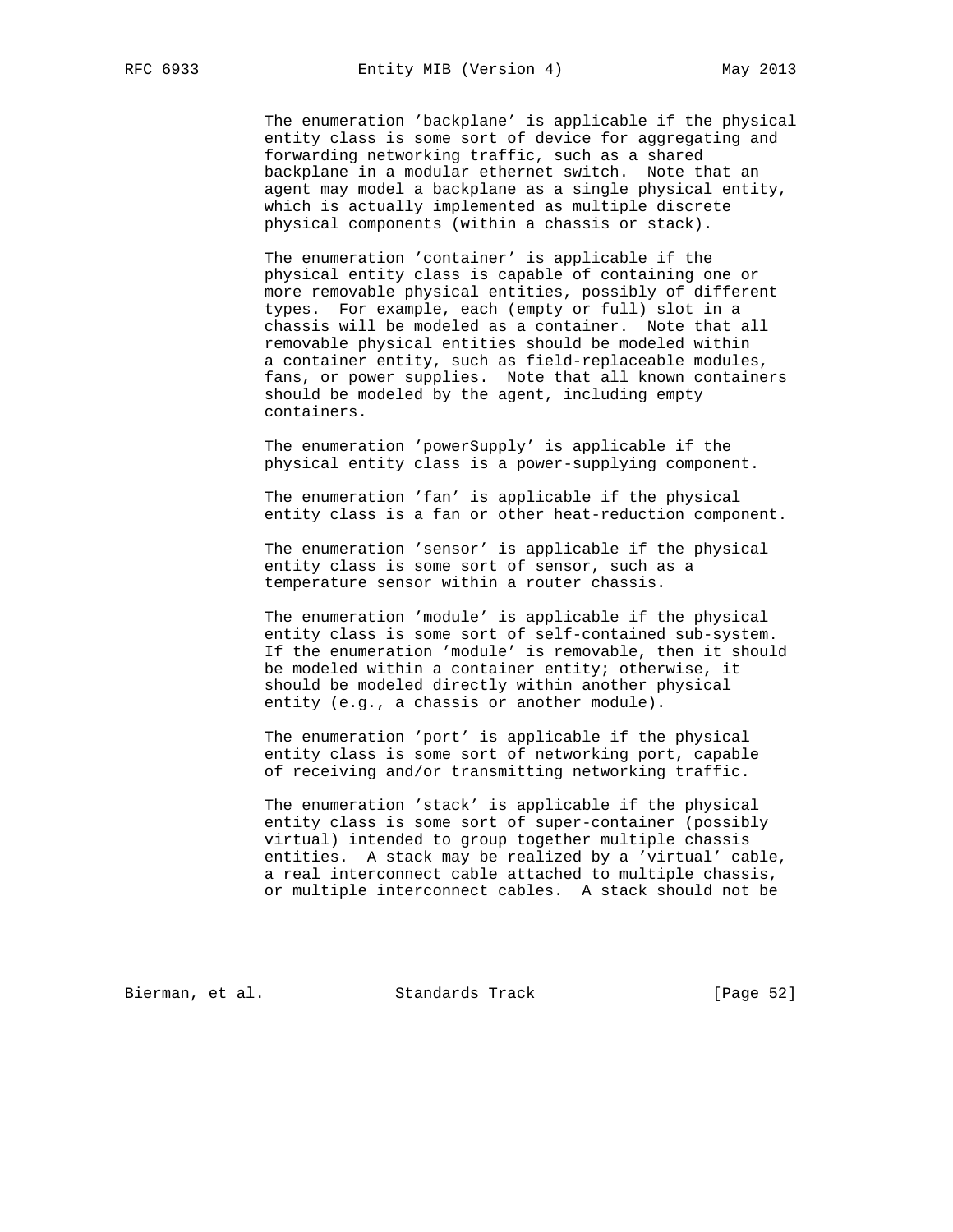modeled within any other physical entities, but a stack may be contained within another stack. Only chassis entities should be contained within a stack.

 The enumeration 'cpu' is applicable if the physical entity class is some sort of central processing unit.

 The enumeration 'energyObject' is applicable if the physical entity is some sort of energy object, i.e., a piece of equipment that is part of or attached to a communications network that is monitored, controlled, or aids in the management of another device for Energy Management.

 The enumeration 'battery' is applicable if the physical entity class is some sort of battery."

```
 SYNTAX INTEGER {
   other(1),
   unknown(2),
   chassis(3),
   backplane(4),
   container(5), -- e.g., chassis slot or daughter-card holder
   powerSupply(6),
   fan(7),
   sensor(8),
  module(9), -- e.g., plug-in card or daughter-card
   port(10),
   stack(11), -- e.g., stack of multiple chassis entities
   cpu(12),
   energyObject(13),
   battery (14)
 }
```
END

```
3.3. UUID-TC-MIB
```
UUID-TC-MIB DEFINITIONS ::= BEGIN

 IMPORTS MODULE-IDENTITY, mib-2 FROM SNMPv2-SMI -- RFC 2578 TEXTUAL-CONVENTION FROM SNMPv2-TC -- RFC 2579  $\mathcal{L}^{\text{max}}$ 

uuidTCMIB MODULE-IDENTITY

Bierman, et al. Standards Track [Page 53]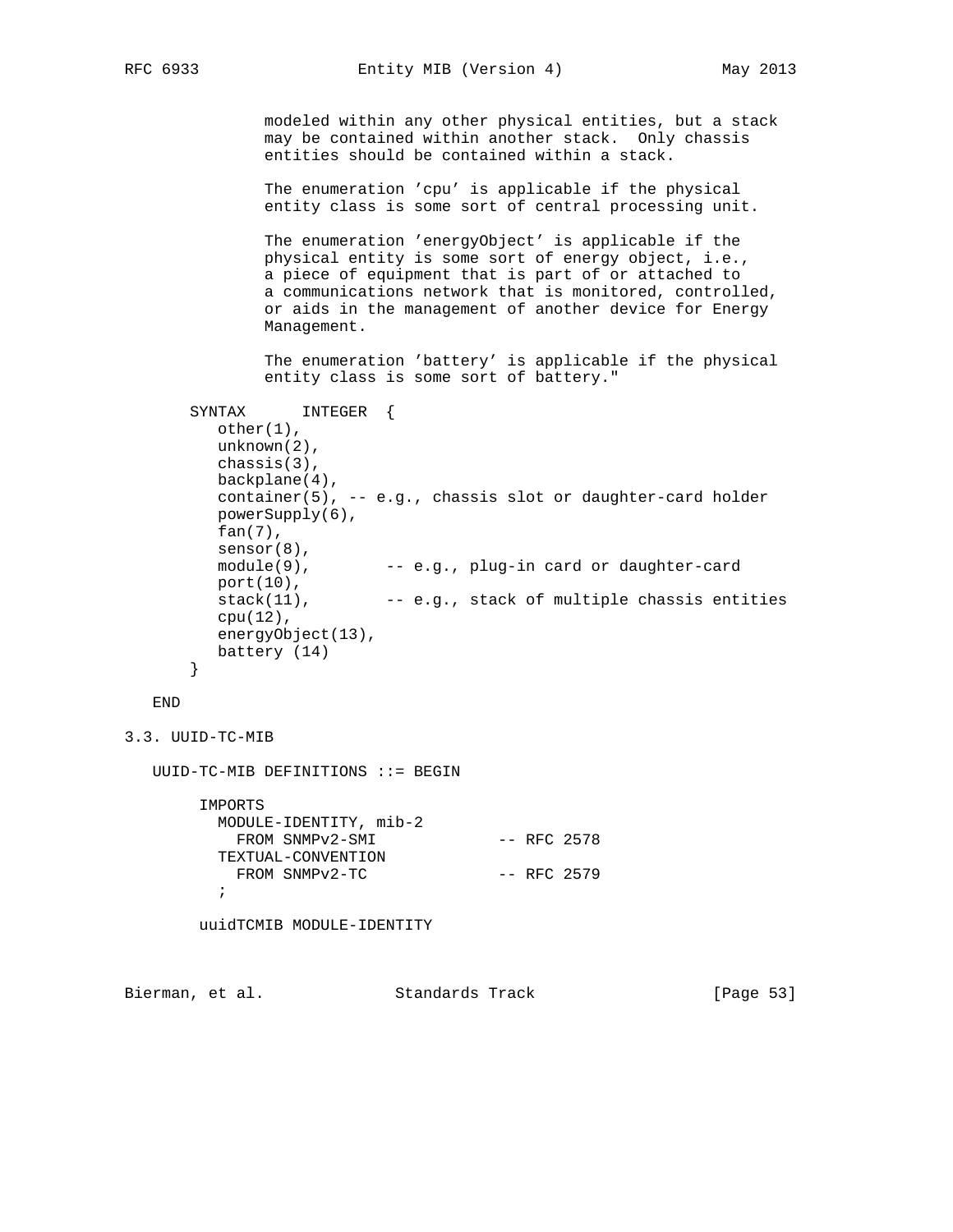LAST-UPDATED "201304050000Z" -- April 5, 2013 ORGANIZATION "IETF Energy Management Working Group" CONTACT-INFO "WG Email: eman@ietf.org Mailing list subscription info: http://www.ietf.org/mailman/listinfo/eman Dan Romascanu Avaya Park Atidim, Bldg. #3 Tel Aviv, 61581 Israel Phone: +972-3-6458414 Email: dromasca@avaya.com Juergen Quittek NEC Europe Ltd. Network Research Division Kurfuersten-Anlage 36 Heidelberg 69115 Germany Phone: +49 6221 4342-115 Email: quittek@neclab.eu Mouli Chandramouli Cisco Systems, Inc. Sarjapur Outer Ring Road Bangalore 560103 India Phone: +91 80 4429 2409 Email: moulchan@cisco.com" DESCRIPTION "This MIB module defines TEXTUAL-CONVENTIONs representing Universally Unique IDentifiers (UUIDs). Copyright (c) 2013 IETF Trust and the persons identified as authors of the code. All rights reserved. Redistribution and use in source and binary forms, with or without modification, is permitted pursuant to, and subject to the license terms contained in, the Simplified BSD License set forth in Section 4.c of the IETF Trust's Legal Provisions Relating to IETF Documents (http://trustee.ietf.org/license-info)."

Bierman, et al. Standards Track [Page 54]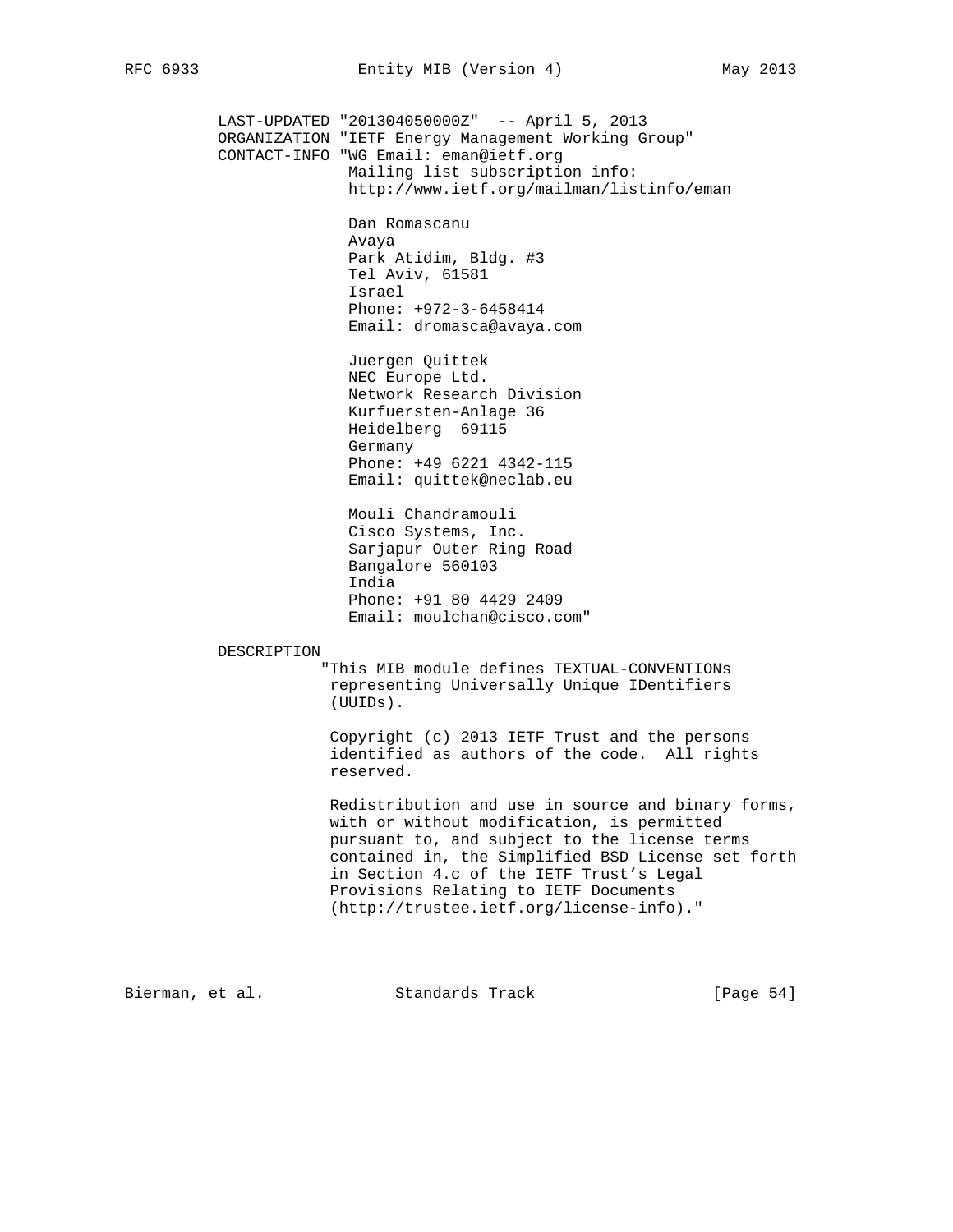REVISION "201304050000Z" -- April 5, 2013 DESCRIPTION "Initial version of this MIB as published in RFC 6933."

 $::=$  { mib-2 217 }

-- Textual Conventions

 UUID ::= TEXTUAL-CONVENTION DISPLAY-HINT "4x-2x-2x-1x1x-6x" STATUS current DESCRIPTION "Universally Unique Identifier information. The syntax must conform to RFC 4122, Section 4.1."

SYNTAX OCTET STRING (SIZE (16))

UUIDorZero ::= TEXTUAL-CONVENTION

 DISPLAY-HINT "4x-2x-2x-1x1x-6x" STATUS current

DESCRIPTION

 "Universally Unique Identifier information. The syntax must conform to RFC 4122, Section 4.1.

 The semantics of the value zero-length OCTET STRING are object-specific and must therefore be defined as part of the description of any object that uses this syntax."

SYNTAX OCTET STRING (SIZE (0|16))

END

4. Usage Examples

 The following sections iterate the instance values for two example networking devices. These examples are kept simple to make them more understandable. Auxiliary components such as fans, sensors, empty slots, and sub-modules are not shown but might be modeled in real implementations.

## 4.1. Router/Bridge

 The first example is a router containing two slots. Each slot contains a 3-port router/bridge module. Each port is represented in the ifTable. There are two logical instances of OSPF running and two logical bridges:

Bierman, et al. Standards Track [Page 55]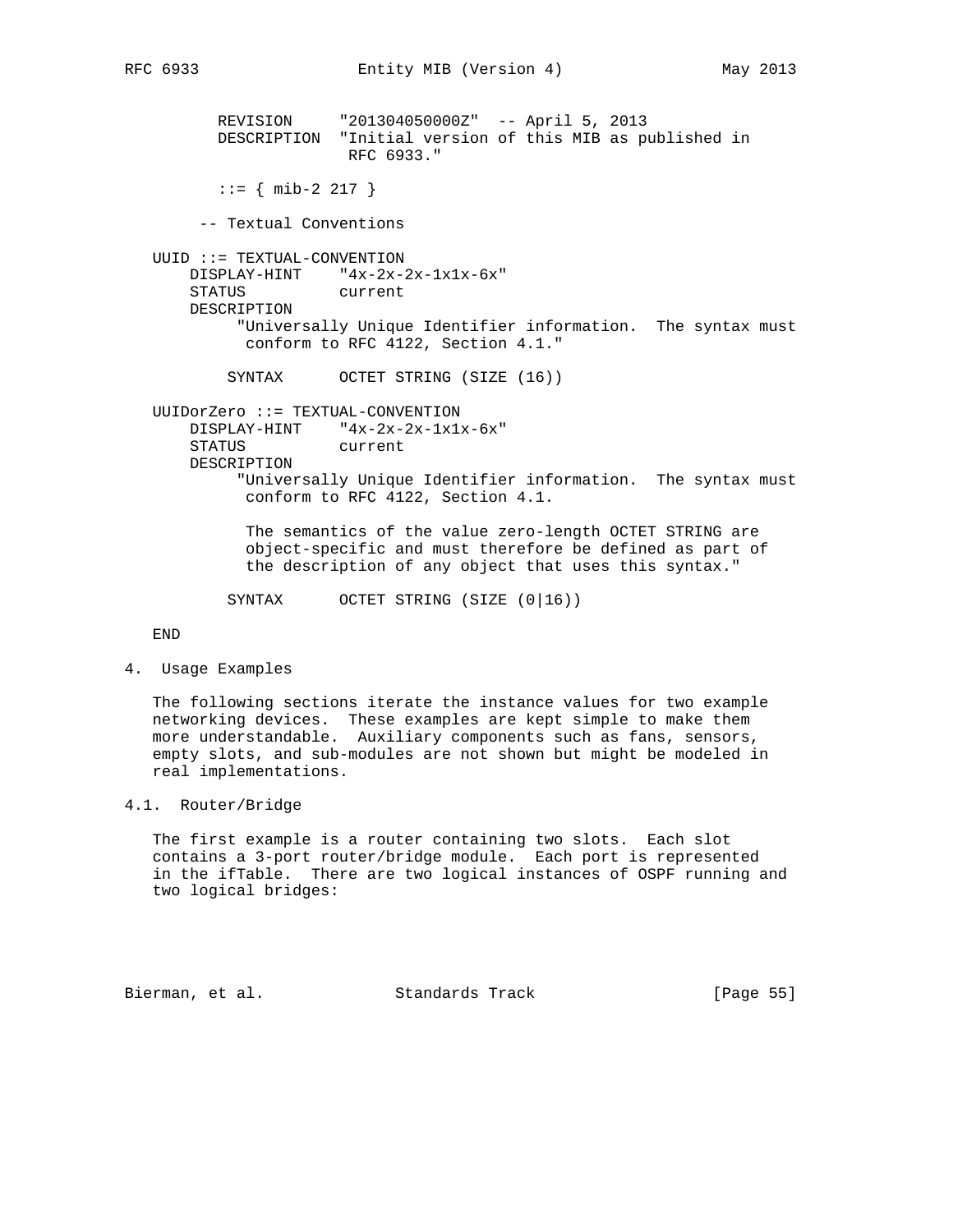```
 Physical entities -- entPhysicalTable:
     1 Field-replaceable physical chassis:
entPhysicalDescr.1 == \overline{A} 'Acme Chassis Model 100'
 entPhysicalVendorType.1 == acmeProducts.chassisTypes.1
entPhysicalContainedIn.1 == 0
      entPhysicalClass.1 == chassis(3)
entPhysicalParentRelPos.1 == 0
entPhysicalName.1 == '100-A'entPhysicalHardwareRev.1 == 'A(1.00.02)'
entPhysicalSoftwareRev.1 == ''
entPhysicalFirmwareRev.1 == ''
entPhysicalSerialNum.1 == \qquad 'C100076544'
entPhysicalMfgName.1 == 'Acme'
entPhysicalModelName.1 == '100' entPhysicalAlias.1 == 'cl-SJ17-3-006:rack1:rtr-U3'
entPhysicalAssetID.1 == 0007372293'entPhysicalIsFRU.1 == true(1)
 entPhysicalMfgDate.1 == '2002-5-26,13:30:30.0,-4:0'
entPhysicalUris.1 == $^{\prime} URN:CLEI:CNME120ARA'
 2 slots within the chassis:
 entPhysicalDescr.2 == 'Acme Chassis Slot Type AA'
 entPhysicalVendorType.2 == acmeProducts.slotTypes.1
entPhysicalContainedIn.2 == 1
entPhysicalClass.2 == container(5)
entPhysicalParentRelPos.2 == 1
entPhysicalName.2 == 'S1'entPhysicalHardwareRev.2 == 'B(1.00.01)'
entPhysicalSoftwareRev.2 == ''
entPhysicalFirmwareRev.2 == ''
entPhysicalSerialNum.2 == '''
entPhysicalMfgName.2 == 'Acme'
entPhysicalModelName.2 == 'AA'
entPhysicalAlias.2 == 'entPhysicalAssetID.2 == 'entPhysicalIsFRU.2 == false(2)
 entPhysicalMfgDate.2 == '2002-7-26,12:22:12.0,-4:0'
 entPhysicalUris.2 == 'URN:CLEI:CNME123ARA'
 entPhysicalDescr.3 == 'Acme Chassis Slot Type AA'
 entPhysicalVendorType.3 = acmeProducts.slotTypes.1
entPhysicalContainedIn.3 == 1
entPhysicalClass.3 == container(5)
entPhysicalParentRelPos.3 == 2
entPhysicalName.3 == 'S2'
 entPhysicalHardwareRev.3 == '1.00.07'
entPhysicalSoftwareRev.3 == ''
entPhysicalFirmwareRev.3 == ''
entPhysicalSerialNum.3 == ''
```
Bierman, et al. Standards Track [Page 56]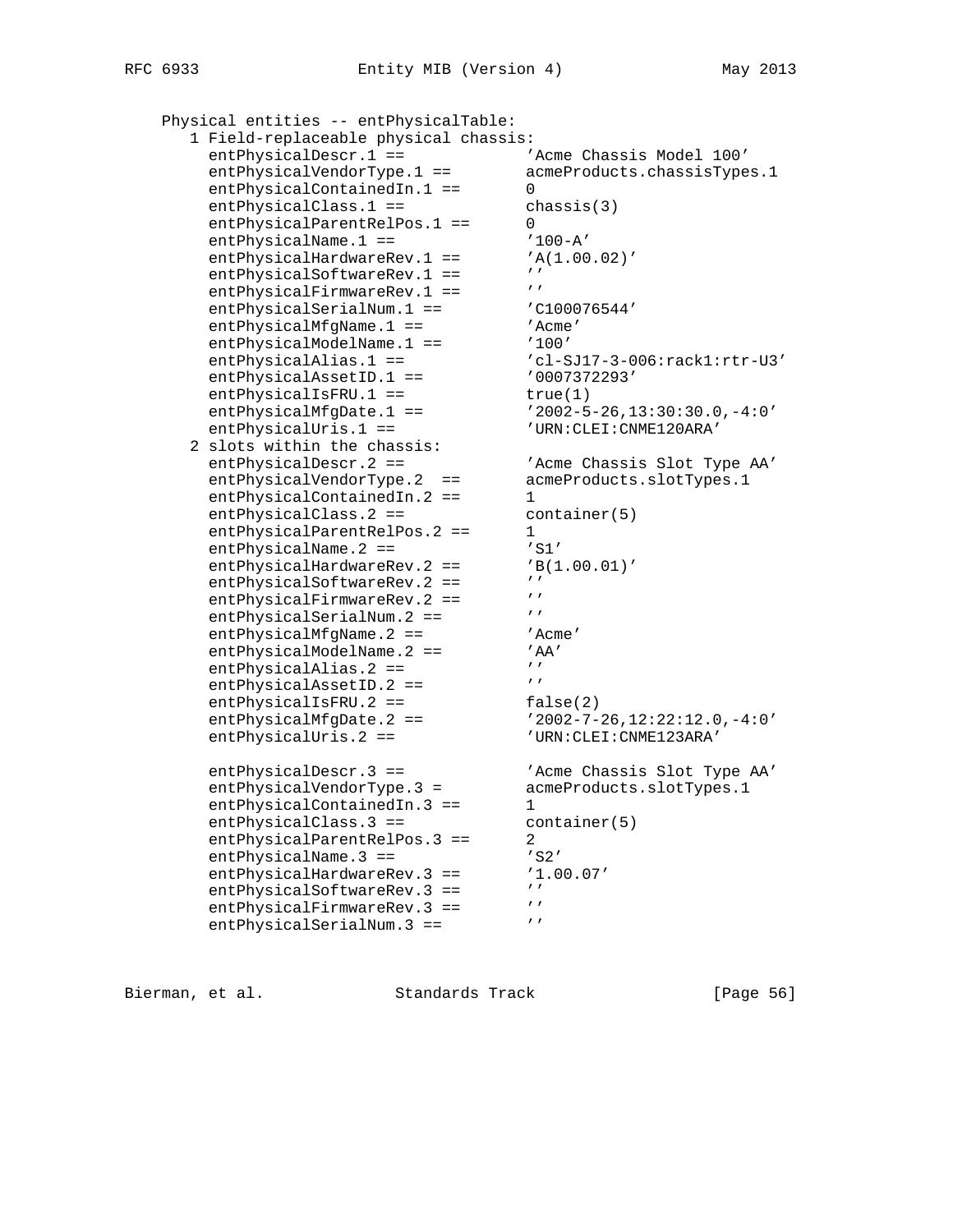entPhysicalMfgName.3 == 'Acme' entPhysicalModelName.3 == 'AA' entPhysicalAlias.3 ==  $'$ entPhysicalAssetID.3 ==  $'$ entPhysicalIsFRU.3 == false(2) entPhysicalMfgDate.3 == '2002-7-26,12:12:12.0,-4:0' entPhysicalUris.3 ==  $$^{\prime}$  URN:CLEI:CNME123ARA' 2 Field-replaceable modules: Slot 1 contains a module with 3 ports: entPhysicalDescr.4 ==  $\blacksquare$  'Acme Router-100' entPhysicalVendorType.4 == acmeProducts.moduleTypes.14 entPhysicalContainedIn.4 == 2 entPhysicalClass.4 == module(9) entPhysicalParentRelPos.4 == 1 entPhysicalName.4 ==  $'M1'$ entPhysicalHardwareRev.4 ==  $'1.00.07'$ entPhysicalSoftwareRev.4 ==  $'1.4.1'$ entPhysicalFirmwareRev.4 == 'A(1.1)' entPhysicalSerialNum.4 ==  $\qquad$  'C100087363' entPhysicalMfgName.4 ==  $'$ Acme' entPhysicalModelName.4 ==  $'$ R100-FE' entPhysicalAlias.4 ==  $r$ rtr-U3:m1:SJ17-3-eng' entPhysicalAssetID.4 ==  $0007372462'$ entPhysicalIsFRU.4 == true(1) entPhysicalMfgDate.4 == '2003-7-18,13:30:30.0,-4:0' entPhysicalUris.4 == 'URN:CLEI:CNRU123CAA' entPhysicalDescr.5 ==  $\overline{A}$  'Acme Ethernet-100 Port' entPhysicalVendorType.5 == acmeProducts.portTypes.2 entPhysicalContainedIn.5 == 4 entPhysicalClass.5 == port(10) entPhysicalParentRelPos.5 == 1 entPhysicalName.5 ==  $'P1'$ entPhysicalHardwareRev.5 ==  $G(1.02)'$ entPhysicalSoftwareRev.5 ==  $'$ entPhysicalFirmwareRev.5 ==  $'1.1'$ entPhysicalSerialNum.5 ==  $'$ entPhysicalMfgName.5 ==  $'$ Acme' entPhysicalModelName.5 ==  $'$ FE-100' entPhysicalAlias.5 ==  $'$ entPhysicalAssetID.5 ==  $'$ entPhysicalIsFRU.5 == false(2) entPhysicalMfgDate.5 == '2003-7-18,14:20:22.0,-4:0' entPhysicalUris.5 == 'URN:CLEI:CNMES23ARA' entPhysicalDescr.6 ==  $\overline{A}$  'Acme Ethernet-100 Port' entPhysicalVendorType.6 == acmeProducts.portTypes.2

Bierman, et al. Standards Track [Page 57]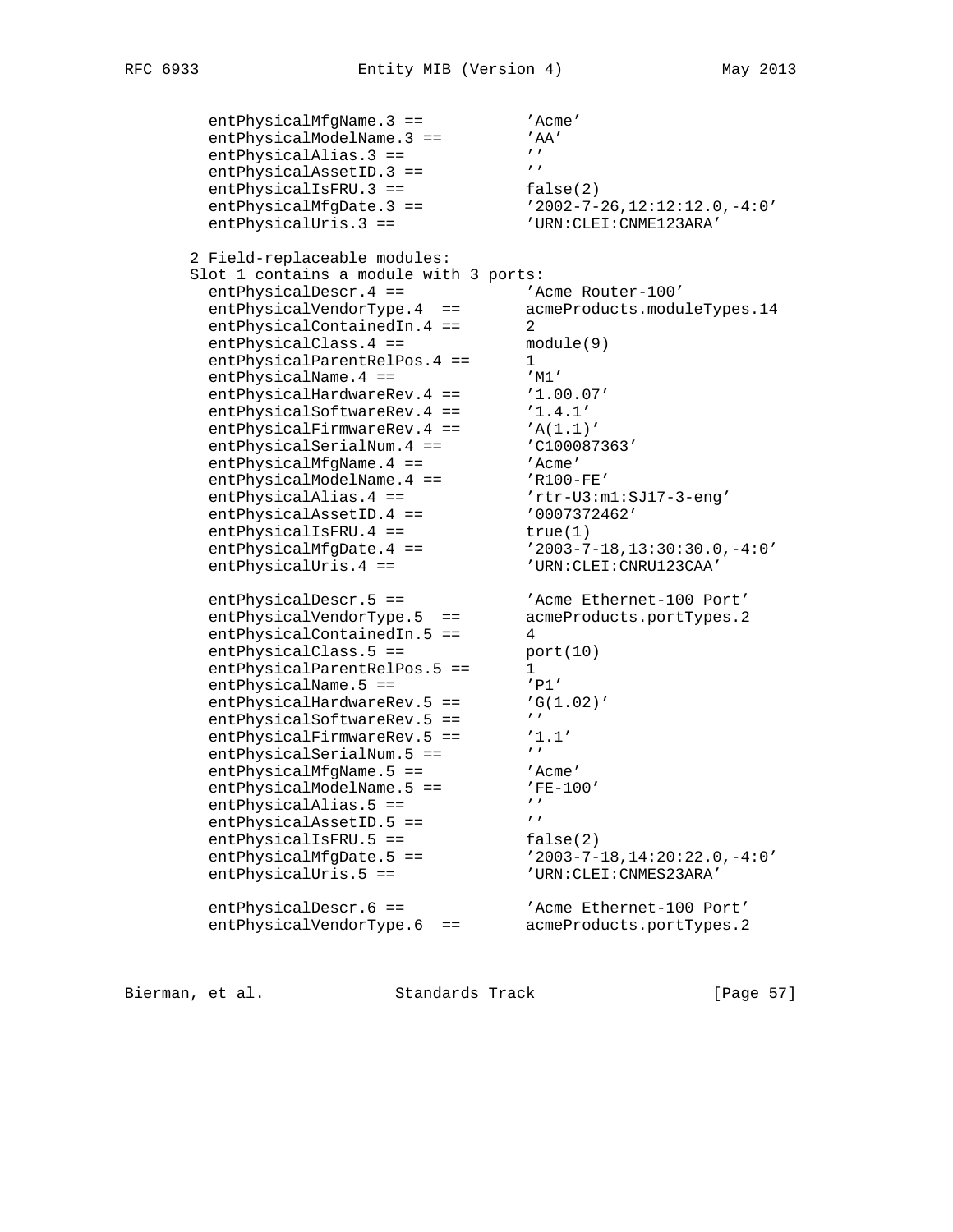entPhysicalContainedIn.6 == 4 entPhysicalClass.6 == port(10) entPhysicalParentRelPos.6 == 2 entPhysicalName.6 ==  $'P2'$ entPhysicalHardwareRev.6 ==  $G(1.02)'$ entPhysicalSoftwareRev.6 ==  $'$ entPhysicalFirmwareRev.6 ==  $'1.1'$ entPhysicalSerialNum.6 ==  $'$ entPhysicalMfgName.6 ==  $'$ Acme' entPhysicalModelName.6 ==  $'$ FE-100' entPhysicalAlias.6 ==  $'$ entPhysicalAssetID.6 ==  $'$ entPhysicalIsFRU.6 == false(2) entPhysicalMfgDate.6 == '2003-7-19,10:15:15.0,-4:0' entPhysicalUris.6 == 'URN:CLEI:CNMES23ARA' entPhysicalDescr.7 == 'Acme Router-100 FDDI-Port' entPhysicalVendorType.7 == acmeProducts.portTypes.3 entPhysicalContainedIn.7 == 4 entPhysicalClass.7 == port(10) entPhysicalParentRelPos.7 == 3 entPhysicalName.7 ==  $'P3'$ entPhysicalHardwareRev.7 == 'B(1.03)' entPhysicalSoftwareRev.7 ==  $'2.5.1'$ entPhysicalFirmwareRev.7 == '2.5F' entPhysicalSerialNum.7 ==  $'$ entPhysicalMfgName.7 ==  $'$ Acme' entPhysicalModelName.7 ==  $\blacksquare$  'FDDI-100' entPhysicalAlias.7 ==  $'$ entPhysicalAssetID.7 ==  $'$ entPhysicalIsFRU.7 == false(2) Slot 2 contains another 3-port module:<br>entPhysicalDescr.8 == 'Acme Router-100 Comm Module' entPhysicalDescr.8 ==  $\overline{A}$  /Acme Router-100 Comm Module' entPhysicalVendorType.8 == acmeProducts.moduleTypes.15 entPhysicalContainedIn.8 == 3 entPhysicalClass.8 == module(9) entPhysicalParentRelPos.8 == 1 entPhysicalName.8 ==  $'M2'$ entPhysicalHardwareRev.8 == '2.01.00' entPhysicalSoftwareRev.8 == '3.0.7' entPhysicalFirmwareRev.8 == 'A(1.2)' entPhysicalSerialNum.8 ==  $\qquad$  'C100098732' entPhysicalMfgName.8 == 'Acme' entPhysicalModelName.8 == 'C100' entPhysicalAlias.8 ==  $r$ rtr-U3:m2:SJ17-2-eng' entPhysicalAssetID.8 ==  $0007373982'$ entPhysicalIsFRU.8 == true(1)

Bierman, et al. Standards Track [Page 58]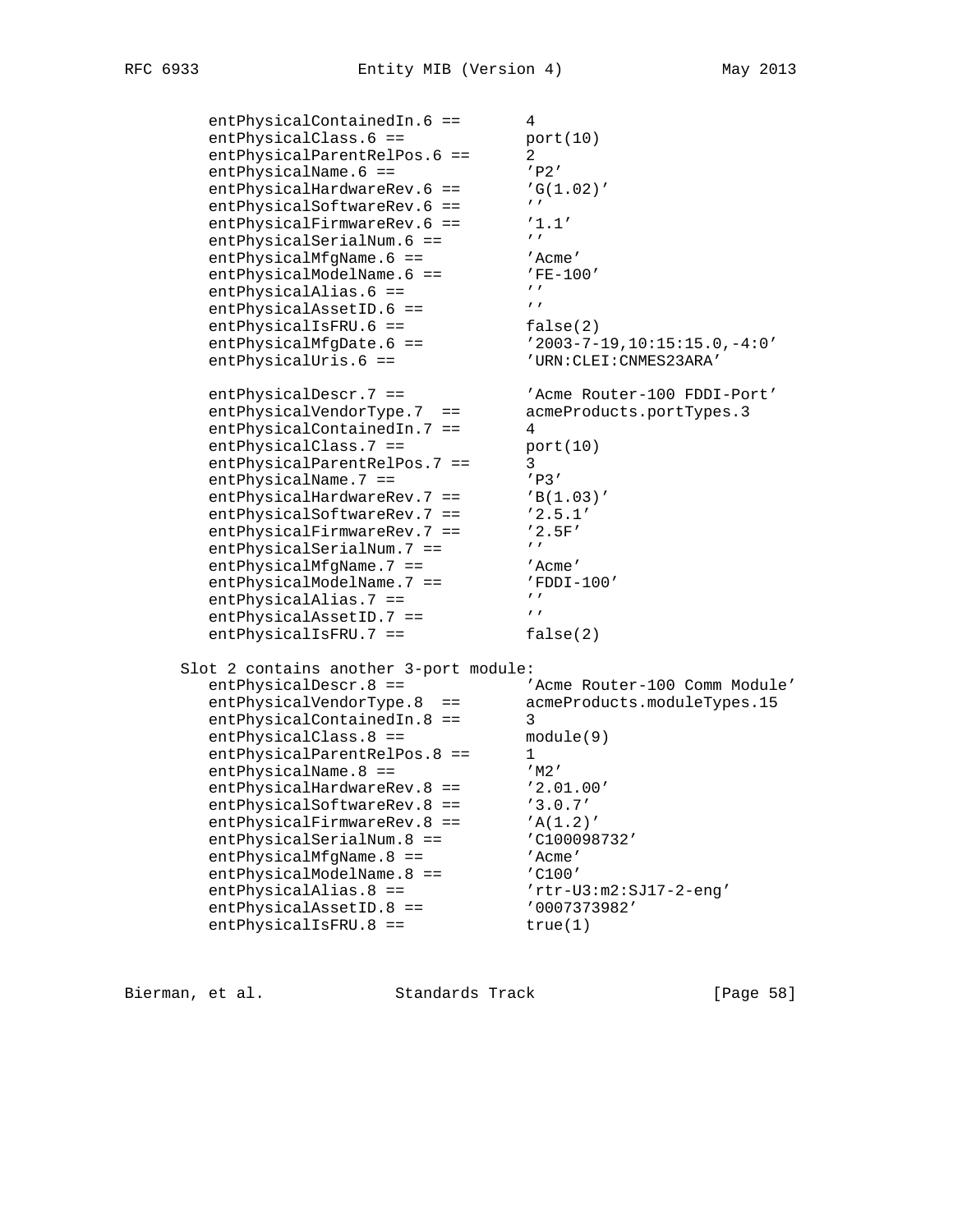```
entPhysicalMfgDate.8 == '2002-5-26,13:30:15.0,-4:0'<br>entPhysicalUris.8 == 'URN:CLEI:CRRT321MAA' entPhysicalUris.8 == 'URN:CLEI:CNRT321MAA'
 entPhysicalDescr.9 == 'Acme Fddi-100 Port'
 entPhysicalVendorType.9 == acmeProducts.portTypes.5
entPhysicalContainedIn.9 == 8
 entPhysicalClass.9 == port(10)
entPhysicalParentRelPos.9 == 1
entPhysicalName.9 == The 'FDDI Primary'
entPhysicalHardwareRev.9 == \text{CC}(1.07)'entPhysicalSoftwareRev.9 == '2.0.34'entPhysicalFirmwareRev.9 == '1.1'
entPhysicalSerialNum.9 == 'entPhysicalMfgName.9 == 'Acme'
 entPhysicalModelName.9 == 'FDDI-100'
entPhysicalAlias.9 == 'entPhysicalAssetID.9 == 'entPhysicalIsFRU.9 == false(2)
entPhysicalDescr.10 == \qquad 'Acme Ethernet-100 Port'
 entPhysicalVendorType.10 == acmeProducts.portTypes.2
entPhysicalContainedIn.10 == 8
entPhysicalClass.10 == port(10)
entPhysicalParentRelPos.10 == 2
entPhysicalName.10 == \overline{P} 'Ethernet A'
entPhysicalHardwareRev.10 == 'G(1.04)'
entPhysicalSoftwareRev.10 == ''
      entPhysicalFirmwareRev.10 == '1.3'<br>AntPhysicalSerialNum.10 == '''
entPhysicalSerialNum.10 == ''
entPhysicalMfgName.10 == 'Acme'
entPhysicalModelName.10 == 'FE-100'
entPhysicalAlias.10 == 'entPhysicalAssetID.10 == ''
entPhysicalIsFRU.10 == false(2)
 entPhysicalMfgDate.10 == '2002-7-26,13:30:15.0,-4:0'
 entPhysicalUris.10 == 'URN:CLEI:CNMES23ARA'
entPhysicalDescr.11 == \qquad \qquad 'Acme Ethernet-100 Port'
 entPhysicalVendorType.11 == acmeProducts.portTypes.2
entPhysicalContainedIn.11 == 8
entPhysicalClass.11 == port(10)
entPhysicalParentRelPos.11 == 3
entPhysicalName.11 == \overline{B} 'Ethernet B'
entPhysicalHardwareRev.11 == 'G(1.04)'
entPhysicalSoftwareRev.11 == ''
      entPhysicalFirmwareRev.11 == '1.3'<br>entPhysicalSerialNum 11 == 'entPhysicalSerialNum.11 == '''
entPhysicalMfgName.11 == 'Acme'
```
Bierman, et al. Standards Track [Page 59]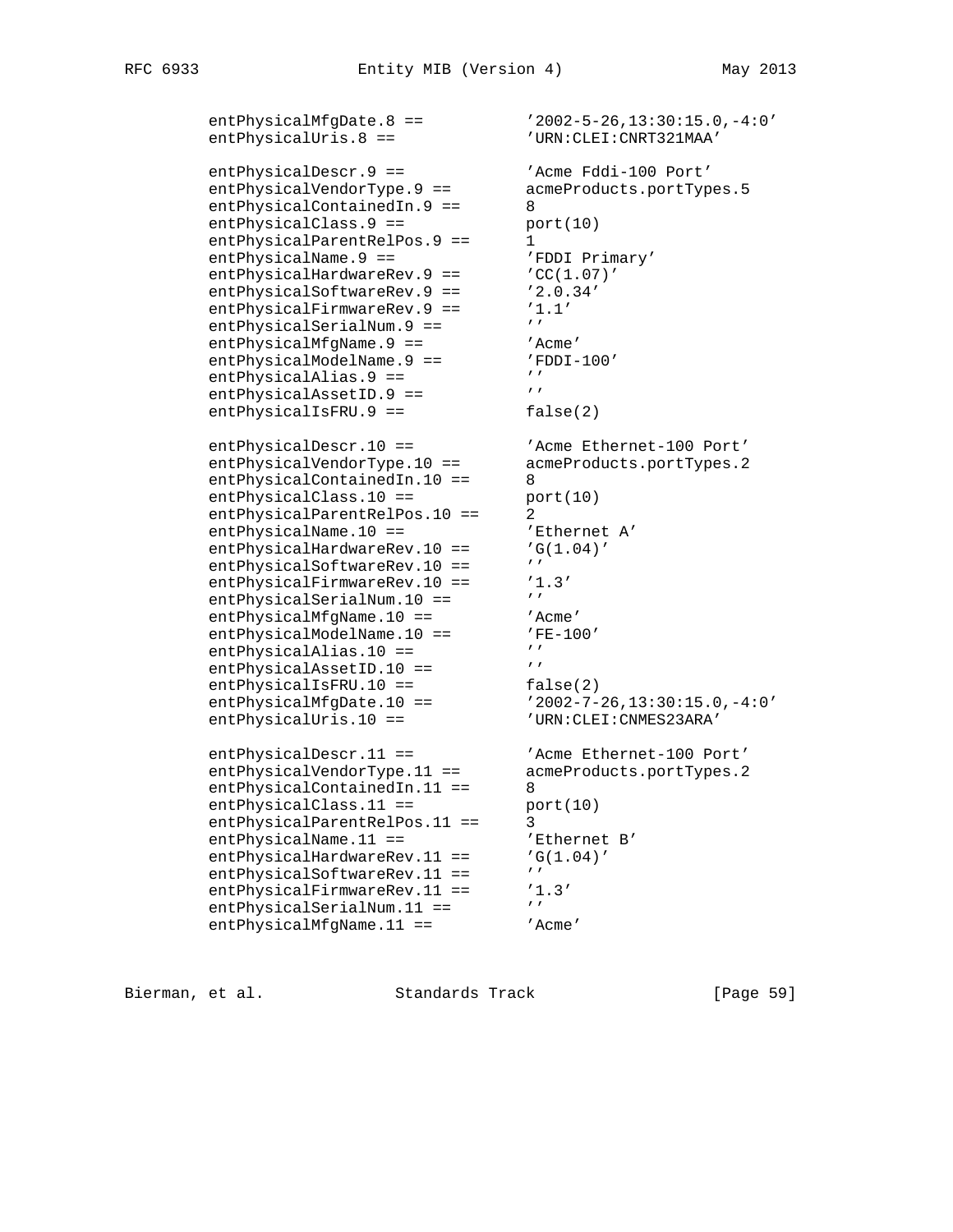```
entPhysicalModelName.11 == 'FE-100'
entPhysicalAlias.11 == 'entPhysicalAssetID.11 == ''
entPhysicalIsFRU.11 == false(2)
 entPhysicalMfgDate.11 == '2002-8-16,15:35:15.0,-4:0'
 entPhysicalUris.11 == 'URN:CLEI:CNMES23ARA'
     Logical entities -- entLogicalTable; no SNMPv3 support
 2 OSPF instances:
entLogicalDescr.1 == 'Acme OSPF v1.1'
entLogicalType.1 == 0spf
entLogicalCommunity.1 == 'public - ospf1' entLogicalTAddress.1 == 192.0.2.1:161
entLogicalTDomain.1 == snmpUDPDomain
entLogicalContextEngineID.1 == ''
entLogicalContextName.1 == 'entLogicalDescri.2 == 'Acme OSPF v1.1'
entLogicalType.2 == 0spf
entLogicalCommunity.2 == 'public - ospf2'entLogicalTAddress.2 == 192.0.2.1:161
entLogicalTDomain.2 == snmpUDPDomain
entLogicalContextEngineID.2 == ''
entLogicalContextName.2 == ' 2 logical bridges:
entLogicalDescr.3 == \qquad \qquad 'Acme Bridge v2.1.1'
entLogicalType.3 == dot1dBridge
entLogicalCommunity.3 == 'public-bridge1'
entLogicalTAddress.3 == 192.0.2.1:161
entLogicalTDomain.3 == snmpUDPDomain
entLogicalContextEngineID.3 == ''
entLogicalContextName.3 == ''
entLogicalDescr.4 == \qquad \qquad 'Acme Bridge v2.1.1'
entLogicalType.4 == dot1dBridge
 entLogicalCommunity.4 == 'public-bridge2'
 entLogicalTAddress.4 == 192.0.2.1:161
entLogicalTDomain.4 == snmpUDPDomain
entLogicalContextEngineID.4 == ''
entLogicalContextName.4 == ' Logical to Physical Mappings:
    1st OSPF instance: uses module 1-port 1
      entLPPhysicalIndex.1.5 == 5
```
Bierman, et al. Standards Track [Page 60]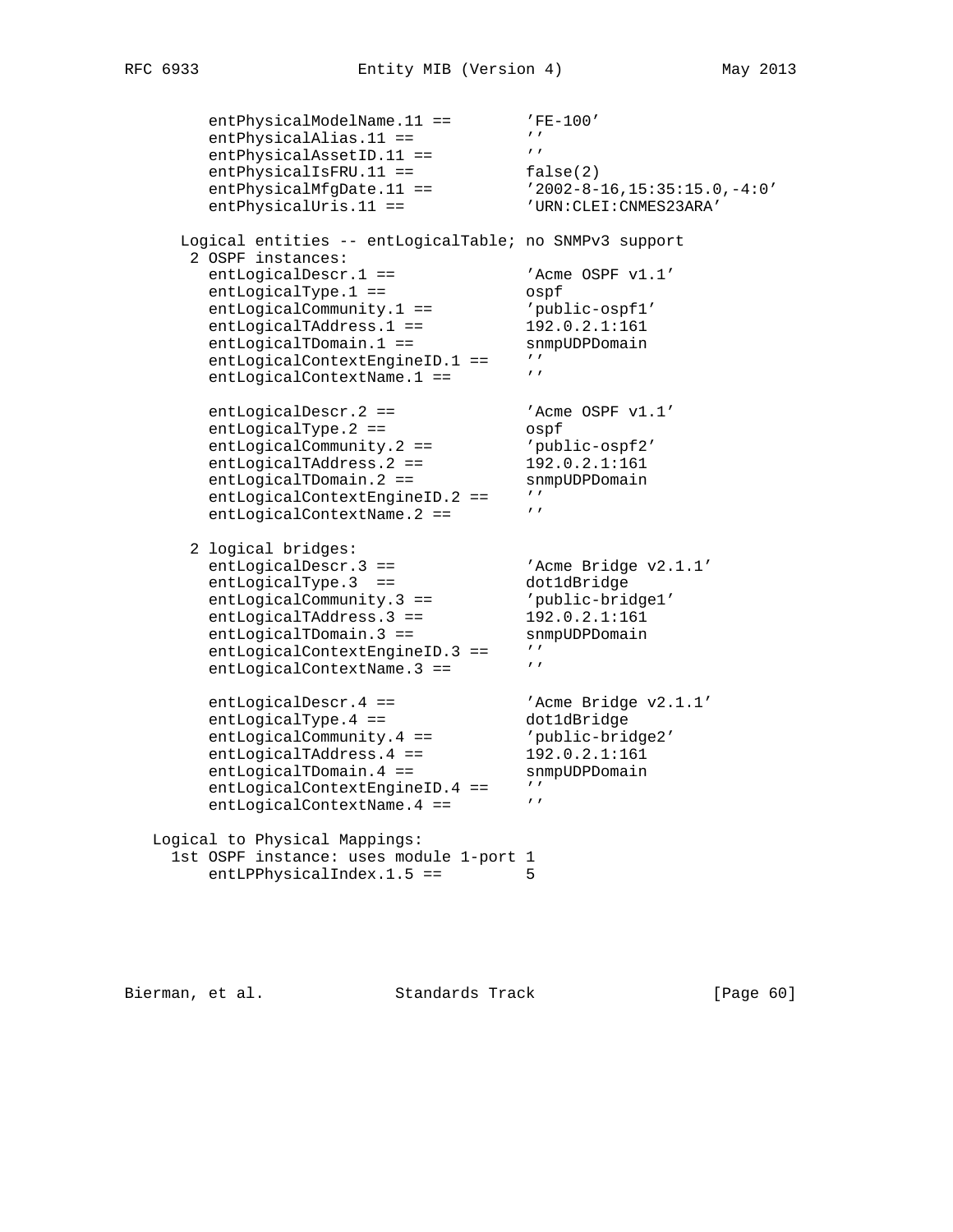```
 2nd OSPF instance: uses module 2-port 1
        entLPPhysicalIndex.2.9 == 9
     1st bridge group: uses module 1, all ports
     Note that these mappings are included in the table because
     another logical entity (1st OSPF) utilizes one of the
     ports. If this were not the case, then a single mapping
     to the module (e.g., entLPPhysicalIndex.3.4) would be
     present instead.
        entLPPhysicalIndex.3.5 == 5
        entLPPhysicalIndex.3.6 == 6<br>entLPPhysicalIndex.3.7 == 7
        entLPPhysicalIndex.3.7 == 2nd bridge group: uses module 2, all ports
        entLPPhysicalIndex.4.9 == 9<br>entLPPhysicalIndex.4.10 == 10
        entLPPhysicalIndex.4.10 ==
        entLPPhysicalIndex.4.11 == 11
   Physical to Logical to MIB Alias Mappings -- entAliasMappingTable:
     Example 1: ifIndex values are global to all logical entities
         entAliasMappingIdentifier.5.0 == ifIndex.1
         entAliasMappingIdentifier.6.0 == ifIndex.2
         entAliasMappingIdentifier.7.0 == ifIndex.3
         entAliasMappingIdentifier.9.0 == ifIndex.4
         entAliasMappingIdentifier.10.0 == ifIndex.5
         entAliasMappingIdentifier.11.0 == ifIndex.6
     Example 2: ifIndex values are not shared by all logical entities;
            (Bridge-1 uses ifIndex values 101 - 103 and Bridge-2 uses
            ifIndex values 204-206.)
            entAliasMappingIdentifier.5.0 == ifIndex.1
            entAliasMappingIdentifier.5.3 == ifIndex.101
            entAliasMappingIdentifier.6.0 == ifIndex.2
            entAliasMappingIdentifier.6.3 == ifIndex.102
            entAliasMappingIdentifier.7.0 == ifIndex.3
 entAliasMappingIdentifier.7.3 == ifIndex.103
 entAliasMappingIdentifier.9.0 == ifIndex.4
 entAliasMappingIdentifier.9.4 == ifIndex.204
            entAliasMappingIdentifier.10.0 == ifIndex.5
            entAliasMappingIdentifier.10.4 == ifIndex.205
            entAliasMappingIdentifier.11.0 == ifIndex.6
            entAliasMappingIdentifier.11.4 == ifIndex.206
```
Bierman, et al. Standards Track [Page 61]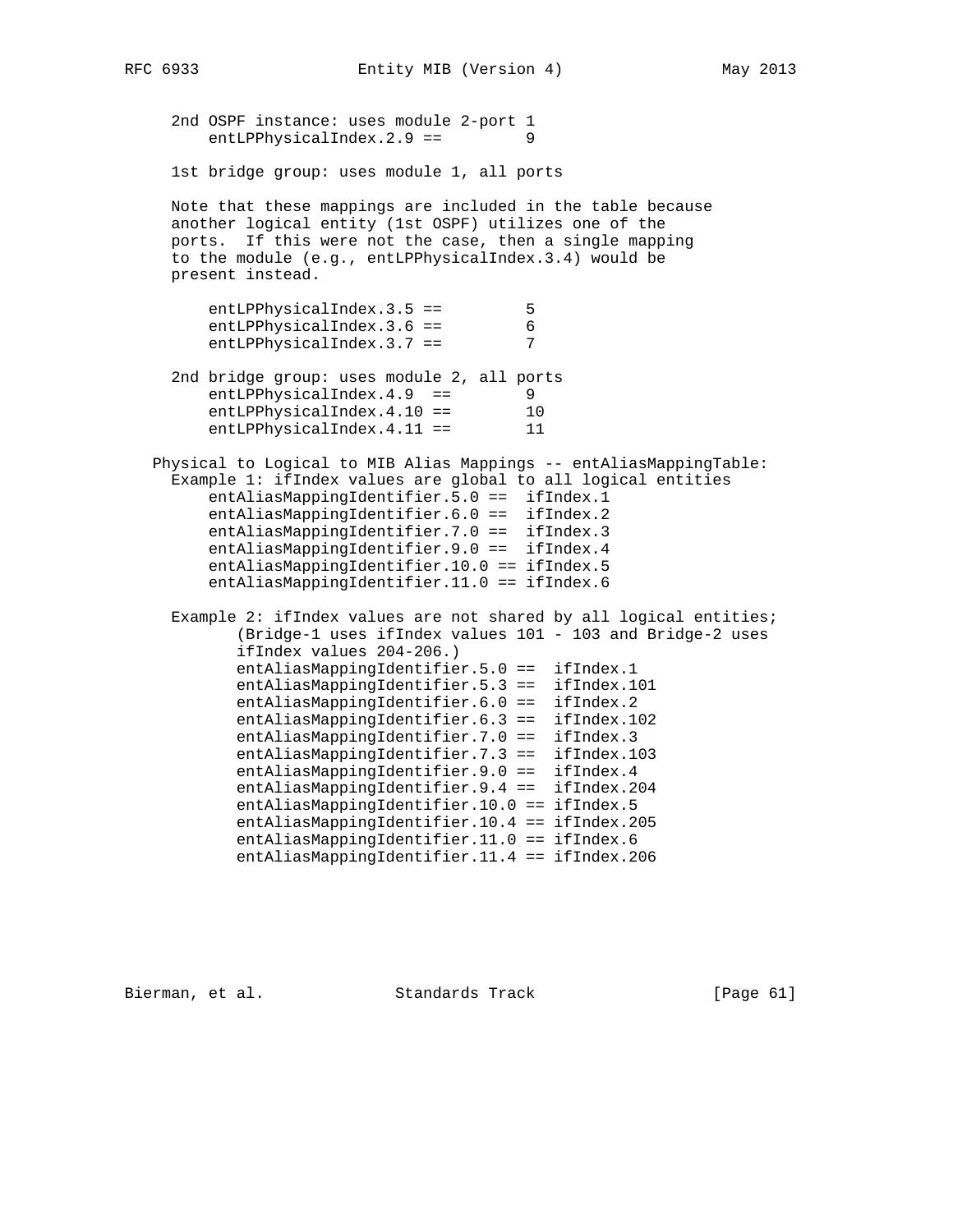Physical Containment Tree -- entPhysicalContainsTable chassis has two containers: entPhysicalChildIndex.1.2 == 2 entPhysicalChildIndex.1.3 == 3 container 1 has a module: entPhysicalChildIndex.2.4 == 4 container 2 has a module: entPhysicalChildIndex.3.8 == 8 module 1 has 3 ports: entPhysicalChildIndex.4.5 == 5 entPhysicalChildIndex.4.6 == 6 entPhysicalChildIndex.4.7 == 7 module 2 has 3 ports: entPhysicalChildIndex.8.9 == 9 entPhysicalChildIndex.8.10 == 10 entPhysicalChildIndex.8.11 == 11

## 4.2. Repeaters

 The second example is a 3-slot hub with 2 backplane ethernet segments. Slot three is empty, and the remaining slots contain ethernet repeater modules.

 Note that this example assumes an older Repeater MIB implementation [RFC1516] rather than the new Repeater MIB [RFC2108]. The new version contains an object called 'rptrPortRptrId', which should be used to identify repeater port groupings, rather than using community strings or contexts.

```
 Physical entities -- entPhysicalTable:
   1 Field-replaceable physical chassis:
     entPhysicalDescr.1 == 'Acme Chassis Model 110'
      entPhysicalVendorType.1 == acmeProducts.chassisTypes.2
      entPhysicalContainedIn.1 == 0
      entPhysicalClass.1 == chassis(3)
      entPhysicalParentRelPos.1 ==0
     entPhysicalName.1 == '110-B'
     entPhysicalHardwareRev.1 == 'A(1.02.00)'
      entPhysicalSoftwareRev.1 == ''
     entPhysicalFirmwareRev.1 == ''
      entPhysicalSerialNum.1 == 'C100079294'
     entPhysicalMfgName.1 == 'Acme'
     entPhysicalModelName.1 == '110'
     entPhysicalAlias.1 == 'bldg09:floor1:rptr18:0067eea0229f'
```
Bierman, et al. Standards Track [Page 62]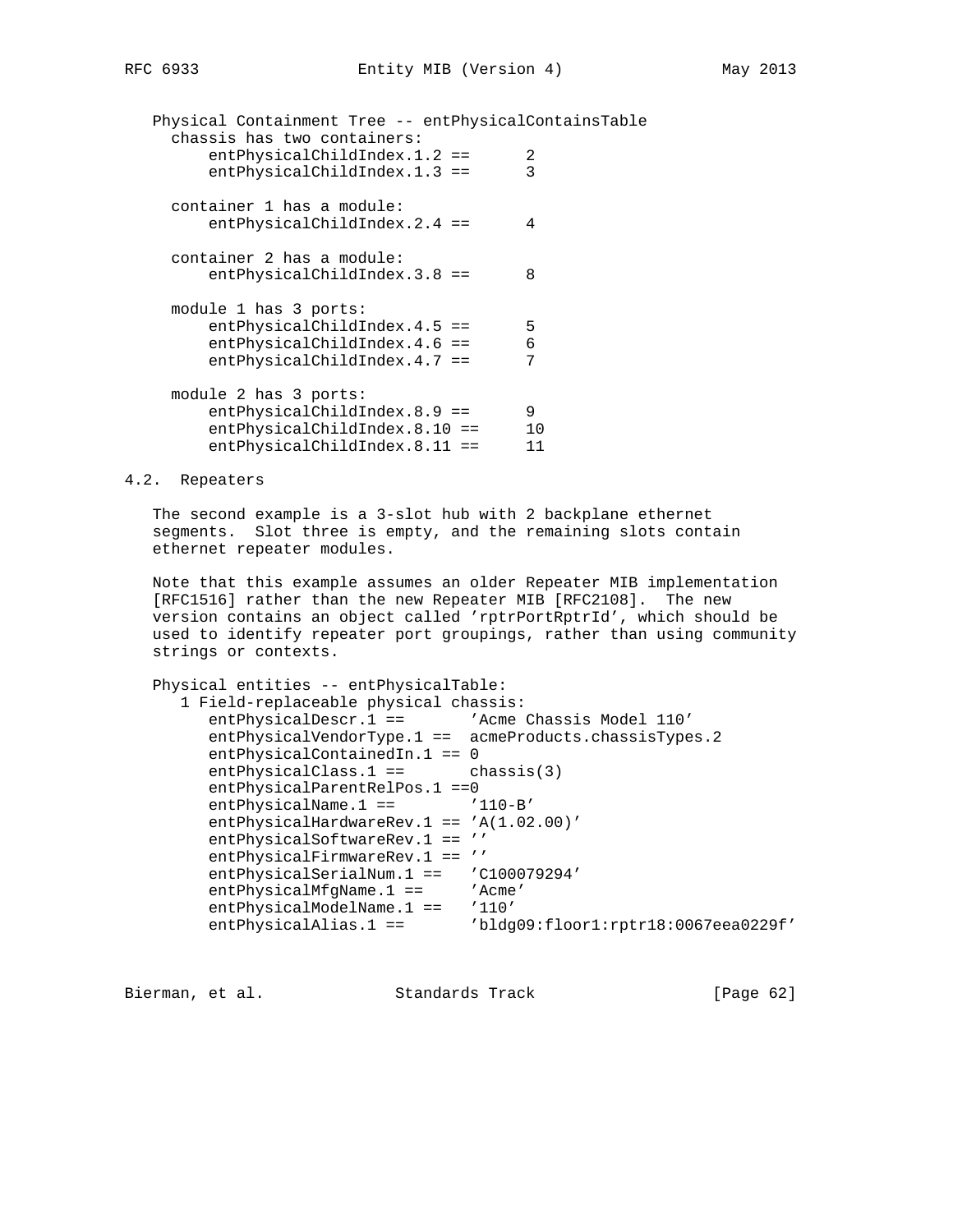```
entPhysicalAssetID.1 == '0007386327'
          entPhysicalISFRU.1 == true(1) 2 Chassis Ethernet Backplanes:
           entPhysicalDescr.2 == 'Acme Ethernet Backplane Type A'
           entPhysicalVendorType.2 == acmeProducts.backplaneTypes.1
          entPhysicalContainedIn.2 == 1
           entPhysicalClass.2 == backplane(4)
          entPhysicalParentRelPos.2 == 1
          entPhysicalName.2 == 'BI'entPhysicalHardwareRev. 2 == 'A(2.04.01)'<br>ontPhysicalSoftwarePox 2 == //
          entPhysicalSoftwareRev.2 == ''<br>entPhysicalFirmwareRev.2 == ''
          entPhysicalFirmwareRev.2 == \frac{1}{2}<br>entPhysicalSerialNum 2 == \frac{1}{2}entPhysicalSerialNum.2 == '''<br>entPhysicalMfqName.2 == ''Acme'
          entPhysicalMfgName.2 == 'Acme'<br>entPhysicalModelName.2 == 'BK-A'
          entPhysicalModelName.2 == 'B<br>entPhysicalAlias 2 == \prime\primeentPhysicalAlias.2 == '''<br>
ontPhysicalAssotID 2 = '''
          entPhysicalAssetID.2 ==
          entPhysicalIsFRU.2 == false(2)
           entPhysicalDescr.3 == 'Acme Ethernet Backplane Type A'
          entPhysicalVendorType.3 == acmeProducts.backplaneTypes.1
          entPhysicalContainedIn.3 == 1
          entPhysicalClass.3 == backplane(4)
          entPhysicalParentRelPos.3 == 2<br>entPhysicalName.3 == 'B2'
          entPhysicalName.3 == 'B2'<br>entPhysicalHardwareRev.3 == 'A(2.04.01)'
          entPhysicalHardwareRev.3 == 'A<br>
ontPhysicalSoftwarePoy 3 == ''
          entPhysicalSoftwareRev.3 == ''<br>entPhysicalFirmwareRev 3 == ''
          entPhysicalFirmwareRev.3 == '<br>entPhysicalSerialNum 3 == 'entPhysicalSerialNum.3 ==
          entPhysicalMfgName.3 == 'Acme'
          entPhysicalModelName.3 == 'BK-A'
          entPhysicalAlias.3 == 'entPhysicalAssetID.3 ==
          entPhysicalIsFRU.3 == false(2)
       3 slots within the chassis:
          entPhysicalDescr.4 == 'Acme Hub Slot Type RB'
          entPhysicalVendorType.4 == acmeProducts.slotTypes.5
          entPhysicalContainedIn.4 == 1
          entPhysicalClass.4 == container(5)
          entPhysicalParentRelPos.4 == 1
          entPhysicalName.4 == 'Slot 1'
          entPhysicalHardwareRev.4 == 'B(1.00.03)'<br>ontPhysicalSoftwarePoy 4 == 'entPhysicalSoftwareRev.4 == ''<br>entPhysicalFirmwarePey 4 -- ''
          entPhysicalFirmwareRev.4 == ''<br>entPhysicalSerialNum 4 == '''
entPhysicalSerialNum.4 == ''
entPhysicalMfgName.4 == 'Acme'
```
Bierman, et al. Standards Track [Page 63]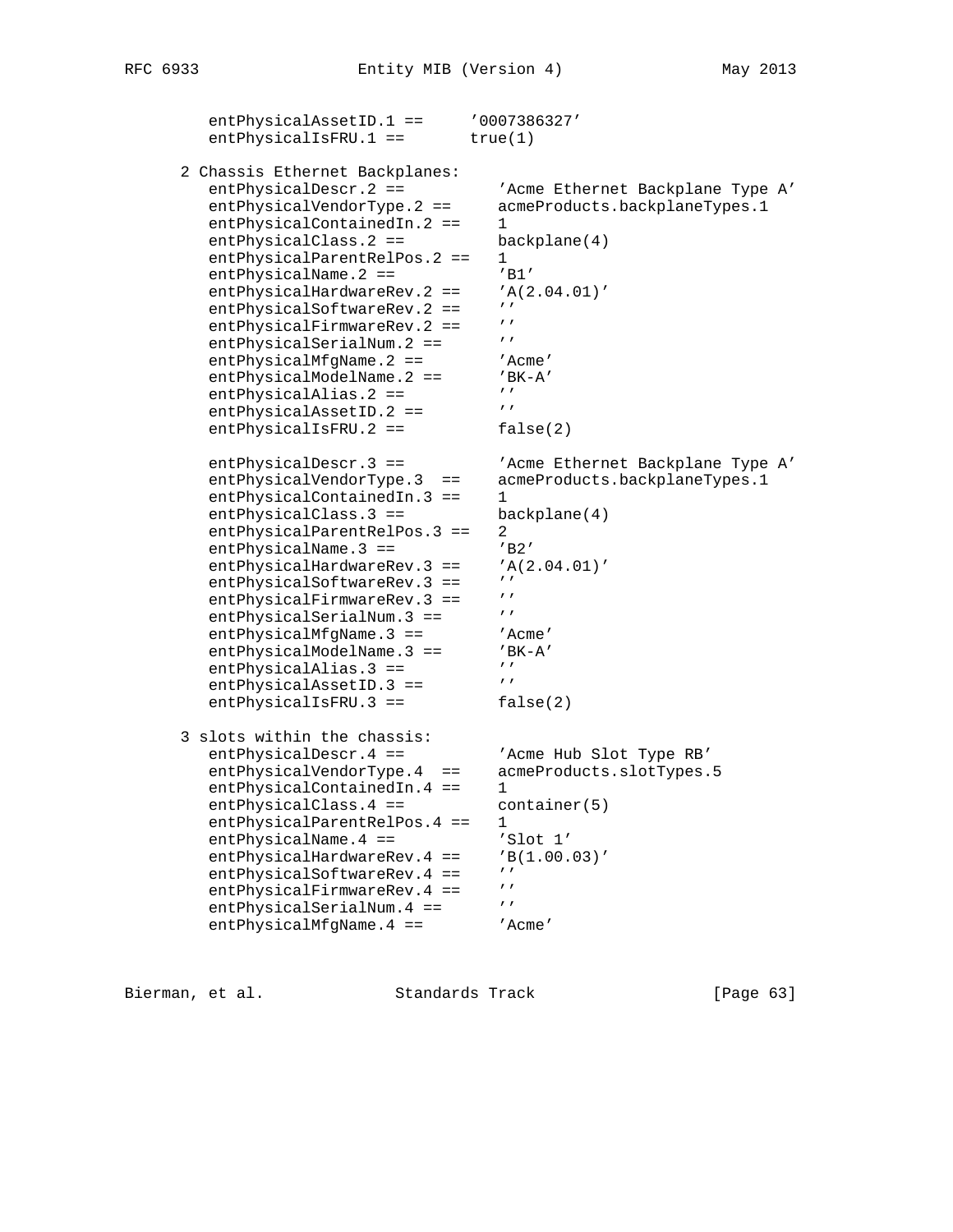```
entPhysicalModelName.4 == 'RB'<br>entPhysicalAlias 4 == '''
         entPhysicalAlias.4 == '''<br>
ontPhysicalAssetID 4 -- '''
         entPhysicalAssetID.4 ==
         entPhysicalIsFRU.4 == false(2)
         entPhysicalDescr.5 == 'Acme Hub Slot Type RB'
          entPhysicalVendorType.5 == acmeProducts.slotTypes.5
         entPhysicalContainedIn.5 == 1
         entPhysicalClass.5 == container(5)
         entPhysicalParentRelPos.5 == 2
         entPhysicalName.5 == 'Slot 2'
         entPhysicalHardwareRev.5 == 'B(1.00.03)'<br>antPhysicalSoftwarePev.5 == ''entPhysicalSoftwareRev.5 == ''<br>
ontPhysicalFirmwarePoy 5 == ''
         entPhysicalFirmwareRev.5 == ''<br>ontPhysicalSorialNum 5 -- '''
         entPhysicalSerialNum.5 == '''<br>entPhysicalMfgName.5 == ''Acme'
entPhysicalMfgName.5 == 'Acme'
entPhysicalModelName.5 == 'RB'
         entPhysicalAlias.5 == '''<br>entPhysicalAssetID 5 == '''
         entPhysicalAssetID.5 ==
         entPhysicalIsFRU.5 == false(2)
 entPhysicalDescr.6 == 'Acme Hub Slot Type RB'
 entPhysicalVendorType.6 == acmeProducts.slotTypes.5
         entPhysicalContainedIn.6 == 1
entPhysicalClass.6 == container(5)
 entPhysicalParentRelPos.6 == 3
entPhysicalName.6 == 'Slot 3'entPhysicalHardwareRev.6 == 'B(1.00.03)'<br>entPhysicalSoft... = 'B(1.00.03)'entPhysicalSoftwareRev.6 == ''<br>entPhysicalFirmwarePey 6 == ''
         entPhysicalFirmwareRev.6 == ''<br>entPhysicalSerialNum 6 == '''
         entPhysicalSerialNum.6 == ''<br>entPhysicalMfgName.6 == ''Acme'<br>entPhysicalModelName.6 == ''RB'
         entPhysicsicalMfgName.6 ==entPhysicalModelName.6 == 'RE<br>
entPhysicalAlias 6 == '''
         entPhysicalAlias.6 == '''<br>entPhysicalAssetID.6 == '''
         entPhysicaliAssetID.6 ==
         entPhysicalIsFRU.6 == false(2)
       Slot 1 contains a plug-in module with 4 10-BaseT ports:
 entPhysicalDescr.7 == 'Acme 10Base-T Module 114'
 entPhysicalVendorType.7 == acmeProducts.moduleTypes.32
 entPhysicalContainedIn.7 == 4
         entPhysicalClass.7 == module(9)
         entPhysicalParentRelPos.7 == 1
entPhysicalName.7 == 'M'entPhysicalHardwareRev.7 == 'A(1.02.01)'
         entPhysicalSoftwareRev.7 == '1.7.2'
entPhysicalFirmwareRev.7 == 'A(1.5)'
entPhysicalSerialNum.7 == 'C100096244'
```
Bierman, et al. Standards Track [Page 64]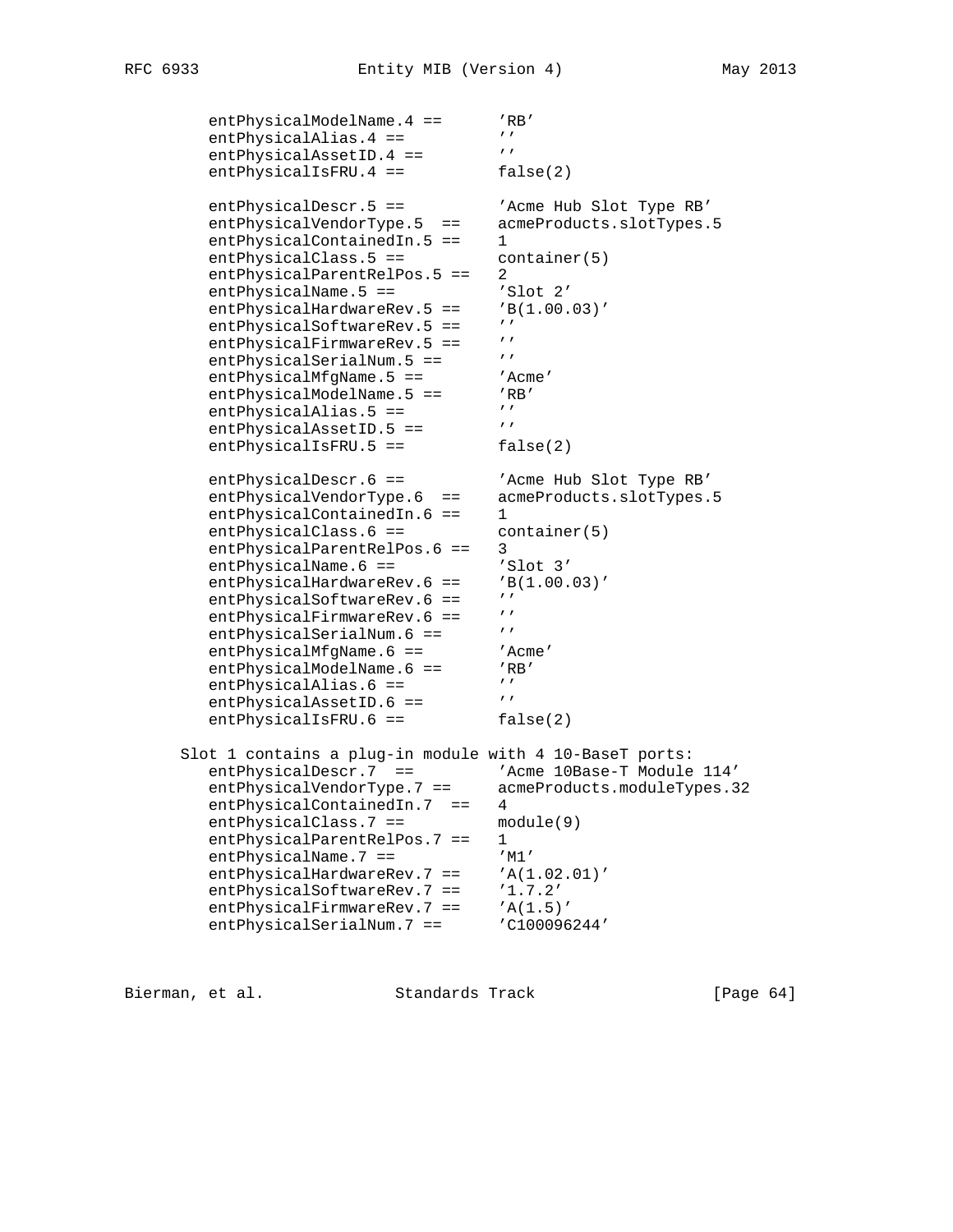```
entPhysicalMfgName.7 == 'Acme'<br>entPhysicalModelName.7 = '114'
         entPhysicalModelName.7 = '114'<br>entPhysicalAlias.7 == 'bldg09:floor1:eng'
         entPhysicalAlias.7 ==entPhysicalAssetID.7 == '0007962951'entPhysicalIsFRU.7 == true(1)
         entPhysicalDescr.8 == 'Acme 10Base-T Port RB'
         entPhysicalVendorType.8 == acmeProducts.portTypes.10
         entPhysicalContainedIn.8 == 7
         entPhysicalClass.8 == port(10)entPhysicalParentRelPos.8 == 1
         entPhysicalName.8 == \blacksquare 'Ethernet-A'
         entPhysicalHardwareRev.8 == 'A(1.04F)'<br>ontPhysicalSoftwarePov.8 == \primeentPhysicalSoftwareRev.8 == ''<br>entPhysicalFirmwareRev.8 == '1.4'
         entPhysicalFirmwareRev.8 == '1<br>ontPhysicalSoxialNum 8 == ''
         entPhysicalSerialNum.8 == ''<br>entPhysicalMfqName.8 == 'Acme'
         entPhysicalMfgName.8 == 'Acm<br>entPhysicalModelName.8 == 'RB'
         entPhysicalModelName.8 == 'R<br>antPhysicalAlias 8 == \frac{1}{2}entPhysicalAlias.8 ==entPhysicalAssetID.8 ==
         entPhysicalIsFRU.8 == false(2)
 entPhysicalDescr.9 == 'Acme 10Base-T Port RB'
 entPhysicalVendorType.9 == acmeProducts.portTypes.10
         entPhysicalContainedIn.9 == 7
entPhysicalClass.9 == port(10)
 entPhysicalParentRelPos.9 == 2
         entPhysicalName.9 == \text{'Ethernet-B'}<br>entPhysicalHardwareRev.9 == \text{'A}(1.04F)'
         entPhysicalHardwareRev.9 == 'A
         entPhysicalSoftwareRev.9 ==
         entPhysicalFirmwareRev.9 == '1.4'<br>ontPhysicalSorialNum 0 -- '''
         entPhysicalSerialNum.9 ==
         entPhysicalMfgName.9 == 'Acme'
         entPhysicalModelName.9 = 'RR'<br>entPhysicalAlias 9 == 'entPhysicalAlias.9 == '''
entPhysicalAssetID.9 == 'entPhysicalIsFRU.9 == false(2)
         entPhysicalDescr.10 == 'Acme 10Base-T Port RB'
 entPhysicalVendorType.10 == acmeProducts.portTypes.10
entPhysicalContainedIn.10 == 7
         entPhysicalClass.10 == port(10) entPhysicalParentRelPos.10 == 3
         entPhysicalName.10 == 'Ethernet-C'
         entPhysicalHardwareRev.10 == 'B(1.02.07)'
         entPhysicalSoftwareRev.10 == ''
          entPhysicalFirmwareRev.10 == '1.4'
         entPhysicalSerialNum.10 == ''
```
Bierman, et al. Standards Track [Page 65]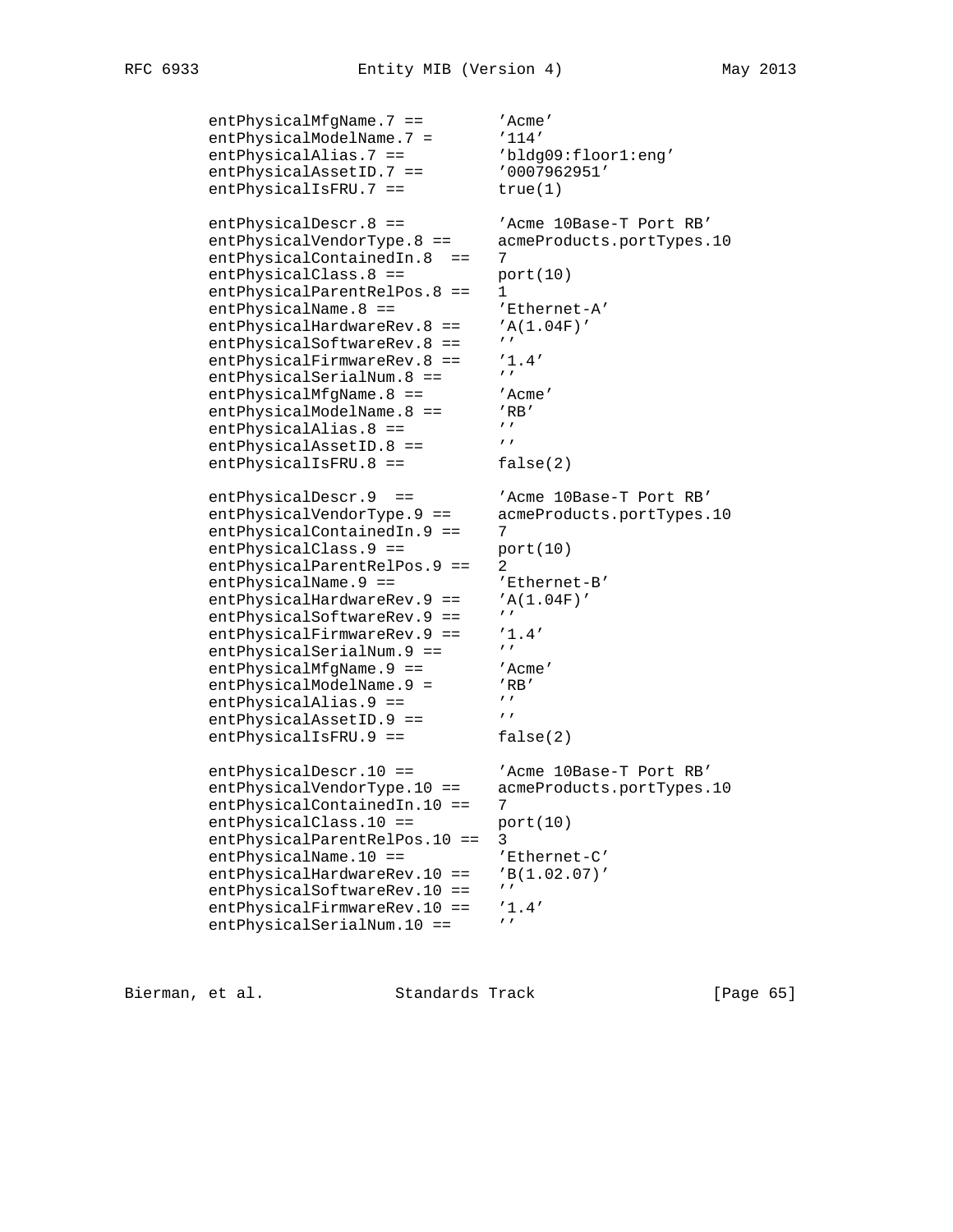```
entPhysicalMfgName.10 == 'Acme'
        entPhysicalModelName.10 == 'RB'<br>
ontPhysicallica.10 -- ''
        entPhysics1Alias.10 == 'entPhysicalAssetID.10 ==
        entPhysicalIsFRU.10 == false(2)
        entPhysicalDescr.11 == 'Acme 10Base-T Port RB'
         entPhysicalVendorType.11 == acmeProducts.portTypes.10
        entPhysicalContainedIn.11 == 7
        entPhysicalClass.11 == port(10) entPhysicalParentRelPos.11 == 4
        entPhysicalName.11 == 'Ethernet-D'
        entPhysicalHardwareRev.11 == 'B(1.02.07)'
        entPhysicalSoftwareRev.11 == ''
        entPhysicalFirmwareRev.11 == '1.4'
        entPhysicalSerialNum.11 ==
        entPhysicalMfgName.11 == 'Acme'
        entPhysicalModelName.11 == 'RB'<br>antPhysicalAlias 11 -- ''
        entPhysicalAlias.11 == '''<br>entPhysicalAssetID 11 == '''
        entPhysicalAssetID.11 ==
        entPhysicalIsFRU.11 == false(2)
      Slot 2 contains another ethernet module with 2 ports.
        entPhysicalDescr.12 == 'Acme 10Base-T Module Model 4'
         entPhysicalVendorType.12 == acmeProducts.moduleTypes.30
entPhysicalContainedIn.12 = 5
entPhysicalClass.12 == module(9)
         entPhysicalParentRelPos.12 == 1
entPhysicalName.12 == 'M2'
 entPhysicalHardwareRev.12 == 'A(1.01.07)'
         entPhysicalSoftwareRev.12 == '1.8.4'
        entPhysicalFirmwareRev.12 == 'A(1.8)'entPhysicalSerialNum.12 == 'C100102384'
        entPhysicalMfgName.12 == 'Acme'
entPhysicalModelName.12 == '4'
 entPhysicalAlias.12 == 'bldg09:floor1:devtest'
         entPhysicalAssetID.12 == '0007968462'
        entPhysicalIsFRU.12 == true(1)
        entPhysicalDescr.13 == 'Acme 802.3 AUI Port'
         entPhysicalVendorType.13 == acmeProducts.portTypes.11
         entPhysicalContainedIn.13 == 12
        entPhysicalClass.13 == port(10)
        entPhysicalParentRelPos.13 == 1
        entPhysicalName.13 == 'AUI'
        entPhysicalHardwareRev.13 == 'A(1.06F)'
        entPhysicalSoftwareRev.13 == ''
         entPhysicalFirmwareRev.13 == '1.5'
```
Bierman, et al. Standards Track [Page 66]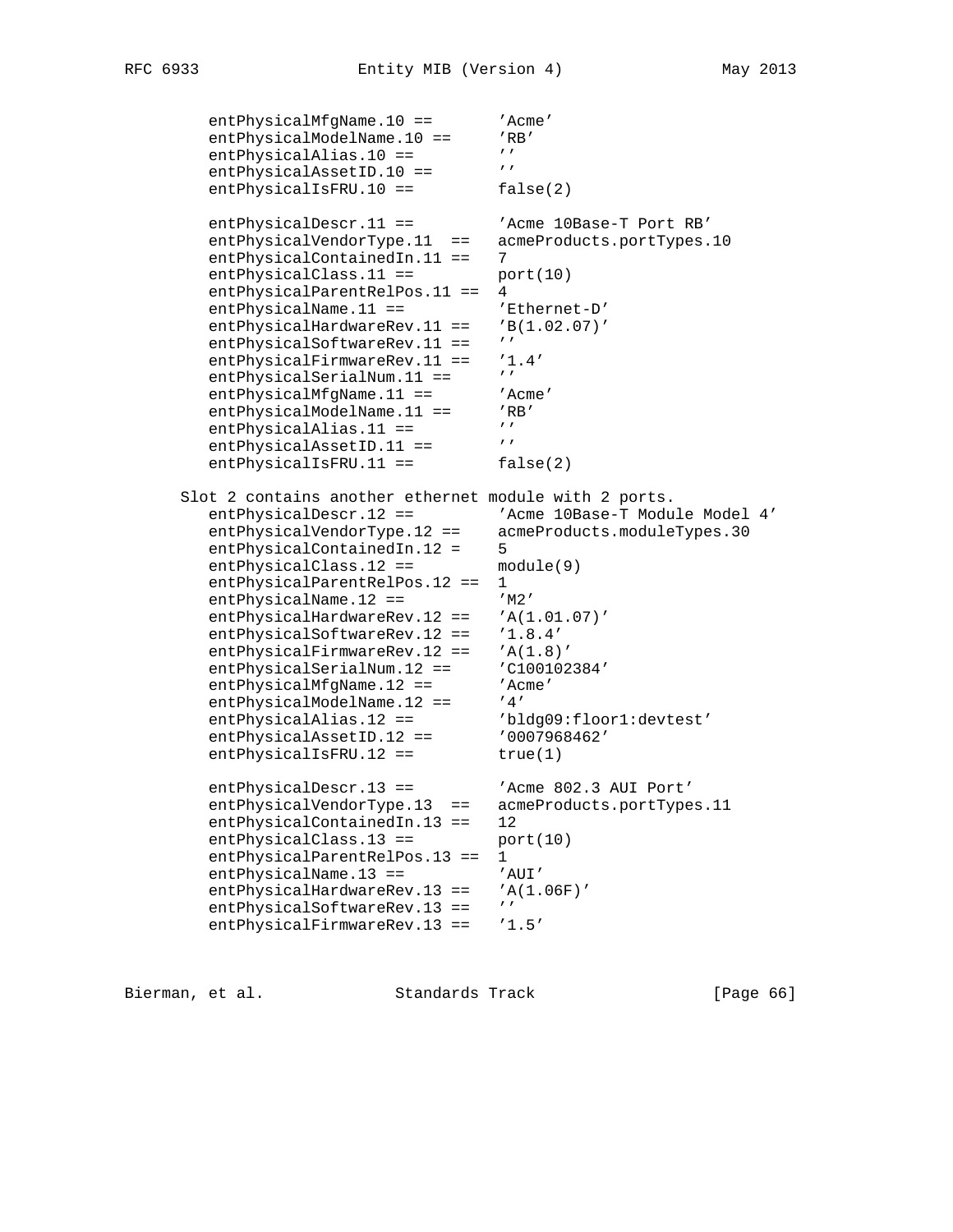entPhysicalSerialNum.13 == '' entPhysicalMfgName.13 == 'Acme'<br>entPhysicalModelName 13 == '' entPhysicalModelName.13 ==  $'$ entPhysicalAlias.13 == '' entPhysicalAssetID.13 == '' entPhysicalIsFRU.13 == false(2) entPhysicalDescr.14 == 'Acme 10Base-T Port RD' entPhysicalVendorType.14 == acmeProducts.portTypes.14 entPhysicalContainedIn.14 == 12  $entPhysicalClass.14 == port(10)$  entPhysicalParentRelPos.14 == 2 entPhysicalName.14 == 'E2' entPhysicalHardwareRev.14 == 'B(1.01.02)' entPhysicalSoftwareRev.14 == '' entPhysicalFirmwareRev.14 == '2.1'<br>entPhysicalSerialNum.14 == '' entPhysicalSerialNum.14 == ''<br>entPhysicalMfqName.14 == 'Acme' entPhysicalMfgName.14 ==  $'A$ <br>antPhysicalModelName 14 --  $'$ entPhysicalModelName.14 ==  $'$ entPhysicalAlias.14 ==  $''$ <br>entPhysicalAssetID 14 ==  $''$ entPhysicalAssetID.14 == entPhysicalIsFRU.14 == false(2) Logical entities -- entLogicalTable; with SNMPv3 support Repeater 1--comprised of any ports attached to backplane 1 entLogicalDescr.1 ==  $\blacksquare$  'Acme repeater v3.1' entLogicalType.1 == snmpDot3RptrMgt entLogicalCommunity.1 'public-repeater1' entLogicalTAddress.1 == 192.0.2.1:161 entLogicalTDomain.1 == snmpUDPDomain entLogicalContextEngineID.1 == '80000777017c7d7e7f'H entLogicalContextName.1 == 'repeater1' Repeater 2--comprised of any ports attached to backplane 2: entLogicalDescr.2 ==  $\blacksquare$  'Acme repeater v3.1' entLogicalType.2 == snmpDot3RptrMgt entLogicalCommunity.2 == 'public-repeater2' entLogicalTAddress.2 == 192.0.2.1:161 entLogicalTDomain.2 == snmpUDPDomain entLogicalContextEngineID.2 == '80000777017c7d7e7f'H entLogicalContextName.2 == 'repeater2' Logical to Physical Mappings -- entLPMappingTable: repeater1 uses backplane 1, slot 1-ports 1 & 2, slot 2-port 1

Bierman, et al. Standards Track [Page 67]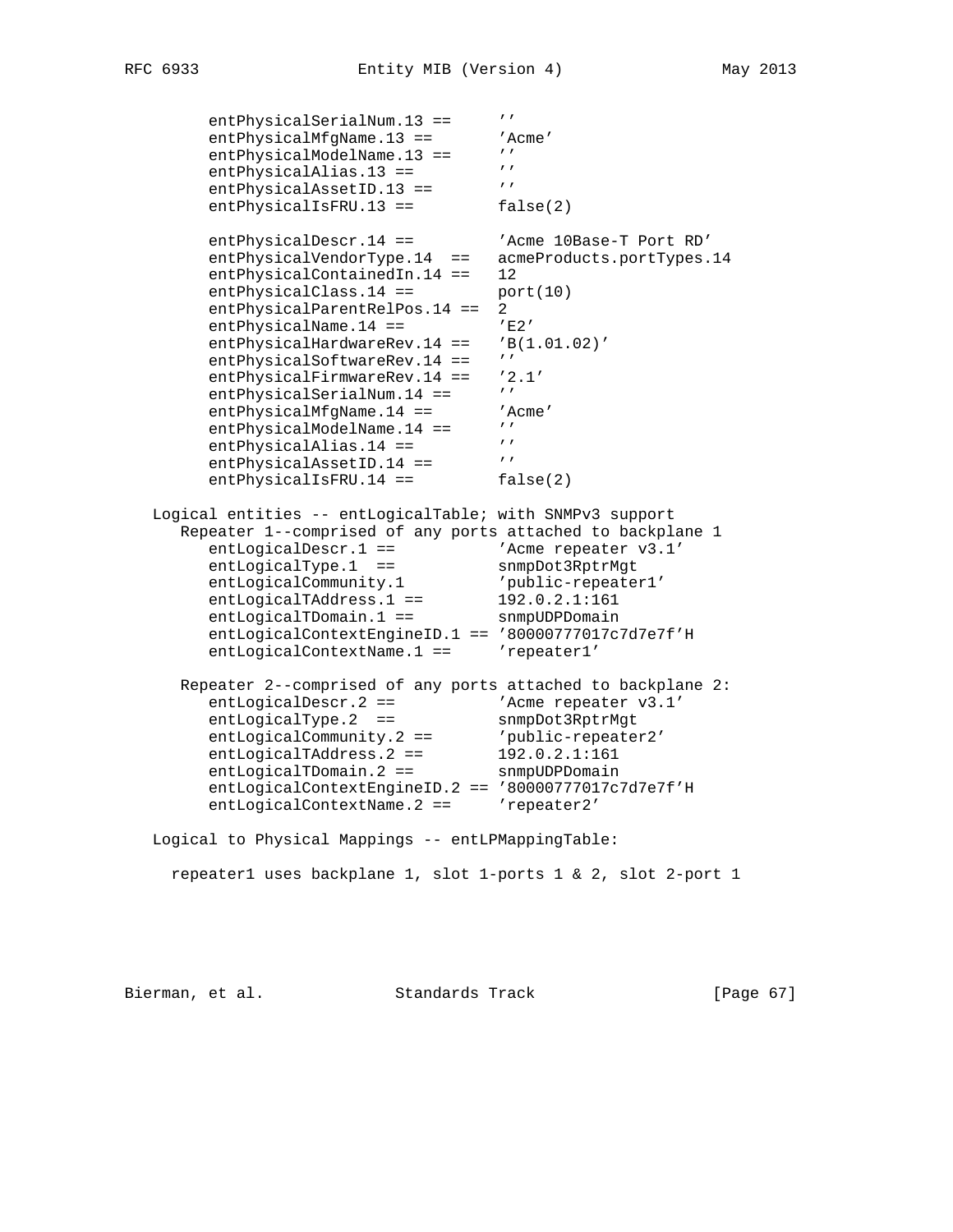Note that a mapping to the module is not included, because this example represents a port-switchable hub. Even though all ports on the module could belong to the same repeater as a matter of configuration, the LP port mappings should not be replaced dynamically with a single mapping for the module (e.g., entLPPhysicalIndex.1.7). If all ports on the module shared a single backplane connection, then a single mapping for the module would be more appropriate. entLPPhysicalIndex.1.2 == 2 entLPPhysicalIndex.1.8 == 8 entLPPhysicalIndex.1.9 == 9 entLPPhysicalIndex.1.13 == 13 repeater2 uses backplane 2, slot 1-ports 3 & 4, slot 2-port 2 entLPPhysicalIndex.2.3 == 3<br>entLPPhysicalIndex.2.10 == 10 entLPPhysicalIndex.2.10 == entLPPhysicalIndex.2.11 == 11 entLPPhysicalIndex.2.14 == 14 Physical to Logical to MIB Alias Mappings -- entAliasMappingTable: Repeater Port Identifier values are shared by both repeaters: entAliasMappingIdentifier.8.0 == rptrPortGroupIndex.1.1 entAliasMappingIdentifier.9.0 == rptrPortGroupIndex.1.2 entAliasMappingIdentifier.10.0 == rptrPortGroupIndex.1.3 entAliasMappingIdentifier.11.0 == rptrPortGroupIndex.1.4 entAliasMappingIdentifier.13.0 == rptrPortGroupIndex.2.1 entAliasMappingIdentifier.14.0 == rptrPortGroupIndex.2.2 Physical Containment Tree -- entPhysicalContainsTable chassis has two backplanes and three containers: entPhysicalChildIndex.1.2 == 2 entPhysicalChildIndex.1.3 == 3 entPhysicalChildIndex.1.4 == 4 entPhysicalChildIndex.1.5 == 5 entPhysicalChildIndex.1.6 == 6 container 1 has a module: entPhysicalChildIndex.4.7 == 7 container 2 has a module entPhysicalChildIndex.5.12 == 12 Note that in this example, container 3 is empty. module 1 has 4 ports: entPhysicalChildIndex.7.8 == 8 entPhysicalChildIndex.7.9 == 9

Bierman, et al. Standards Track [Page 68]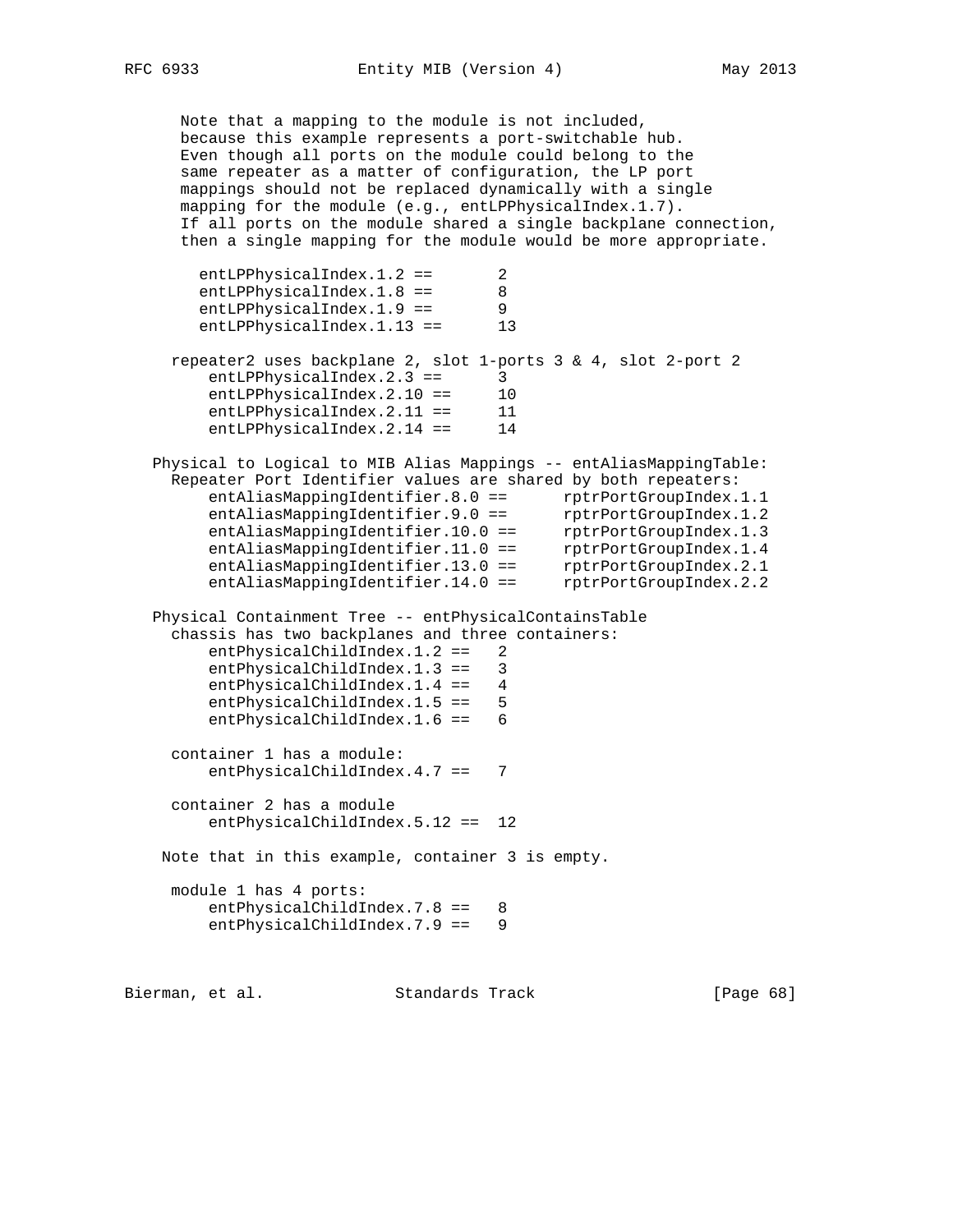entPhysicalChildIndex.7.10 == 10 entPhysicalChildIndex.7.11 == 11 module 2 has 2 ports:

 entPhysicalChildIndex.12.13 == 13 entPhysicalChildIndex.12.14 == 14

4.3. EMAN Example

 As an example, to illustrate the use of the MIB objects introduced with Energy Management (EMAN) applications, consider a router that has 16 slots with line cards. An example of the entPhysicalTable is given for 3 components of the router, a chassis, a slot, and a line card in that slot. The chassis contains the slot, and the slot contains the line card.

 entPhysicalDescr.1 == 'ACME Series 16 Slots' entPhysicalVendorType.1 == acmeProducts.chassisTypes.1 entPhysicalContainedIn.1 == 0 entPhysicalClass.1 == chassis(3) entPhysicalParentRelPos.1 == -1 entPhysicalName.1 == 'Router 0 Chassis' entPhysicalHardwareRev.1 == '' entPhysicalSoftwareRev.1 == '' entPhysicalFirmwareRev.1 == '' entPhysicalSerialNum.1 == 'abcd1234' entPhysicalMfgName.1 == 'ACME' entPhysicalModelName.1 == 'ACME-16-LCC' entPhysicalAlias.1 == '' entPhysicalAssetID.1 == '' entPhysicalIsFRU.1 == true(1) entPhysicalMfgDate.1 == '2008-7-28,13:30:30.0,-4:0' entPhysicalUris.1 == 'urn:f81d4fae-7dec-11d0-a765-00a0c91e6bf6' entPhysicalUUID.1 ==  $'f81d4fae-7dec-11d0-a765-00a0c91e6bf6'$ 

```
 entPhysicalDescr.2 == 'ACME Line Card Slot'
 entPhysicalVendorType.2 == acmeProducts.slotTypes.1
 entPhysicalContainedIn.2 == 1
 entPhysicalClass.2 = container(5)
 entPhysicalParentRelPos.2 == 6
 entPhysicalName.2 == 'Slot 6'
entPhysicalHardwareRev.2 == ''
entPhysicalFirmwareRev.2 == ''
 entPhysicalSoftwareRev.2 == ''
 entPhysicalSerialNum.2 == ''
entPhysicalMfgName.2 == 'ACME'
entPhysicalModelName.2 == ''
```
Bierman, et al. Standards Track [Page 69]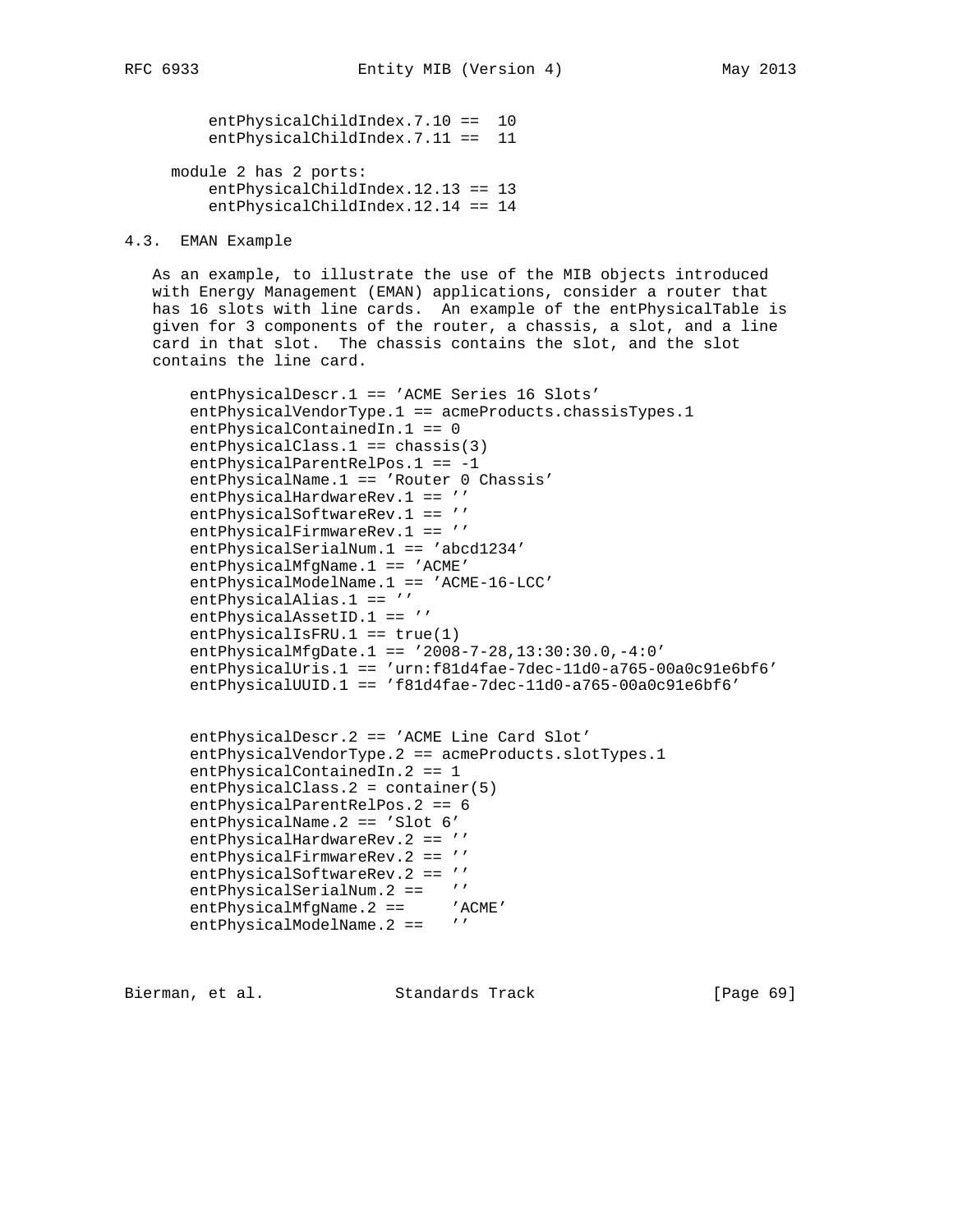```
 entPhysicalAlias.2 == ''
 entPhysicalAssetID.2 == ''
 entPhysicalIsFRU.2 == false(2)
 entPhysicalUris.2 == ''urn:7dc53df5-703e-49b3-8670-b1c468f47f1f'
 entPhysicalUUID.2 == '7dc53df5-703e-49b3-8670-b1c468f47f1f'
 entPhysicalDescr.4 == 'ACME Series1 Line Card'
 entPhysicalVendorType.4 == acmeProducts.moduleTypes.14
 entPhysicalContainedIn.4 == 2
 entPhysicalClass.4 == module(9)
 entPhysicalParentRelPos.4 == 0
 entPhysicalName.4 == 'Series1 Linecard'
entPhysicalHardwareRev.4 == ''
entPhysicalFirmwareRev.4 == ''
 entPhysicalSoftwareRev.4 == ''
entPhysicalSerialNum.4 == ''
 entPhysicalMfgName.4 == 'ACME'
 entPhysicalModelName.4 == ''
 entPhysicalAlias.4 == ''
 entPhysicalAssetID.4 == ''
 entPhysicalIsFRU.4 == true(1)
 entPhysicalUris.4 == 'urn:01c47915-4777-11d8-bc70-0090272ff725'
 entPhysicalUUID.4 == '01c47915-4777-11d8-bc70-0090272ff725'
```
5. Security Considerations

 There are a number of management objects defined in these MIB modules with a MAX-ACCESS clause of read-write and/or read-create. Such objects may be considered sensitive or vulnerable in some network environments. The support for SET operations in a non-secure environment without proper protection can have a negative effect on network operations. These are the tables and objects and their sensitivity/vulnerability:

 entPhysicalSerialNum entPhysicalAlias entPhysicalAssetID entPhysicalUris

 These objects contain information about the physical entities within a managed system, which may be used to identify the serial number, identification of assets and managed components, and handling of the managed objects. Their mis-configuration or disclosure may reveal sensitive information on assets, perturb the management of entities, or cause privacy issues if they allow tracking of values that are personally identifying.

Bierman, et al. Standards Track [Page 70]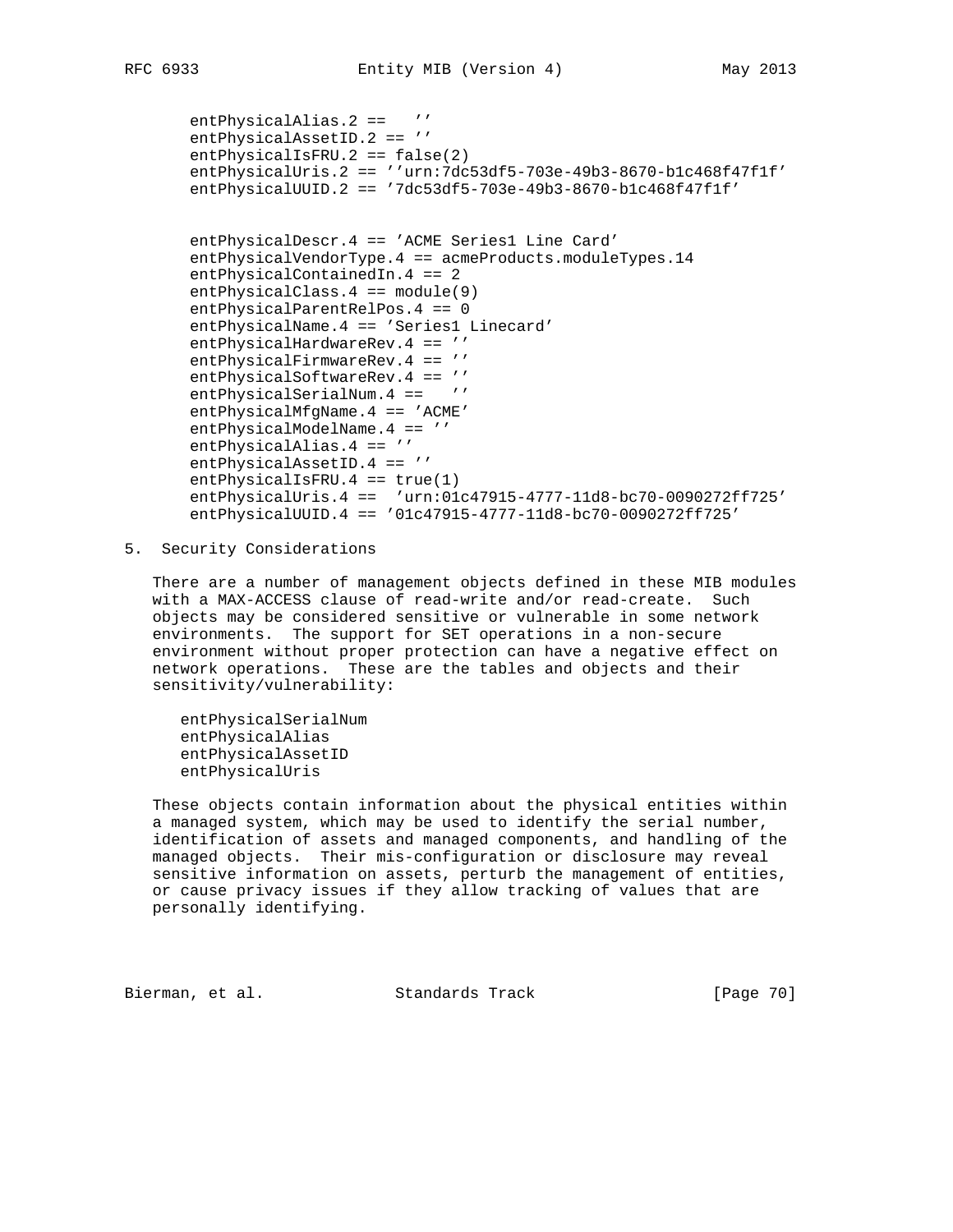Some of the readable objects in these MIB modules (i.e., objects with a MAX-ACCESS other than not-accessible) may be considered sensitive or vulnerable in some network environments. It is thus important to control even GET and/or NOTIFY access to these objects and possibly to even encrypt the values of these objects when sending them over the network via SNMP. These are the tables and objects and their sensitivity/vulnerability:

 entPhysicalDescr entPhysicalVendorType entPhysicalHardwareRev entPhysicalFirmwareRev entPhysicalSoftwareRev entPhysicalMfgName entPhysicalModelName entPhysicalUUID

 These objects expose information about the physical entities within a managed system, which may be used to identify the vendor, model, version, and specific device-identification information of each system component.

 entLogicalDescr entLogicalType

 These objects expose the type of logical entities present in the managed system.

entLogicalCommunity

 This object exposes community names associated with particular logical entities within the system.

 entLogicalTAddress entLogicalTDomain

 These objects expose network addresses that can be used to communicate with an SNMP agent on behalf of particular logical entities within the system.

 entLogicalContextEngineID entLogicalContextName

 These objects identify the authoritative SNMP engine that contains information on behalf of particular logical entities within the system.

Bierman, et al. Standards Track [Page 71]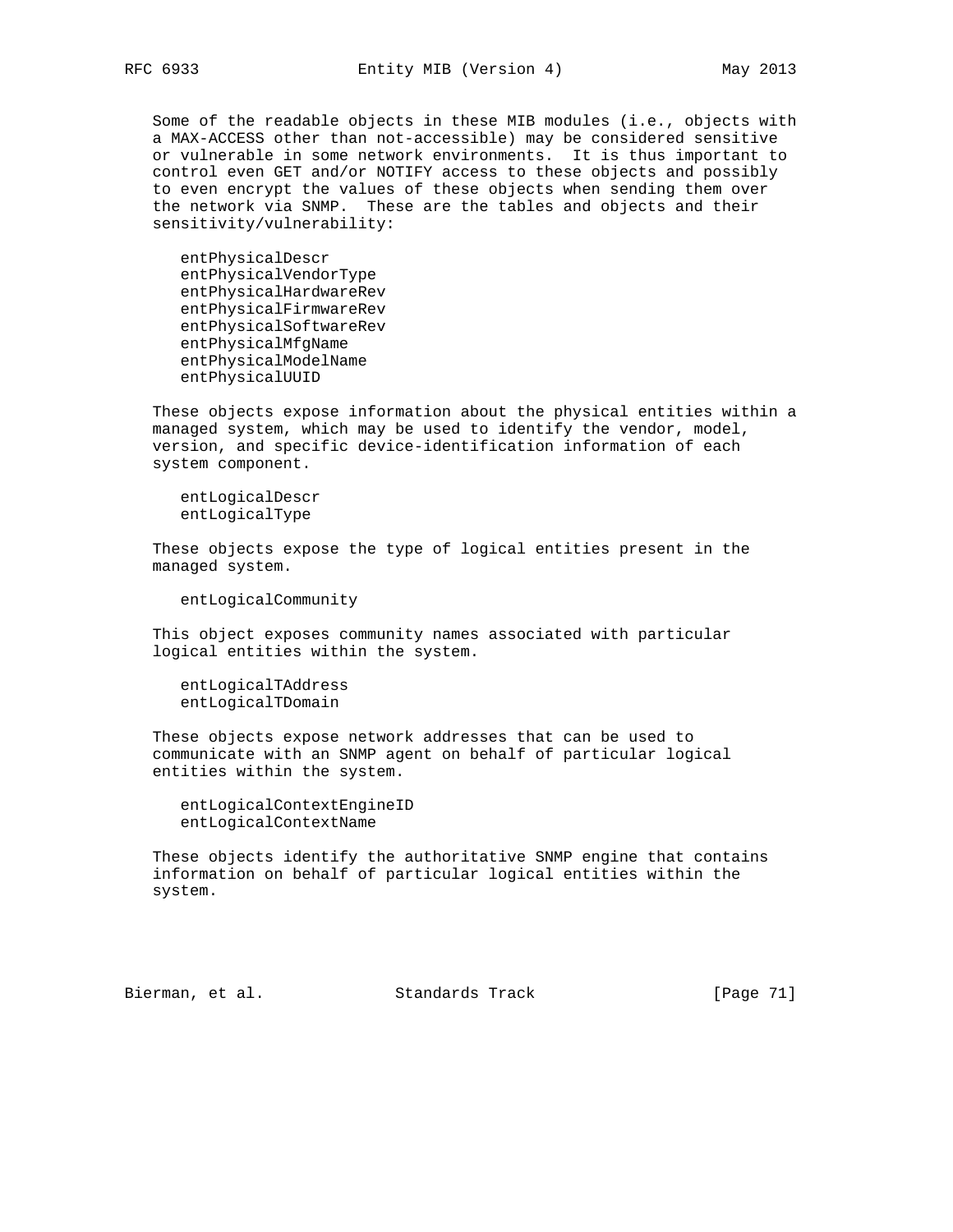SNMP versions prior to SNMPv3 did not include adequate security. Even if the network itself is secure (for example by using IPsec), there is no control as to who on the secure network is allowed to access and GET/SET (read/change/create/delete) the objects in these MIB modules.

 Implementations SHOULD provide the security features described by the SNMPv3 framework (see [RFC3410]), and implementations claiming compliance to the SNMPv3 standard MUST include full support for authentication and privacy via the User-based Security Model (USM) [RFC3414] with the AES cipher algorithm [RFC3826]. Implementations MAY also provide support for the Transport Security Model (TSM) [RFC5591] in combination with a secure transport such as SSH [RFC5592] or TLS/DTLS [RFC6353].

 Further, deployment of SNMP versions prior to SNMPv3 is NOT RECOMMENDED. Instead, it is RECOMMENDED to deploy SNMPv3 and to enable cryptographic security. It is then a customer/operator responsibility to ensure that the SNMP entity giving access to an instance of these MIB modules is properly configured to give access to the objects only to those principals (users) that have legitimate rights to indeed GET or SET (change/create/delete) them.

6. IANA Considerations

 This document defines the first version of the IANA-maintained IANA-ENTITY-MIB module, which allows new physical classes to be added to the enumeration in IANAPhysicalClass. An Expert Review, as defined in RFC 5226 [RFC5226], is REQUIRED for each modification.

 The MIB module in this document uses the following IANA-assigned OBJECT IDENTIFIER values recorded in the SMI Numbers registry:

| Descriptor | OBJECT IDENTIFIER value |
|------------|-------------------------|
|            |                         |
| entitvMIB  | $\{$ mib-2 47 $\}$      |

IANA has allocated two OBJECT IDENTIFIERS under mib-2 for:

| Descriptor                 | OBJECT IDENTIFIER value              |
|----------------------------|--------------------------------------|
|                            |                                      |
| ianaEntityMIB<br>uuidTCMIB | $\{$ mib-2 216 $\}$<br>$min-2 217$ } |

Bierman, et al. Standards Track [Page 72]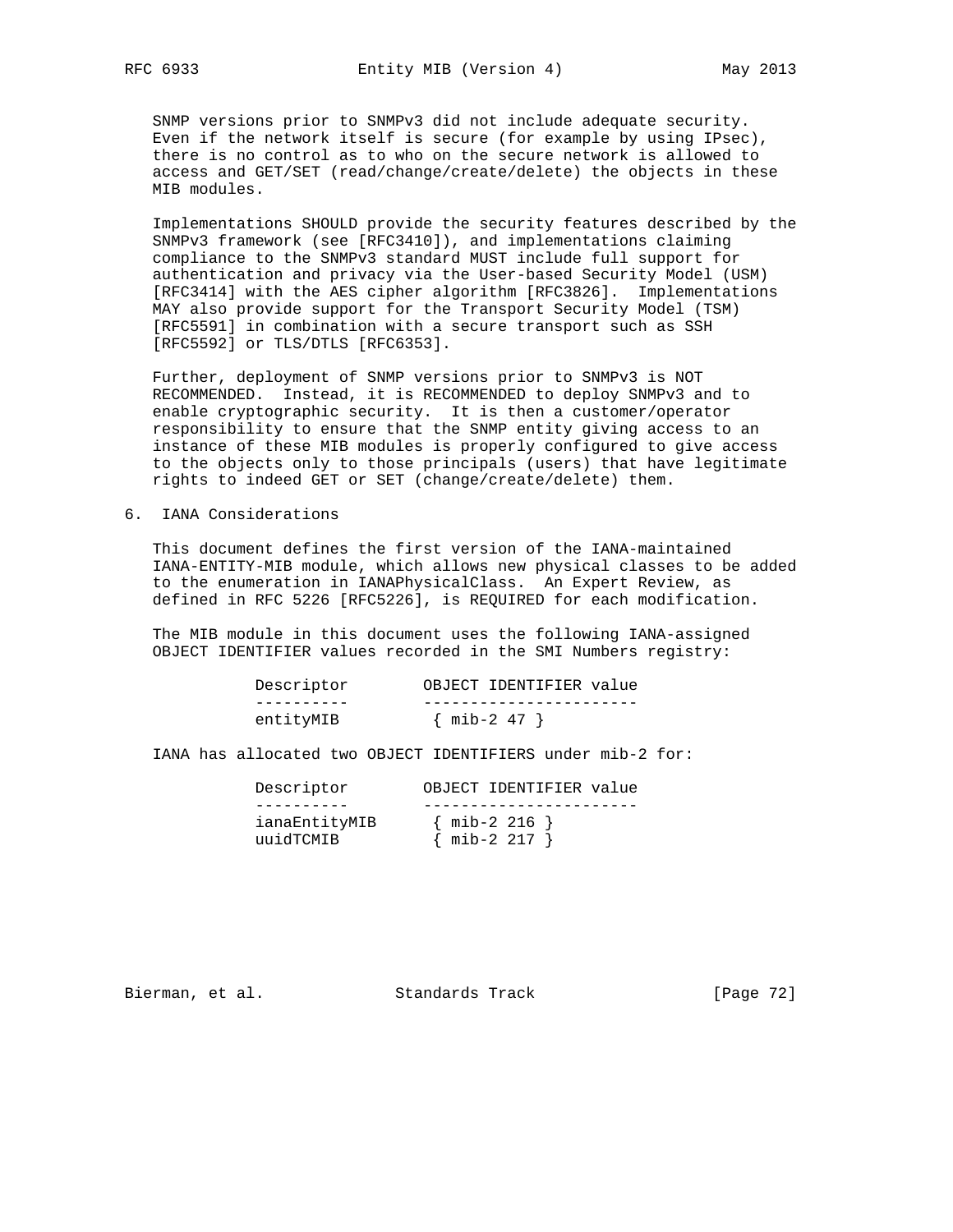- 
- 7. Acknowledgements

 The first three versions of RFCs on the ENTITY MIB modules were authored by A. Bierman and K. McCloghrie. The authors would like to thank A. Bierman and K. McCloghrie for the earlier versions of the ENTITY MIB.

 The motivation for the extension to RFC 4133 stems from the requirements of the EMAN WG of the IETF.

 The authors also thank Juergen Schoenwaelder for his review and comments for improving this document.

- 8. References
- 8.1. Normative References
	- [RFC2119] Bradner, S., "Key words for use in RFCs to Indicate Requirement Levels", BCP 14, RFC 2119, March 1997.
	- [RFC2578] McCloghrie, K., Perkins, D., and J. Schoenwaelder, "Structure of Management Information Version 2 (SMIv2)", STD 58, RFC 2578, April 1999.
	- [RFC2579] McCloghrie, K., Ed., Perkins, D., Ed., and J. Schoenwaelder, Ed., "Textual Conventions for SMIv2", STD 58, RFC 2579, April 1999.
	- [RFC2580] McCloghrie, K., Ed., Perkins, D., Ed., and J. Schoenwaelder, Ed., "Conformance Statements for SMIv2", STD 58, RFC 2580, April 1999.
	- [RFC3411] Harrington, D., Presuhn, R., and B. Wijnen, "An Architecture for Describing Simple Network Management Protocol (SNMP) Management Frameworks", STD 62, RFC 3411, December 2002.
	- [RFC3414] Blumenthal, U. and B. Wijnen, "User-based Security Model (USM) for version 3 of the Simple Network Management Protocol (SNMPv3)", STD 62, RFC 3414, December 2002.
	- [RFC3826] Blumenthal, U., Maino, F., and K. McCloghrie, "The Advanced Encryption Standard (AES) Cipher Algorithm in the SNMP User-based Security Model", RFC 3826, June 2004.

Bierman, et al. Standards Track [Page 73]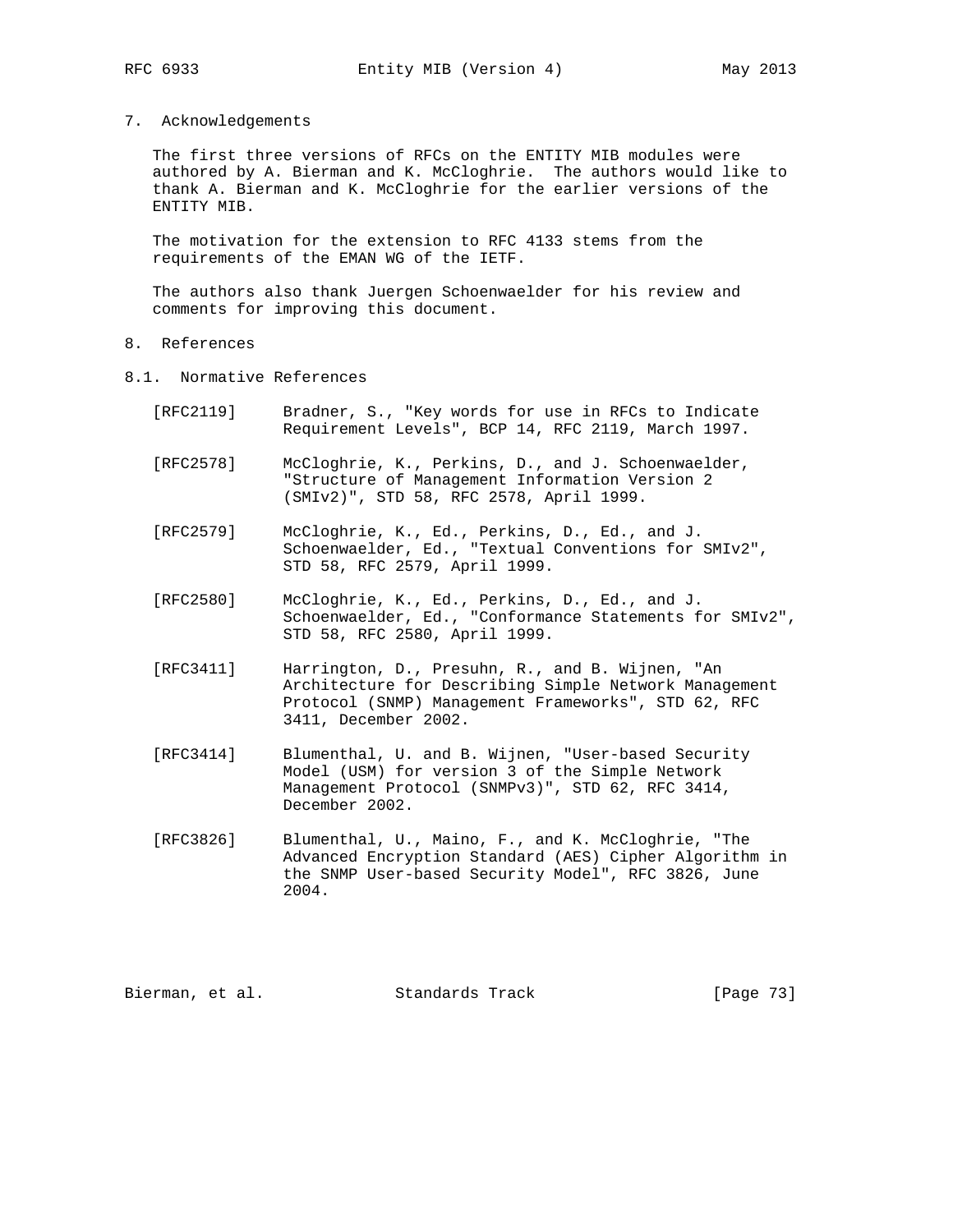- [RFC3986] Berners-Lee, T., Fielding, R., and L. Masinter, "Uniform Resource Identifier (URI): Generic Syntax", STD 66, RFC 3986, January 2005.
- [RFC4122] Leach, P., Mealling, M., and R. Salz, "A Universally Unique IDentifier (UUID) URN Namespace", RFC 4122, July 2005.
- [RFC5226] Narten, T. and H. Alvestrand, "Guidelines for Writing an IANA Considerations Section in RFCs", BCP 26, RFC 5226, May 2008.
- [RFC5591] Harrington, D. and W. Hardaker, "Transport Security Model for the Simple Network Management Protocol (SNMP)", RFC 5591, June 2009.
- [RFC5592] Harrington, D., Salowey, J., and W. Hardaker, "Secure Shell Transport Model for the Simple Network Management Protocol (SNMP)", RFC 5592, June 2009.
- [RFC6353] Hardaker, W., "Transport Layer Security (TLS) Transport Model for the Simple Network Management Protocol (SNMP)", RFC 6353, July 2011.
- 8.2. Informative References
	- [RFC1157] Case, J., Fedor, M., Schoffstall, M., and J. Davin, "Simple Network Management Protocol (SNMP)", RFC 1157, May 1990.
	- [RFC1516] McMaster, D. and K. McCloghrie, "Definitions of Managed Objects for IEEE 802.3 Repeater Devices", RFC 1516, September 1993.
	- [RFC2108] de Graaf, K., Romascanu, D., McMaster, D., and K. McCloghrie, "Definitions of Managed Objects for IEEE 802.3 Repeater Devices using SMIv2", RFC 2108, February 1997.
	- [RFC2037] McCloghrie, K. and A. Bierman, "Entity MIB using SMIv2", RFC 2037, October 1996.
	- [RFC2737] McCloghrie, K. and A. Bierman, "Entity MIB (Version 2)", RFC 2737, December 1999.
	- [RFC2863] McCloghrie, K. and F. Kastenholz, "The Interfaces Group MIB", RFC 2863, June 2000.

Bierman, et al. Standards Track [Page 74]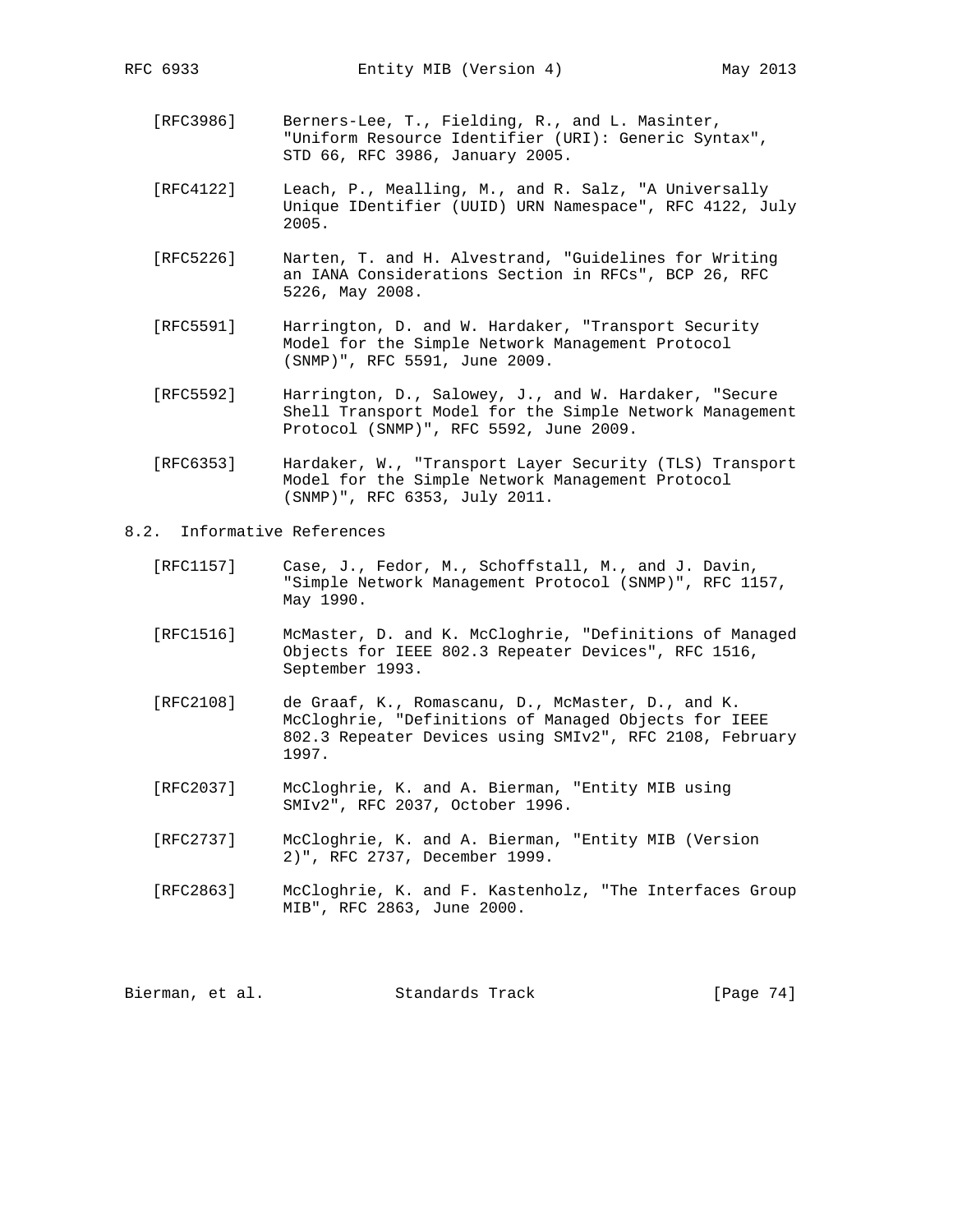[RFC3406] Daigle, L., van Gulik, D., Iannella, R., and P. Faltstrom, "Uniform Resource Names (URN) Namespace Definition Mechanisms", BCP 66, RFC 3406, October 2002.

 [RFC3410] Case, J., Mundy, R., Partain, D., and B. Stewart, "Introduction and Applicability Statements for Internet-Standard Management Framework", RFC 3410, December 2002.

- [RFC4133] Bierman, A. and K. McCloghrie, "Entity MIB (Version 3)", RFC 4133, August 2005.
- [RFC4152] Tesink, K. and R. Fox, "A Uniform Resource Name (URN) Namespace for the Common Language Equipment Identifier (CLEI) Code", RFC 4152, August 2005.
- [RFC4188] Norseth, K., Ed., and E. Bell, Ed., "Definitions of Managed Objects for Bridges", RFC 4188, September 2005.
- [T1.213] ATIS T1.213-2001, "Coded Identification of Equipment Entities in the North American Telecommunications System for Information Exchange", 2001, <www.ansi.org>.
- [T1.213a] ATIS T1.213a, "Supplement to T1.213-2001, Coded Identification of Equipment Entities in the North American Telecommunications System for Information Exchange, to Correct the Representation of the Basic Code in Figure B.1", 2001, <www.ansi.org>.

Bierman, et al. Standards Track [Page 75]